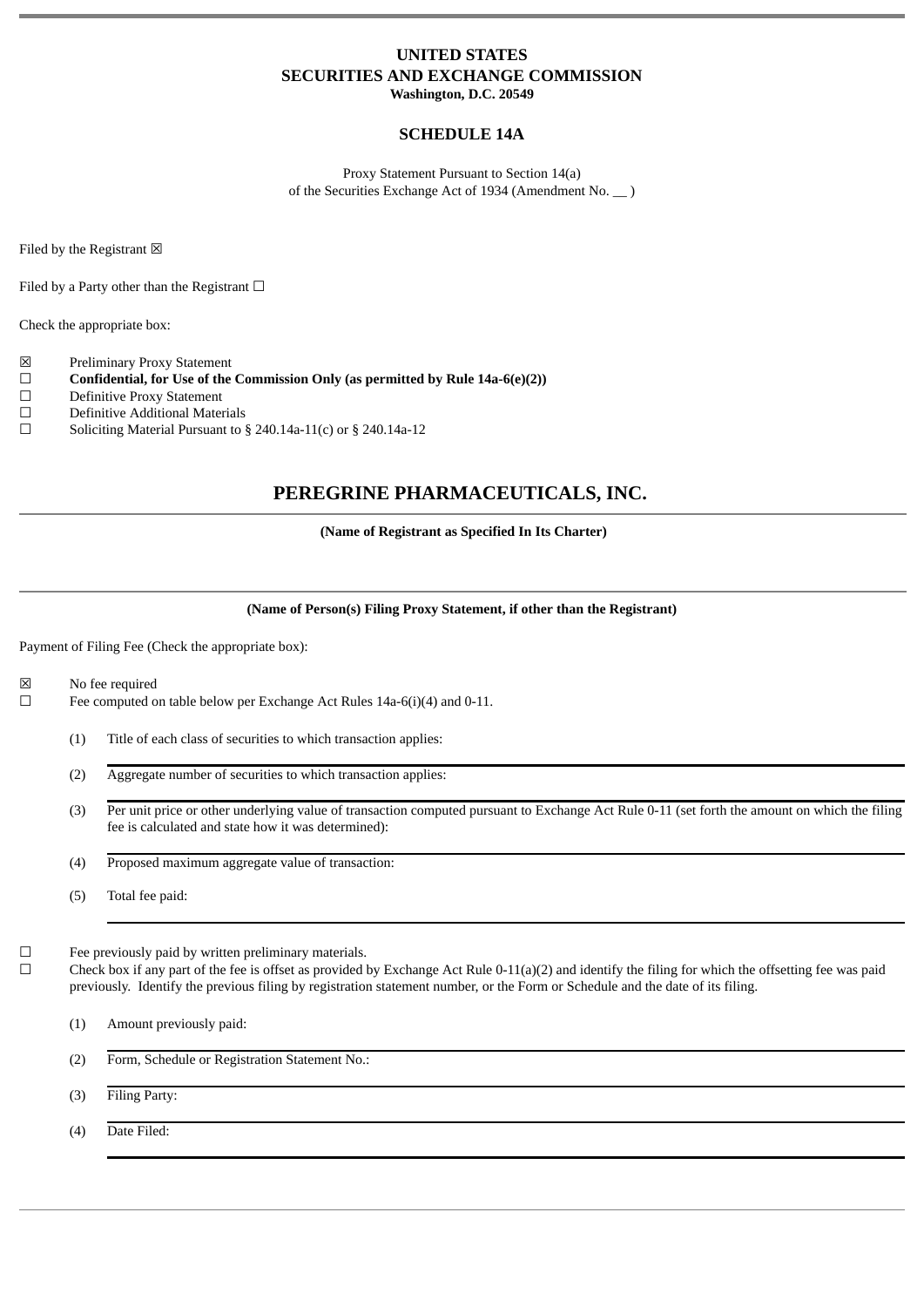

August [\_\_], 2009

Dear Stockholder:

You are cordially invited to attend our annual meeting of stockholders on Thursday, October 22, 2009, at 10:00 a.m. Pacific Daylight Time at the Wyndham Hotel, 3350 Avenue of the Arts, Costa Mesa, California.

This booklet includes the Notice of Annual Meeting and the Proxy Statement. The Proxy Statement describes the business to be transacted at the meeting and provides other information about the Company that you should know when you vote your shares.

Your vote is very important. Instructions for voting appear on the proxy card or the voting instruction form. Please review the instructions on the proxy card or the voting instruction form forwarded by your bank, broker or other holder of record regarding each of these voting options.

In addition to the formal business to be transacted, management will make a presentation on developments during the past year and respond to comments and questions of general interest to stockholders.

We hope you will be able to attend the meeting and we look forward to seeing you on Thursday, October 22, 2009.

Very truly yours,

STEVEN W. KING *President, Chief Executive Officer and Director*

14282 Franklin Avenue ● Tustin, California 92780 ● (714) 508-6000 ● Fax (714) 838-9433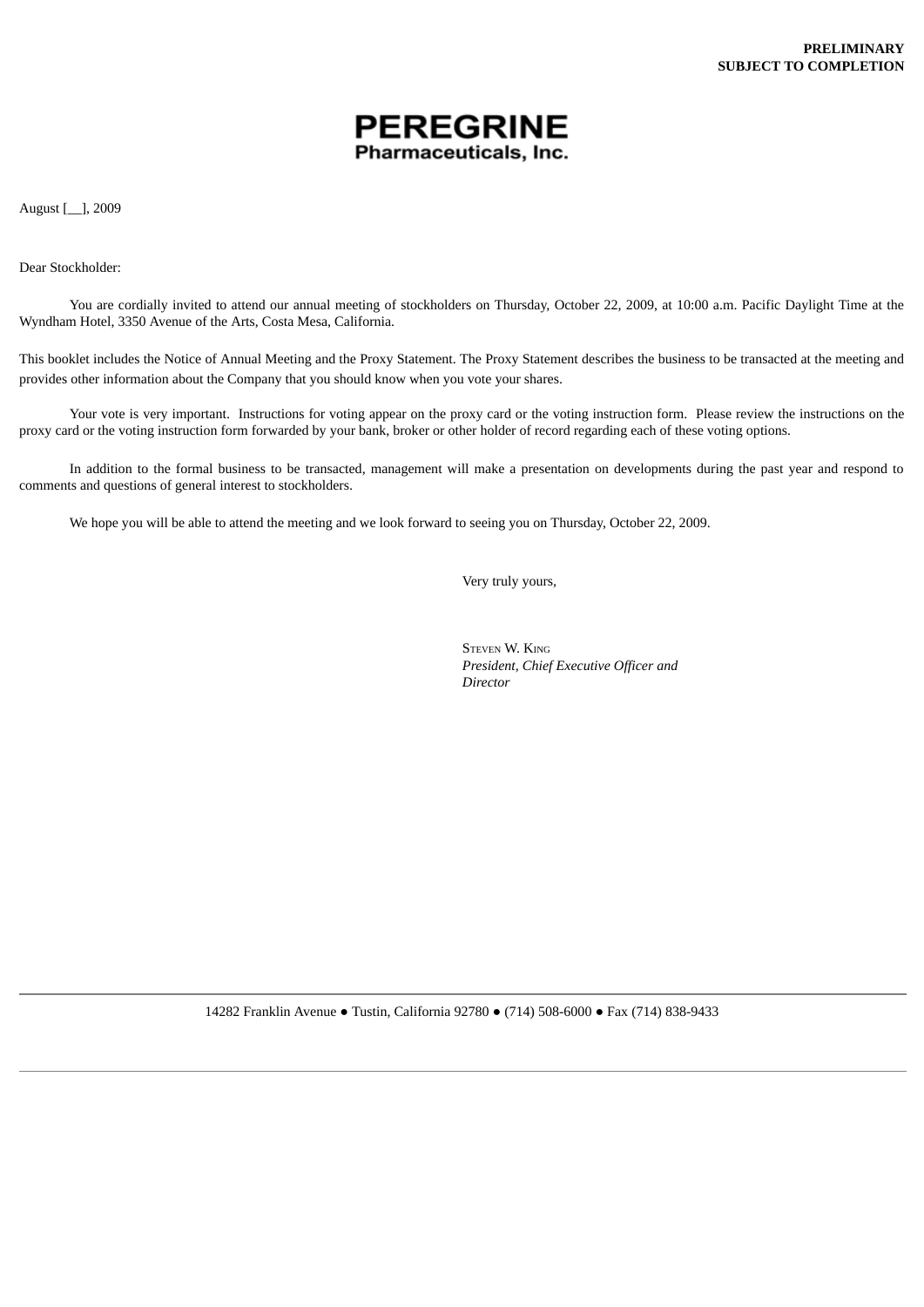# **PEREGRINE** Pharmaceuticals, Inc.

14282 Franklin Avenue ● Tustin, California 92780

# **NOTICE OF ANNUAL MEETING OF STOCKHOLDERS**

| Date:              | Thursday, October 22, 2009                                                                                                                                                                                                                                                                                                                                                                                                                                                                                                            |
|--------------------|---------------------------------------------------------------------------------------------------------------------------------------------------------------------------------------------------------------------------------------------------------------------------------------------------------------------------------------------------------------------------------------------------------------------------------------------------------------------------------------------------------------------------------------|
| Time:              | 10:00 a.m. Pacific Daylight Time                                                                                                                                                                                                                                                                                                                                                                                                                                                                                                      |
| Place:             | Wyndham Hotel at the Orange County Performing Arts Center<br>3350 Avenue of the Arts<br>Costa Mesa, California 92626                                                                                                                                                                                                                                                                                                                                                                                                                  |
| Items of Business: | 1. To elect four directors to our Board of Directors until the next annual meeting and until their successors are elected and<br>qualified;<br>2. To ratify the Audit Committee's selection of Ernst & Young LLP as our independent registered public accounting firm for<br>our current fiscal year ending April 30, 2010;<br>3. To approve our 2009 Stock Incentive Plan;<br>4. To consider one stockholder proposal; and<br>5. To transact such other business as may properly come before the meeting or any adjournment thereof. |
| Record Date:       | You are entitled to notice of, and to vote at the annual meeting and any adjournments of that meeting, if you were a<br>stockholder of record at the close of business on August 28, 2009.                                                                                                                                                                                                                                                                                                                                            |
| Voting by Proxy:   | Please submit the enclosed proxy as soon as possible so that your shares can be voted at the annual meeting in accordance<br>with your instructions. For specific instructions regarding voting, please refer to the questions and answers under the<br>heading "General Information" beginning on page 1 of the Proxy Statement and the instructions on your proxy card.                                                                                                                                                             |

By Order of the Board of Directors,

PAUL J. LYTLE *Chief Financial Officer and Corporate Secretary*

Tustin, California August \_\_, 2009

> **This Notice of Annual Meeting of Stockholders, Proxy Statement and accompanying proxy card are being distributed on or about September 4, 2009**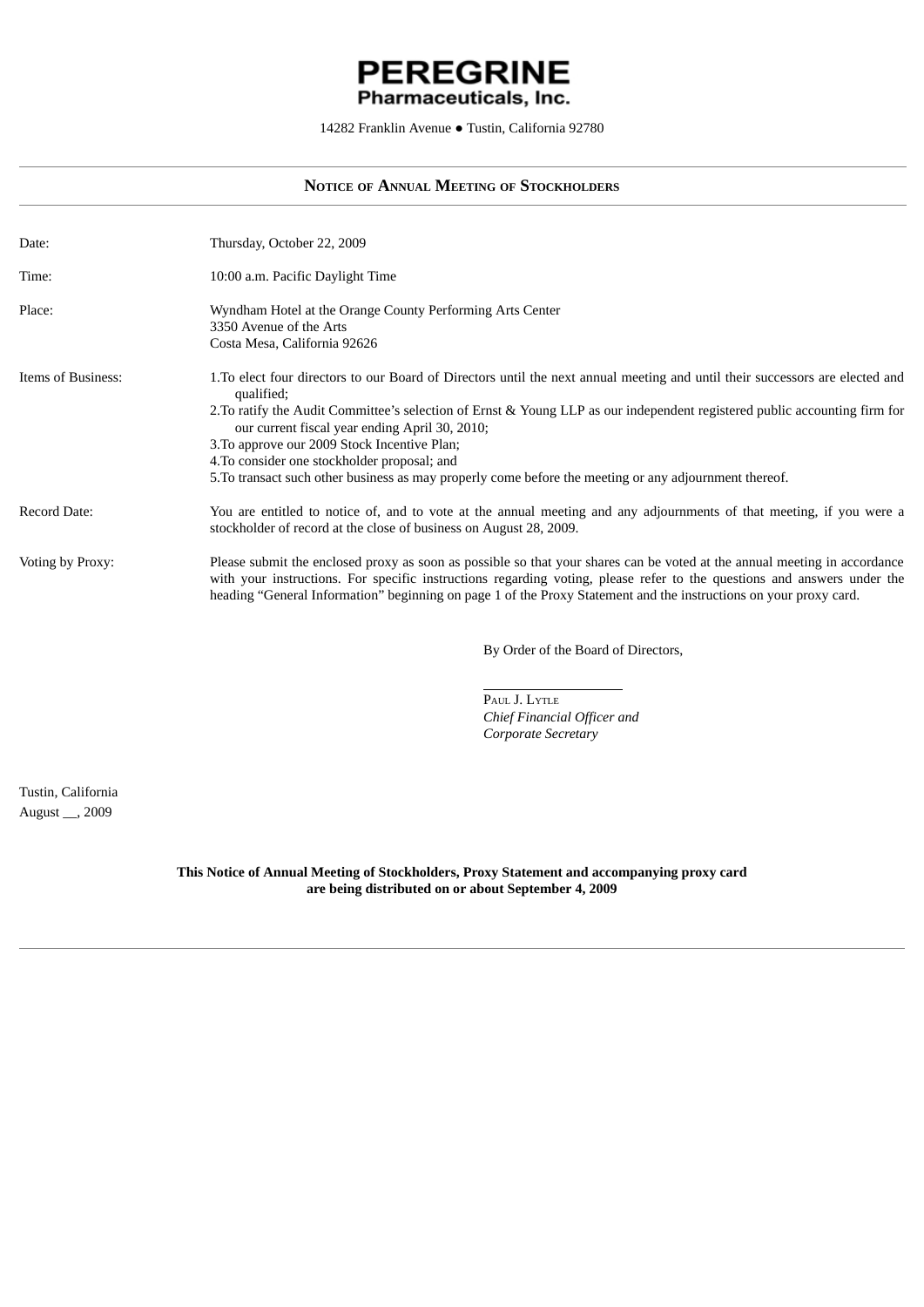#### **General Information**

Your vote is very important. For this reason, the Board of Directors of Peregrine Pharmaceuticals, Inc., a Delaware corporation (referred to as "we," "us," "our," "Company," or "Peregrine"), is soliciting your proxy to vote your shares of common stock at the 2009 Annual Meeting of Stockholders (the "Annual Meeting"), or at any continuation, postponement or adjournment thereof, for the purposes discussed in this Proxy Statement and in the accompanying Notice of Annual Meeting and any business properly brought before the Annual Meeting.

#### **Why am I receiving these materials?**

Proxies are solicited to give all stockholders of record an opportunity to vote on matters properly presented at the Annual Meeting. This Proxy Statement is being sent to all stockholders of record as of the close of business on August 28, 2009 in connection with the solicitation of proxies on behalf of the Board of Directors for use at the 2009 Annual Meeting of Stockholders to be held on October 22, 2009. We intend to commence mailing this Proxy Statement and accompanying proxy card on or about September 4, 2009 to all stockholders entitled to vote at the Annual Meeting.

#### **Our Financial Information**

The Annual Report to Stockholders of the Company for the fiscal year ended April 30, 2009, including audited consolidated financial statements, has been mailed to the stockholders concurrently herewith, but such report is not incorporated in this Proxy Statement and is not deemed to be a part of the proxy solicitation material.

#### **Who is eligible to vote?**

Stockholders of Peregrine, as recorded in our stock register at the close of business on August 28, 2009, can vote at the Annual Meeting. Each share of Peregrine's common stock is entitled to one vote. As of August 28, 2009, there were [1,45] shares of our common stock outstanding and entitled to vote.

#### **How do I vote?**

There are three ways to vote by proxy:

- (1) by mail;
- (2) by telephone; or
- (3) via the Internet.

You may also vote in person at the Annual Meeting. If you choose to vote by mail, mark your proxy card enclosed with the Proxy Statement, date and sign it, and mail it in the postage-paid envelope. If you vote by telephone or via the Internet, please do not return a signed proxy card. We recommend you vote by proxy even if you plan to attend the meeting. You can always change your vote at the Annual Meeting. Please note, however, that if your shares are held of record by a broker, bank, or other nominee and you wish to vote in person at the meeting, you must obtain a legal proxy issued in your name from such broker, bank or other nominee.

#### **Who pays the cost of proxy solicitation?**

Our Board of Directors is soliciting the enclosed proxy. We will make proxy solicitations by electronic or regular mail and we will bear the costs of this solicitation. We will request banks, brokerage houses, nominees and other fiduciaries nominally holding shares of our common stock to forward the proxy soliciting materials to the beneficial owners of such common stock and to obtain authorization for the execution of proxies. We will, upon request, reimburse such parties for their reasonable expenses in forwarding proxy materials to the beneficial owners. In the event we decide to hire a service to solicit proxies, we would expect such service to cost less than \$10,000 plus reasonable and approved out-of-pocket expenses.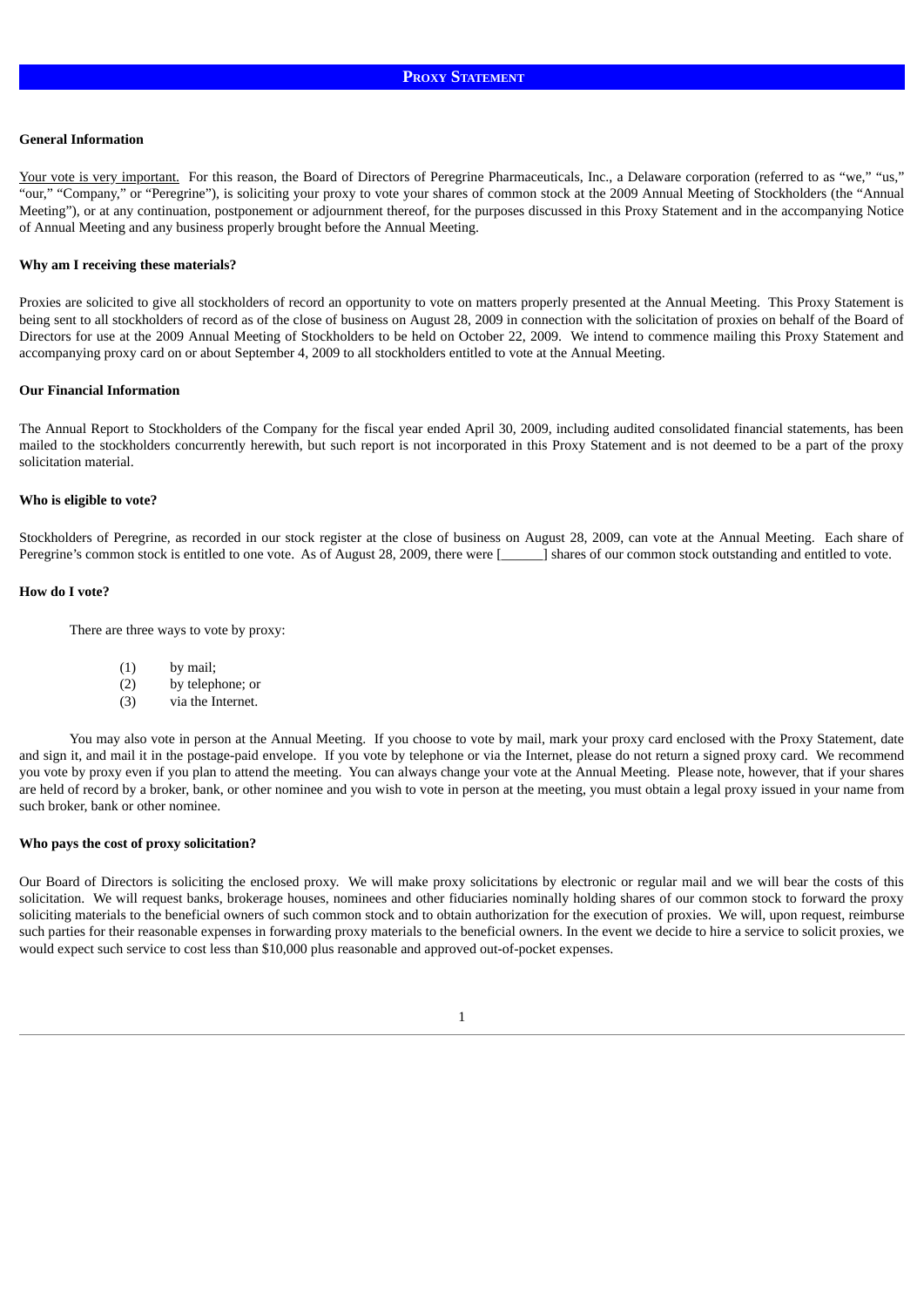### **What is a proxy?**

Giving us your proxy means you authorize us to vote your shares at the meeting in the manner you direct. You may vote for all, some or none of our director candidates. You may also vote for or against the other proposals or abstain from voting.

#### **How do I specify how I want my shares voted?**

If you are a registered stockholder, you can specify how you want your shares voted on each proposal by marking the appropriate boxes on the proxy card. Please review the voting instructions on the proxy card and read the entire text of the proposals and the positions of the Board of Directors in the Proxy Statement prior to marking your vote.

If your proxy card is signed and returned without specifying a vote or an abstention on a proposal, it will be voted according to the recommendation of the Board of Directors on that proposal. That recommendation is shown for each proposal on the proxy card.

#### **How do I vote if I am a beneficial stockholder?**

If you are a beneficial stockholder, you have the right to direct your broker or nominee on how to vote the shares. You should complete a Voting Instruction Card which your broker or nominee is obligated to provide you. If you wish to vote in person at the meeting, you must first obtain from the record holder a proxy issued in your name.

Brokerage firms have the authority under the NASDAQ Stock Market rules to vote shares on routine matters for which their customers do not provide voting instructions.

#### **What are the Board of Directors' voting recommendations?**

For the reasons set forth in more detail later in the Proxy Statement, our Board of Directors recommends that you vote for the proposals as follows:

#### **FOR**:

- the election of our four directors;
- the ratification of the Audit Committee's appointment of Ernst & Young LLP as our independent registered public accounting firm for fiscal year 2010; and
- the approval of our 2009 Stock Incentive Plan, and

#### **AGAINST**:

the one stockholder proposal.

## **Can I revoke a proxy?**

To revoke your proxy if you are a stockholder of record, you must advise our Secretary in writing before the meeting, deliver a validly executed proxy with a later date that we receive prior to the meeting, or attend the meeting and vote your shares in person. You may revoke your proxy at any time before your shares are voted. Attendance at the Annual Meeting will not, by itself, revoke a proxy.

#### **What is a quorum?**

In order to carry on the business of the meeting, we must have a quorum. This means that at least a majority of the outstanding shares eligible to vote on the record date must be present at the meeting, either by proxy or in person. Abstentions and broker non-votes are counted as present at the meeting for determining whether we have a quorum. A broker non-vote occurs when a broker returns a proxy but does not vote on a particular proposal because the broker does not have discretionary voting power for that particular item and has not received voting instructions from the beneficial owner.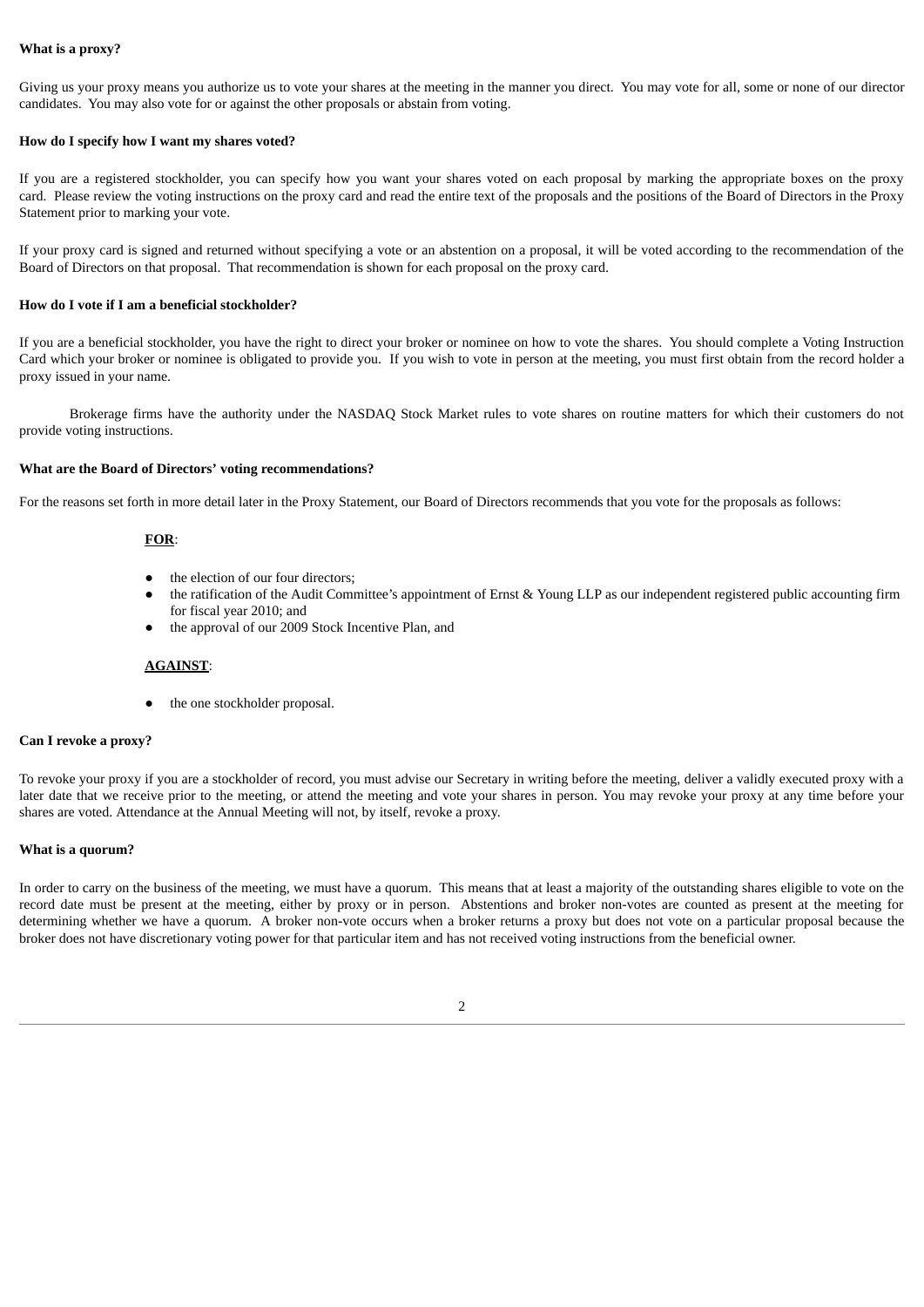#### **How many votes are needed to have the proposals pass?**

For the reasons set forth in more detail later in the Proxy Statement, our Board of Directors recommends that you vote for the proposals as follows:

| FOR:            |                                                                                                                                                                  |
|-----------------|------------------------------------------------------------------------------------------------------------------------------------------------------------------|
| Proposal No. 1  | -the election of our four directors;                                                                                                                             |
| Proposal No. 2  | -the ratification of the Audit Committee's appointment of Ernst & Young LLP as our independent registered public<br>accounting firm for<br>fiscal year 2010; and |
| Proposal No. 3  | -the approval of our 2009 Stock Incentive Plan; and                                                                                                              |
| <b>AGAINST:</b> |                                                                                                                                                                  |

Proposal No. 4 -the one stockholder proposal.

The Board of Directors will be elected by a favorable vote of a plurality of the shares of common stock present and entitled to vote, in person or by proxy, at the Annual Meeting. Accordingly, abstentions and broker non-votes as to the election of directors will not be counted in determining which nominees received the largest number of votes cast.

In order for Proposal No. 2 and Proposal No. 3 to pass, the affirmative vote of a majority of the shares present in person or by proxy and entitled to vote at the Annual Meeting is required for each. Only proxies and ballots indicating votes "FOR," "AGAINST" or "ABSTAIN" on the proposals or providing the designated proxies with the right to vote in their judgment and discretion on the proposals are counted to determine the number of shares present and entitled to vote. Broker non-votes will have no effect on the result of the vote on Proposal No. 3 although they will count toward the presence of a quorum. Abstentions as to a proposal will have the same effect as votes against a proposal.

Because Proposal No. 4 seeks to amend our Certificate of Incorporation and Bylaws, in order for Proposal No. 4 to pass, the affirmative vote of stockholders holding a majority of the outstanding shares of our common stock as of the record date is required. Further, because Proposal No. 4 is a stockholder proposal, only proxies and ballots indicating votes "FOR," "AGAINST" or "ABSTAIN" on the proposal or providing the designated proxies with the right to vote in their judgment and discretion on the proposal are counted to determine the number of shares present and entitled to vote. Broker non-votes will have no effect on the result of the vote although they will count toward the presence of a quorum. Abstentions as to the proposal will have the same effect as votes against a proposal

#### **How are the votes counted?**

All votes will be tabulated by the inspector of election appointed for the Annual Meeting who will separately tabulate affirmative and negative votes and abstentions. Any information that identifies a stockholder or the particular vote of a stockholder is kept confidential.

#### **What is "Householding" of annual meeting materials?**

Some banks, brokers and other nominee record holders may be "householding" our proxy statements and annual reports. This means that only one copy of our proxy statement and annual report to stockholders may have been sent to multiple stockholders in your household. We will promptly deliver a separate copy of either document to you if you call or write us at our principal executive offices, 14282 Franklin Avenue, Tustin, California, 92780, Attn: Investor Relations, telephone: (714) 508-6000. If you want to receive separate copies of the proxy statement or annual report to stockholders in the future, or if you are receiving multiple copies and would like to receive only one copy per household, you should contact your bank, broker, or other nominee record holder, or you may contact us at the above address and telephone number.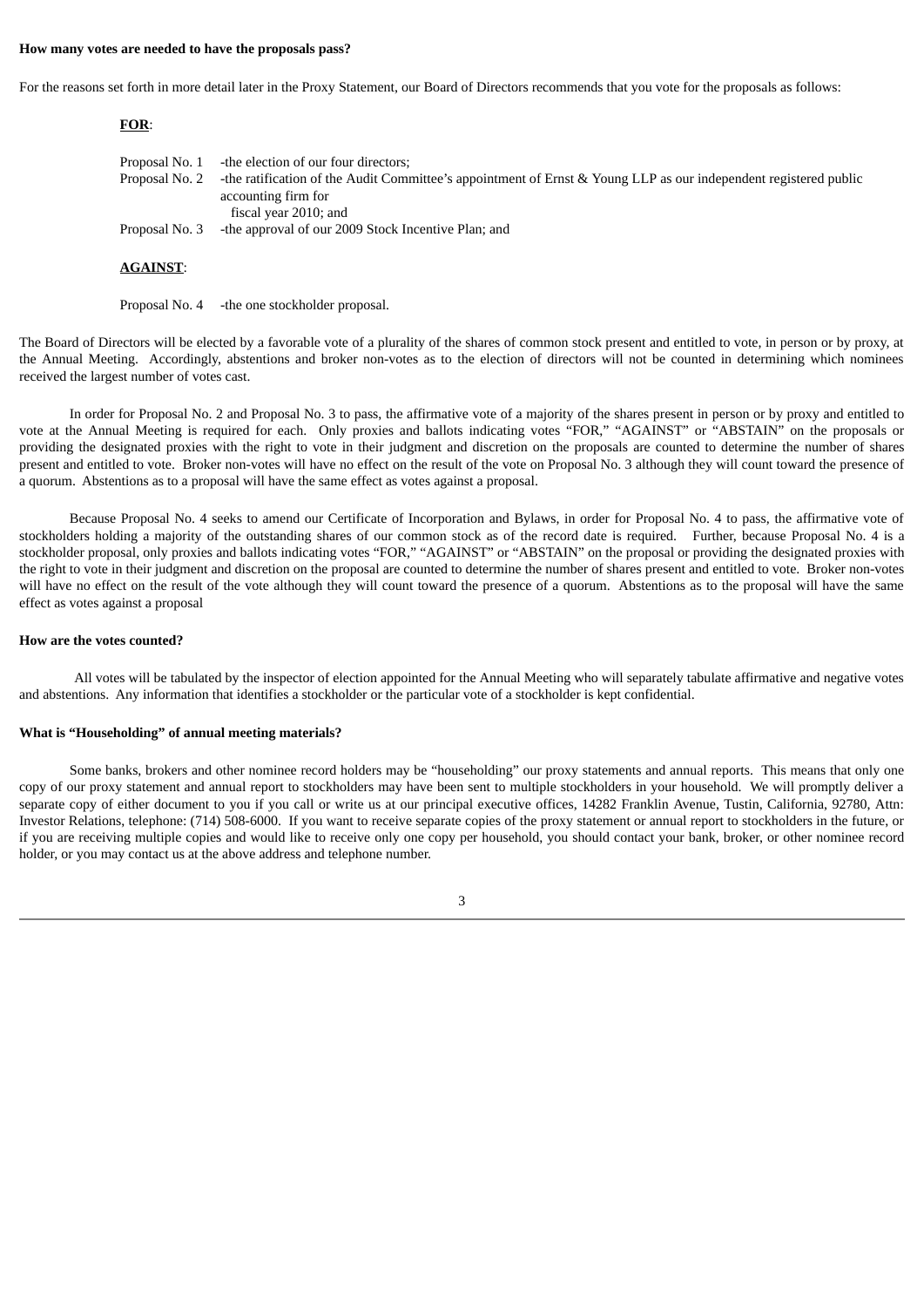# **PROPOSAL NO. 1: ELECTION OF DIRECTORS**

The first proposal on the agenda for the Annual Meeting will be electing four directors to serve until the next annual meeting or until their successors are elected. There are four nominees for the four currently authorized seats on our Board of Directors. Unless authority to vote for directors has been withheld in the proxy, the persons named in the enclosed proxy intend to vote at the Annual Meeting FOR the election of the nominees presented below.

Under Delaware law, the four nominees receiving the highest number of votes will be elected as directors at the Annual Meeting. As a result, proxies voted to "Withhold Authority" and broker non-votes will have no practical effect.

Each person nominated for election is currently serving as a director of Peregrine and each nominee has consented to serve as a director for the ensuing year. If any nominee becomes unavailable to serve for any reason before the election, then the enclosed proxy will be voted for the election of such substitute nominee, if any, as shall be designated by the Board of Directors. The Board of Directors has no reason to believe that any of the nominees will become unavailable to serve.

Information with respect to the number of shares of common stock beneficially owned by each director as of August 18, 2009 appears under the heading "Security Ownership of Certain Beneficial Owners, Directors and Management." The name, age, years of service on our Board of Directors, and principal occupation and business experience of each director nominee is set forth below.

## **DIRECTOR BIOGRAPHY**

|                                |                                                                                                                                                                                                                                                                                                                                                                                                                                                                                                                                                                                                                                                                                                                                                                                                                                                                                                                                                                                                                                                                                                                                                                                                                                                                                                                                    | <b>Director</b> |
|--------------------------------|------------------------------------------------------------------------------------------------------------------------------------------------------------------------------------------------------------------------------------------------------------------------------------------------------------------------------------------------------------------------------------------------------------------------------------------------------------------------------------------------------------------------------------------------------------------------------------------------------------------------------------------------------------------------------------------------------------------------------------------------------------------------------------------------------------------------------------------------------------------------------------------------------------------------------------------------------------------------------------------------------------------------------------------------------------------------------------------------------------------------------------------------------------------------------------------------------------------------------------------------------------------------------------------------------------------------------------|-----------------|
| Name and Age                   | <b>Principal Occupation and Business Experience</b>                                                                                                                                                                                                                                                                                                                                                                                                                                                                                                                                                                                                                                                                                                                                                                                                                                                                                                                                                                                                                                                                                                                                                                                                                                                                                | <b>Since</b>    |
| Carlton M. Johnson<br>(age 49) | Mr. Johnson has served as a director since November 1999. Mr. Johnson currently serves as in-house legal<br>counsel for Roswell Capital Partners, LLC and has served as in-house legal counsel for Equiplace Securities,<br>LLC and Swartz Investments, LLC since 1996. Mr. Johnson has been an active member of the Alabama State<br>Bar since 1986, the Florida Bar since 1988, and the State Bar of Georgia since 1997. He has been a<br>shareholder in the Florida AV-rated, Bar-registered firm of Smith, Sauer, DeMaria & Johnson and Vice<br>President and President-Elect of the 600 member Escambia-Santa Rosa Bar Association. He also served on<br>the Florida Bar Young Lawyers Division Board of Governors. Mr. Johnson earned his degree with high<br>honors in History/Political Science at Auburn University and his Juris Doctor, also with high honors, at<br>Samford University – Cumberland School of Law. Mr. Johnson also serves on the board of Patriot Scientific<br>Corporation and CryoPort, Inc., both publicly traded companies.                                                                                                                                                                                                                                                                       | 1999            |
| Steven W.<br>King<br>(age 45)  | Mr. King has served as our President and Chief Executive Officer since March 2003. From August 2002 to<br>such date, Mr. King served as Chief Operating Officer of Peregrine. From February 2000 to August 2002, Mr.<br>King served as our Vice President of Technology and Product Development. Mr. King joined Peregrine in<br>1997 in the capacity of Director of Research and Development. Mr. King was responsible for planning and<br>launching our wholly owned contract manufacturing subsidiary, Avid Bioservices, Inc., in 2002. Mr. King has<br>served as the President of Avid since its inception. Mr. King was previously employed at Vascular Targeting<br>Technologies, Inc. (formerly known as Peregrine Pharmaceuticals, Inc.), a company we acquired in 1997,<br>which held the rights to the Vascular Targeting Agent technology. Mr. King previously worked with Dr. Philip<br>Thorpe, inventor of our Anti-Phosphatidylserine ("Anti-PS") Immunotherapeutic and VTA technology<br>platforms, at the University of Texas Southwestern Medical Center at Dallas and is a co-inventor on over 40<br>U.S. and foreign patents and patent applications in the Vascular Targeting Agent field. Mr. King received his<br>Bachelor's and Master's degrees from Texas Tech. University in Cell and Molecular Biology. | 2003            |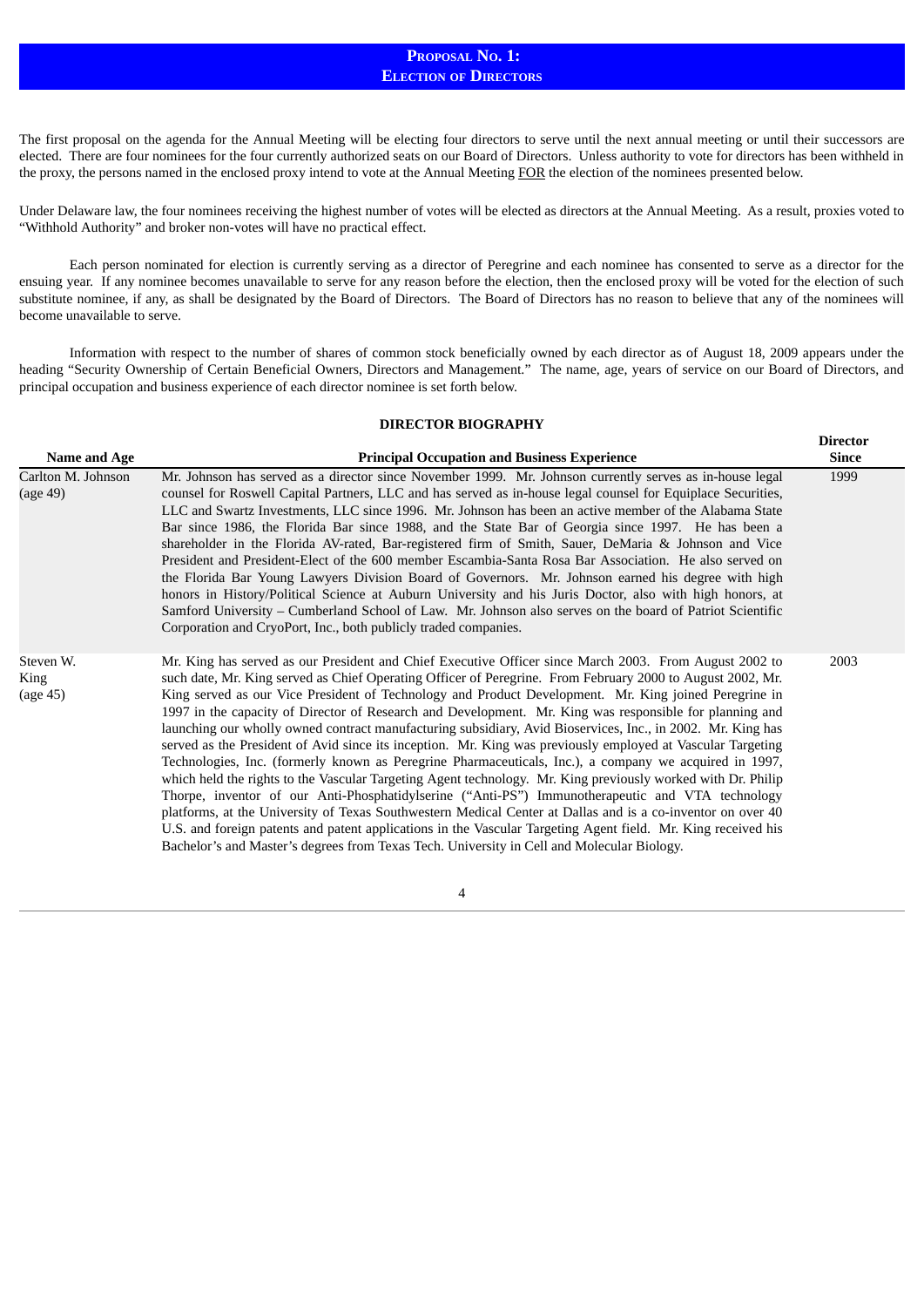| Name and Age            | <b>Principal Occupation and Business Experience</b>                                                                                                                                                                                                                                                                                                                                                                                                                                                                                                                                                                                                                                                                                                                                                                                                                                                                                                                                                                                                                                                                                                                                                                                                                                                                                                                                                                                                                                                                                                                                                | <b>Director</b><br><b>Since</b> |
|-------------------------|----------------------------------------------------------------------------------------------------------------------------------------------------------------------------------------------------------------------------------------------------------------------------------------------------------------------------------------------------------------------------------------------------------------------------------------------------------------------------------------------------------------------------------------------------------------------------------------------------------------------------------------------------------------------------------------------------------------------------------------------------------------------------------------------------------------------------------------------------------------------------------------------------------------------------------------------------------------------------------------------------------------------------------------------------------------------------------------------------------------------------------------------------------------------------------------------------------------------------------------------------------------------------------------------------------------------------------------------------------------------------------------------------------------------------------------------------------------------------------------------------------------------------------------------------------------------------------------------------|---------------------------------|
| David H. Pohl (age 72)  | Mr. Pohl served as Chairman of the Board, President and CEO of Patriot Scientific Corporation from June<br>2005 to June 2007, and was a member of its board of directors from April 2001 until February 2008. Mr. Pohl<br>also served as an officer of Patriot from January 2001 to March 2002. He is currently Chairman of the Board<br>of Wellness.com, Inc., a privately held Internet enterprise, and two of its affiliates and is of counsel with the<br>law firm of Herold & Sager in Encinitas, California. Mr. Pohl was in the private practice of law counseling<br>business clients from 1997 to 2005, and from 1995 to 1996 was Special Counsel to the Ohio Attorney General<br>regarding entrepreneurial investments by state employee pension funds. Previously, he was a Senior Attorney<br>with Jones Day Reavis & Pogue, a large U.S. law firm, and held positions as a senior officer and general<br>counsel in large financial services corporations that developed assets of more than \$1 billion. Mr. Pohl is a<br>member of the Corporate Directors Forum of San Diego, the Intellectual Property Law and Business Law<br>Sections of the State Bar of California, has served as a member of the Board of Governors of the Corporate<br>Counsel Section of the Ohio State Bar Association, and is an Emeritus member of the Board of Directors of<br>the American Financial Services Association, Washington, D.C. Mr. Pohl earned a Juris Doctor degree from<br>the Ohio State University College of Law, and also holds a B.S. in Administrative Sciences from Ohio State. | 2004                            |
| Eric S. Swartz (age 53) | Mr. Swartz is the founder and President of Roswell Capital Partners, LLC and was the founder and former<br>President of Equiplace Securities, LLC and Swartz Investments, LLC, a company he started in 1993. Prior to<br>1993, Mr. Swartz was a Vice President at Bear Stearns & Co. specializing in foreign institutional equity<br>investments in U.S. securities. Prior to that, Mr. Swartz was a Vice President with Oppenheimer & Co., where<br>he was involved in overseas placements of equity and debt for institutions in Germany, Austria, Switzerland,<br>France, Australia, and New Zealand. Mr. Swartz has 26 years of experience in the securities business.                                                                                                                                                                                                                                                                                                                                                                                                                                                                                                                                                                                                                                                                                                                                                                                                                                                                                                                         | 1999                            |

#### **Recommendation**

**THE BOARD OF DIRECTORS UNANIMOUSLY RECOMMENDS THAT STOCKHOLDERS VOTE FOR EACH NOMINEE DIRECTOR NAMED IN PROPOSAL NO. 1.**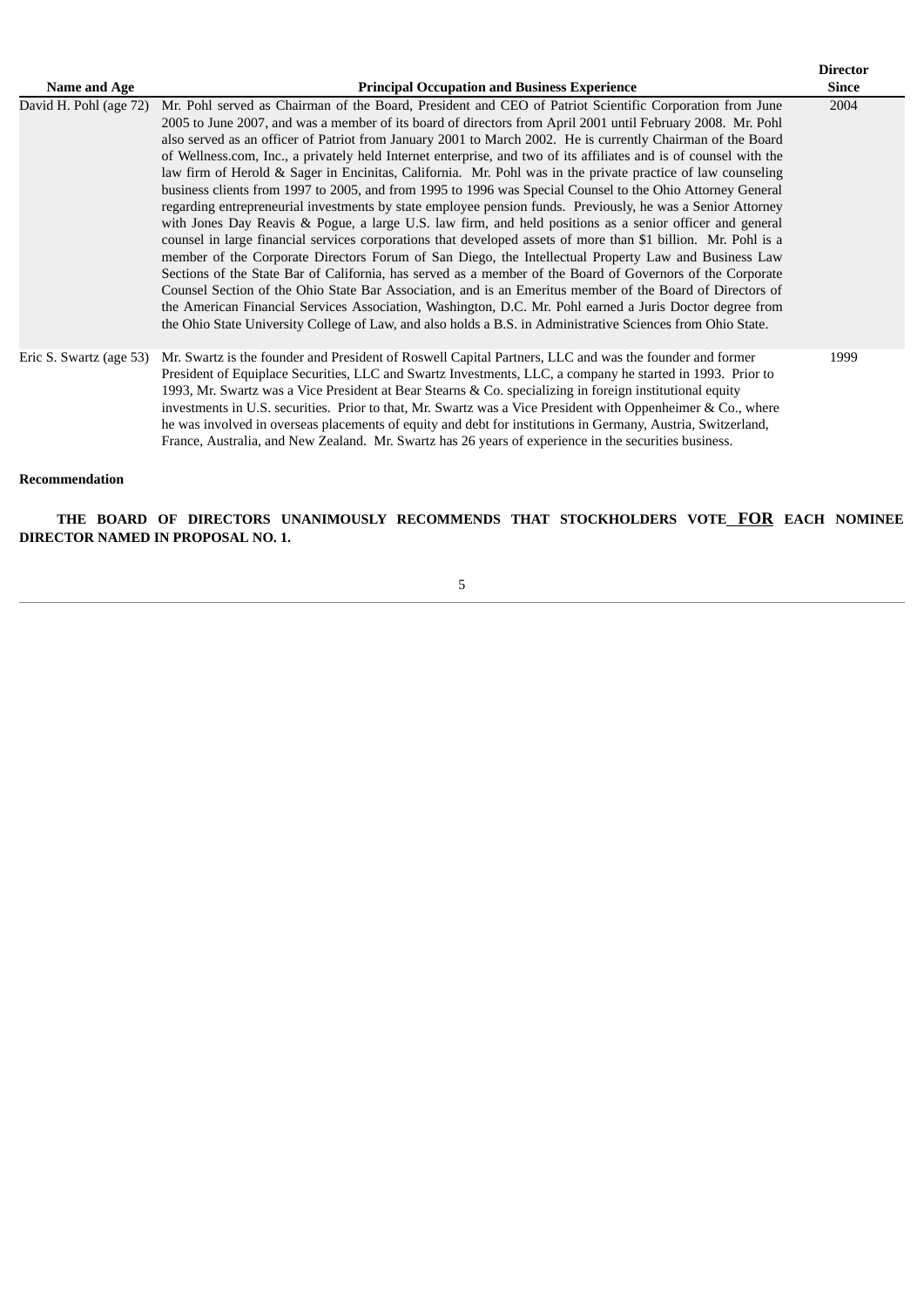# **CORPORATE GOVERNANCE**

Our Board of Directors strongly believes in good corporate governance policies and practices. We expect to continue to seek and implement those corporate governance practices that we believe will promote a high level of performance from our Board of Directors, officers and employees. This section describes key corporate governance guidelines and practices that our Board has adopted. Copies of the following corporate governance documents are posted on our website at www.peregrineinc.com (this website address is not intended to function as a hyperlink, and the information contained on the Company's website is not intended to be a part of this Proxy Statement): (1) Code of Business Conduct and Ethics, (2) Charter of the Compensation Committee of the Board of Directors, (3) Charter of the Audit Committee of the Board of Directors, and (4) Charter of the Nominating Committee of the Board of Directors. If you would like a printed copy of any of these corporate governance documents, please send your request to Peregrine Pharmaceuticals, Inc., Attention: Corporate Secretary, 14282 Franklin Avenue, Tustin, California 92780.

#### **Board of Directors**

Our business is managed under the direction of our Board of Directors pursuant to the Delaware General Corporation Law and our Bylaws. Our Board of Directors has responsibility for establishing broad corporate policies and reviewing our overall performance. Among the primary responsibilities of our Board of Directors is the oversight of the management of our company. Our directors remain informed of our business and management's activities by reviewing documents provided to them before each board meeting and by attending presentations made by our chief executive officer and other members of management. The Board of Directors held ten (10) formal meetings during the fiscal year ended April 30, 2009. Each incumbent director attended at least seventy-five percent (75%) of the meetings of the Board and of the committees on which he served during the fiscal year ended April 30, 2009. In addition, members of the Board of Directors have access to our books, records and reports and independent auditors and advisors. Members of our management frequently interact with and are at all times available to our directors.

#### **Director Independence**

Under applicable NASDAQ Marketplace rules, a director will only qualify as an "independent director" if, in the opinion of our Board of Directors, that person does not have a relationship that would interfere with the exercise of independent judgment in carrying out the responsibilities of a director. Our Board of Directors has determined that each of the current directors, as well as those standing for re-election, are independent directors as defined by the NASDAQ Marketplace Rules governing the independence of directors, except for Steven W. King, our President and Chief Executive Officer.

Our Audit, Compensation and Nominating Committees are composed entirely of independent directors as required by applicable Securities and Exchange Commission ("SEC") and NASDAQ rules, including Rule 10A-3 under the Exchange Act of 1934, as amended (the "Exchange Act"). In addition, there are no family relationships among any of the directors or executive officers of the Company.

#### **Meetings of Independent Directors**

The independent members of our Board of Directors have a practice of meeting in executive sessions without the presence of any members of Peregrine's management. The independent members of the Board of Directors met in nine (9) executive sessions during the fiscal year ended April 30, 2009.

#### **Committees of Our Board of Directors**

The Board of Directors has three standing committees: the Audit Committee, the Compensation Committee, and the Nominating Committee. Each of the three committees maintains a written charter approved by the Board of Directors. The following is a summary of our three standing committees:

Compensation Committee*.* The primary purposes of the Compensation Committee of the Board of Directors is to: (i) establish the compensation policy of Peregrine Pharmaceuticals, Inc. (the "Company"); (ii) ensure that the compensation of the Board of Directors, Chief Executive Officer and other corporate officers of the Company enables it to attract and retain high-quality leadership and is consistent with such policy; (iii) review the performance and development of the Company's Chief Executive Officer and other corporate officers in achieving Company goals and objectives and to ensure that senior executives of the Company are compensated effectively in a manner consistent with the strategy of the Company; and (iv) produce an annual report on executive compensation for inclusion in the Company's proxy statements, in accordance with applicable rules and regulations. The Compensation Committee held four (4) meetings during the fiscal year ended April 30, 2009. The Compensation Committee has the authority to determine director and executive compensation and may not delegate this authority. The Compensation Committee's members are currently Mr. Eric S. Swartz (chairman of the committee), Mr. Carlton M. Johnson and Mr. David H. Pohl. Each of these members is independent under NASDAQ listing standards currently in effect.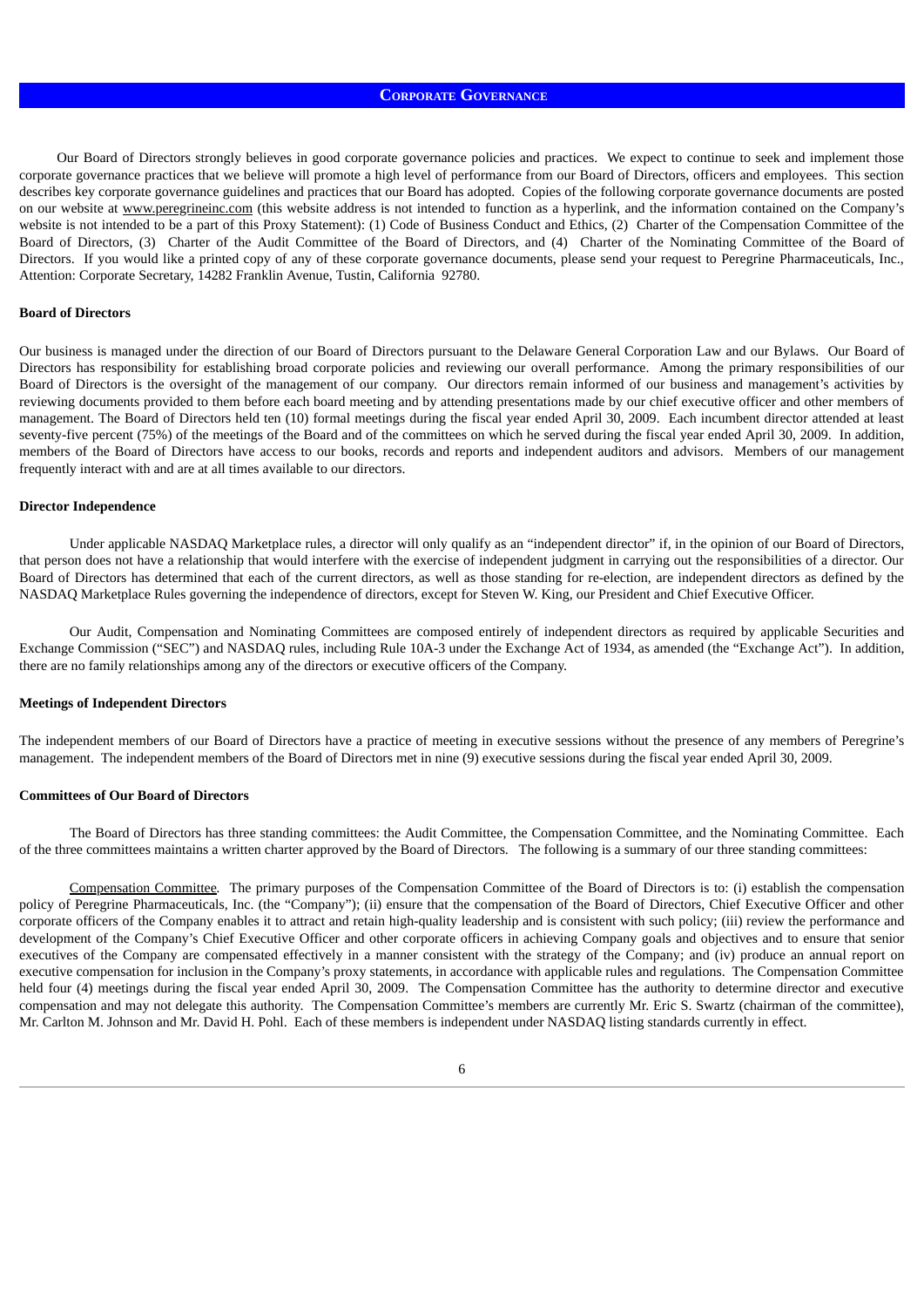Audit Committee*.* The Audit Committee has the sole authority for the appointment, compensation and oversight of the work of the independent auditors, and responsibility for reviewing and discussing, prior to filing or issuance, with management and the independent auditors (when appropriate) the Company's audited consolidated financial statements included in its Annual Report on Form 10-K. The Audit Committee carries out its responsibilities in accordance with the terms of its charter. The Audit Committee met five (5) times during the fiscal year ended April 30, 2009. The Audit Committee of our Board of Directors has determined that Mr. Carlton M. Johnson is an "audit committee financial expert" as defined by the Securities and Exchange Commission ("SEC") and is independent under the current listing standards of NASDAQ. The Audit Committee meets the NASDAQ composition requirements, including the requirements regarding financial literacy and financial sophistication. The current Audit Committee members are Mr. Carlton M. Johnson (chairman of the committee), Mr. David H. Pohl and Mr. Eric S. Swartz. Each of these members is independent under NASDAQ listing standards currently in effect.

Nominating Committee. The primary purpose of the Nominating Committee of the Board is to (i) make recommendations to the Board regarding the size of the Board, (ii) make recommendations to the Board regarding criteria for the selection of director nominees, (iii) identify and recommend to the Board for selection as director nominees individuals qualified to become members of the Board, including stockholder recommendations, and (iv) recommend committee assignments to the Board. The qualities and skills sought in prospective members of the Board will be determined by the independent directors. Generally, director candidates must be qualified individuals who, if added to the Board, would provide the mix of director characteristics, experience, perspective and skills appropriate for the Company. Criteria for selection of candidates will include, but not be limited to: (i) business and financial acumen, as determined by the committee in its discretion, (ii) qualities reflecting a proven record of accomplishment and ability to work with others, (iii) knowledge of the Company's industry, (iv) relevant experience and knowledge of corporate governance practices, and (v) expertise in an area relevant to the Company. The Nominating Committee met two (2) times during the fiscal year ended April 30, 2009. The Nominating Committee's members are Mr. David H. Pohl (chairman of the committee), Mr. Carlton M. Johnson and Mr. Eric S. Swartz. Each of these members is independent under NASDAQ listing standards currently in effect.

#### **Communicating with the Board of Directors**

Under our Code of Business Conduct and Ethics, we have established an Open Door Policy and Hotline for the confidential, anonymous submission by our directors, officers and employees of concerns regarding violations or suspected violations of our Policy on Business Conduct and Ethics, including matters relating to accounting and auditing matters. In addition, the Audit Committee has established procedures for the receipt, retention and treatment of communications received by us, our Board of Directors and the Audit Committee regarding accounting, internal controls or auditing matters. Written communications from our stockholders and employees may be sent to: Peregrine Pharmaceuticals, Inc., Attention: Audit Committee Chair, 14282 Franklin Avenue, Tustin, California 92780.

In addition, the Company's annual meeting of stockholders provides an opportunity each year for stockholders to ask questions of or otherwise communicate directly with members of the Board on appropriate matters. In addition, stockholders may communicate in writing with any particular director, or the directors as a group, by sending such written communication to: Board of Directors, Attention: Corporate Secretary, Peregrine Pharmaceuticals, Inc., 14282 Franklin Avenue, Tustin, California 92780. Copies of written communications received at such address will be provided to the Board or the relevant director unless such communications are considered, in the reasonable judgment of the Secretary, to be inappropriate for submission to the intended recipient(s). Examples of stockholder communications that would be considered inappropriate for submission to the Board include, without limitation, customer complaints, solicitations, communications that do not relate directly or indirectly to the Company's business or communications that relate to improper or irrelevant topics.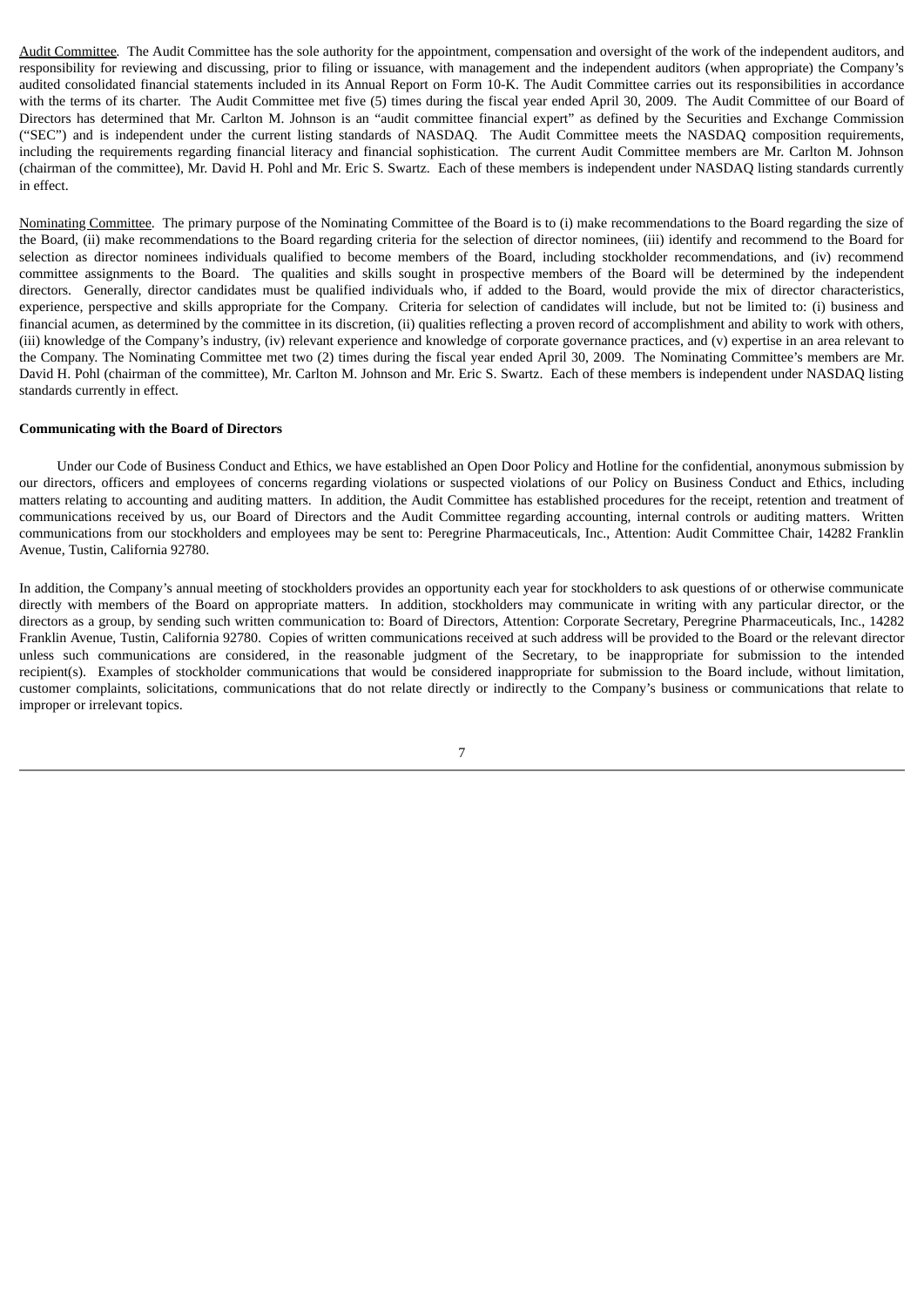#### **Director Attendance at Annual Meetings of Stockholders**

We have no policy requiring directors to attend annual meetings of stockholders, but directors are encouraged to attend our annual meetings at which they stand for re-election.

# **DIRECTOR COMPENSATION**

Members of the Board of Directors who are also our employees receive no additional compensation for serving as directors. The following information outlines the compensation paid to our non-employee directors, including annual base retainer fees, meeting attendance fees, and option awards for the fiscal year ended April 30, 2009:

|                       | Fees Earned or                              | Option             | All Other                |                  |
|-----------------------|---------------------------------------------|--------------------|--------------------------|------------------|
| Name                  | Paid in Cash $($ math) $($ <sup>1</sup> $)$ | Awards $(3)$ $(2)$ | Compensation (\$)        | Total $($ \$ $)$ |
| Carlton M. Johnson    | $140,000^{(3)}$                             | 34,521             |                          | 174,521          |
| David H. Pohl         | 80,000(4)                                   | 34,521             |                          | 114.521          |
| Eric S. Swartz        | $80,000^{(4)}$                              | 34,521             | $\overline{\phantom{a}}$ | 114,521          |
| Thomas A. Waltz, M.D. | $52,000^{(5)}$                              | 20,182             |                          | 72,182           |

(1) In fiscal year 2009, each non-employee director was eligible to receive an annual cash retainer fee of \$60,000 per year and was eligible to receive a fee of \$2,000 for each Board meeting attended, whether in-person or telephonically. In addition, the chairman of the Audit Committee was eligible to receive an additional annual cash retainer fee of \$60,000. Each non-employee director is also eligible to receive a fee of \$2,000 for each additional Company meeting attended in excess of four hours in length.

(2) These amounts reflect non-cash stock-based compensation expense recognized by us in fiscal year 2009 for a portion of the option awards granted to directors in fiscal year 2008, rather than an amount paid to or realized by the director. There were no stock options granted to directors during fiscal year 2009. During fiscal year 2008, each Director was granted an option to purchase 250,000 shares of common stock of the Company at an exercise price of \$0.39 per share. Assumptions used in the valuation of option awards in accordance with FAS 123(R) is included in Note 3 "Share-Based Compensation" in our Form 10-K for the period ended April 30, 2009, filed with the SEC on July 14, 2009.

As of April 30, 2009, each non-employee director held the following number of shares of common stock underlying outstanding stock options:

|                    | Number of Shares Underlying      |
|--------------------|----------------------------------|
| Director           | <b>Outstanding Stock Options</b> |
| Carlton M. Johnson | 1,300,000                        |
| David H. Pohl      | 600,000                          |
| Eric S. Swartz     | 950,000                          |

(3) Includes an annual base retainer of \$60,000, an annual retainer of \$60,000 for Mr. Johnson's role as chairman of the Audit Committee, and meeting fees of \$20,000.

- (4) Includes an annual retainer of \$60,000 and meeting fees of \$20,000.
- (5) Includes an annual retainer of \$40,000 and meeting fees of \$12,000. Dr. Waltz passed away in December 2008.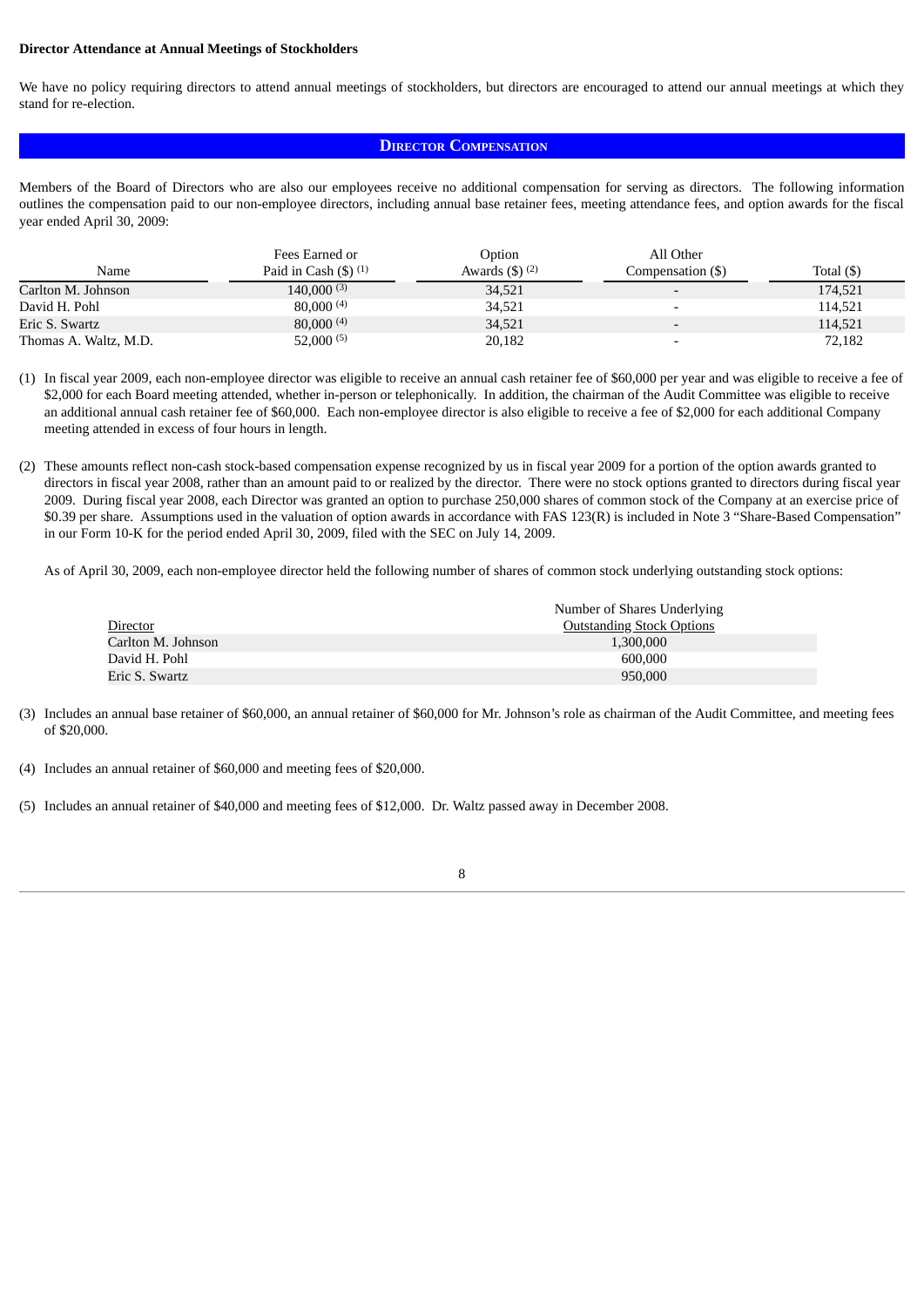## **PROPOSAL NO. 2:**

# **RATIFY APPOINTMENT OF INDEPENDENT REGISTERED PUBLIC ACCOUNTING FIRM**

The next proposal on the agenda for the Annual Meeting will be ratifying the Board's appointment of Ernst & Young LLP as the Company's independent registered public accounting firm for current fiscal year ending April 30, 2010. Our Board of Directors, upon the recommendation of its Audit Committee, has ratified the selection of Ernst & Young LLP as our independent registered public accounting firm for fiscal year 2010, subject to ratification by our stockholders. Ernst & Young LLP has served in this capacity for each of the nine (9) years ended April 30, 2009, and has reported on the Company's fiscal year 2009 consolidated financial statements. During the nine (9) fiscal years ended April 30, 2009, there were no disagreements between the Company and Ernst & Young LLP on any matter of accounting principles or practices, financial statement disclosure or auditing scope or procedure. The Audit Committee recommended to the Board that Ernst & Young LLP be re-appointed for fiscal year 2010.

Representatives of Ernst & Young LLP are expected to be present at the meeting with the opportunity to make a statement if they desire to do so and are expected to be available to respond to appropriate questions.

Stockholder ratification of the selection of Ernst & Young LLP as the Company's independent auditors is not required by the Bylaws or otherwise. However, the Board is submitting the selection of Ernst & Young LLP to the stockholders for ratification as a matter of corporate practice. If the stockholders fail to ratify the selection, the Audit Committee will reconsider whether or not to retain that firm. Even if the selection is ratified, the Audit Committee in its discretion may direct the appointment of a different independent accounting firm at any time during the year if the Audit Committee determines that such a change would be in the best interests of the Company and its stockholders.

#### **Recommendation**

# **THE BOARD OF DIRECTORS UNANIMOUSLY RECOMMENDS THAT STOCKHOLDERS VOTE "FOR" PROPOSAL NO. 2 TO RATIFY THE APPOINTMENT OF ERNST & YOUNG LLP AS THE COMPANY'S INDEPENDENT REGISTERED PUBLIC ACCOUNTING FIRM FOR FISCAL YEAR 2010.**

#### **Independent Registered Public Accounting Firm Fees**

The following summarizes aggregate fees billed to the Company for the fiscal years ended April 30, 2009 and 2008 by Ernst & Young LLP, our independent registered public accounting firm:

|                    |    | 2009    |    | 2008    |  |
|--------------------|----|---------|----|---------|--|
| Audit fees         | \$ | 272,000 | \$ | 293,000 |  |
| Audit related fees |    |         |    |         |  |
| Tax fees           |    | 15,000  |    | 27,000  |  |
| All other fees     |    | 2,000   |    | 2,000   |  |
|                    |    |         |    |         |  |
| Total fees         | S  | 289,000 | S  | 322,000 |  |

Audit fees pertain to the audit of our annual consolidated financial statements for fiscal years 2009 and 2008, including attestation services relating to the report on our internal controls in accordance with Section 404 of the Sarbanes-Oxley Act of 2002, and timely reviews of our quarterly consolidated financial statements, consents, comfort letters, and review of documents filed with the Securities and Exchange Commission ("SEC"), including registration statements on Form S-3.

Tax fees relate to tax compliance services rendered in the preparation of our tax returns.

All other fees are attributable to the Company's subscription to an Ernst & Young LLP online service used for accounting research purposes for fiscal years 2009 and 2008.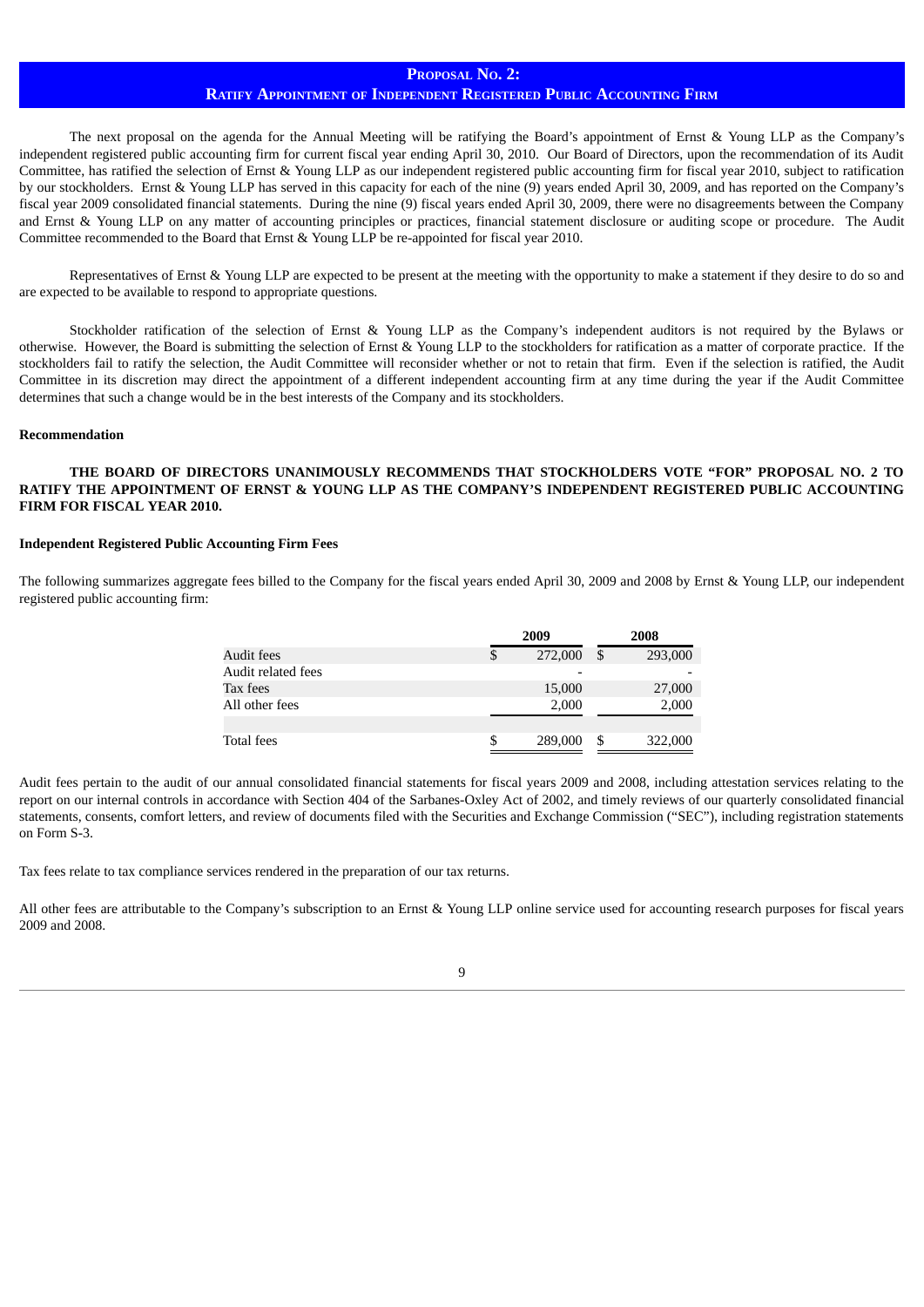## **Pre-Approval Policy for Services Provided by our Independent Registered Public Accounting Firm**

The Audit Committee has established a policy to pre-approve all audit and permissible non-audit services provided by our independent registered public accounting firm consistent with applicable SEC rules. From and after the effective date of the SEC rule requiring Audit Committee pre-approval of all audit and permissible non-audit services provided by an independent registered public accounting firm, the Audit Committee has pre-approved all audit and permissible non-audit services provided by Ernst & Young LLP.

Ernst & Young LLP did not perform any professional services with respect to information systems design and implementation for the years ended April 30, 2009 and 2008. The Audit Committee has considered whether the services provided by Ernst & Young LLP are compatible with maintaining that firm's independence.

# **Report of the Audit Committee of the Board of Directors(\*)**

Each year, the Board of Directors appoints an Audit Committee to review the Company's financial matters. We operate pursuant to a written Audit Committee Charter adopted by the Board of Directors. In accordance with the Audit Committee Charter, we must meet the independence requirements and other criteria set by the NASDAQ Marketplace Rules as currently in effect. As part of our oversight of our Company's financial statements, our Chairman of the Audit Committee reviews and discusses with both management and Ernst & Young LLP all annual and quarterly financial statements prior to their issuance. In addition, our responsibilities include recommending to the Board an accounting firm to be hired as the Company's independent registered public accounting firm. We are also responsible for recommending to the Board that the Company's financial statements be included in its Annual Report. We have taken the following steps in making our recommendation that the Company's financial statements be included in its Annual Report:

- 1. The Audit Committee discussed with Ernst & Young LLP, the Company's independent registered public accounting firm, for fiscal year ended April 30, 2009, those matters required to be discussed by Statement on Auditing Standards No. 61, including information regarding the scope and results of the audit. These communications and discussions are intended to assist the Audit Committee in overseeing the financial reporting and disclosure process.
- 2. The Audit Committee discussed with Ernst & Young LLP its independence and received from Ernst & Young LLP a letter concerning independence as required under applicable independence standards for auditors of public companies. This discussion and disclosure helped the Audit Committee in evaluating such independence.
- 3. The Audit Committee reviewed and discussed with the Company's management and Ernst & Young LLP, the Company's audited consolidated balance sheet at April 30, 2009, and consolidated statements of operations, cash flows and stockholders' equity for the fiscal year ended April 30, 2009.

Based on the reviews and discussions explained above, the Audit Committee recommended to the Board that the Company's financial statements be included in its annual report for its fiscal year ended April 30, 2009. The Audit Committee also recommended to the Board the selection of Ernst & Young LLP to serve as the Company's independent registered public accounting firm for fiscal year 2010.

## *THE AUDIT COMMITTEE OF THE BOARD OF DIRECTORS*

*CARLTON M. JOHNSON, Chairman of the Audit Committee DAVID H. POHL ERIC S. SWARTZ*

\_\_\_\_\_\_\_\_\_\_\_\_\_\_\_\_\_\_\_\_\_\_\_\_\_\_\_\_

<sup>\*</sup> The report of the Audit Committee shall not be deemed incorporated by reference by any general statement incorporating by reference this Proxy Statement into any filing under the Securities Act of 1933, as amended, or the Securities Exchange Act of 1934, as amended, except to the extent that the Company specifically incorporates this information by reference, and shall not otherwise be deemed filed under such Acts.

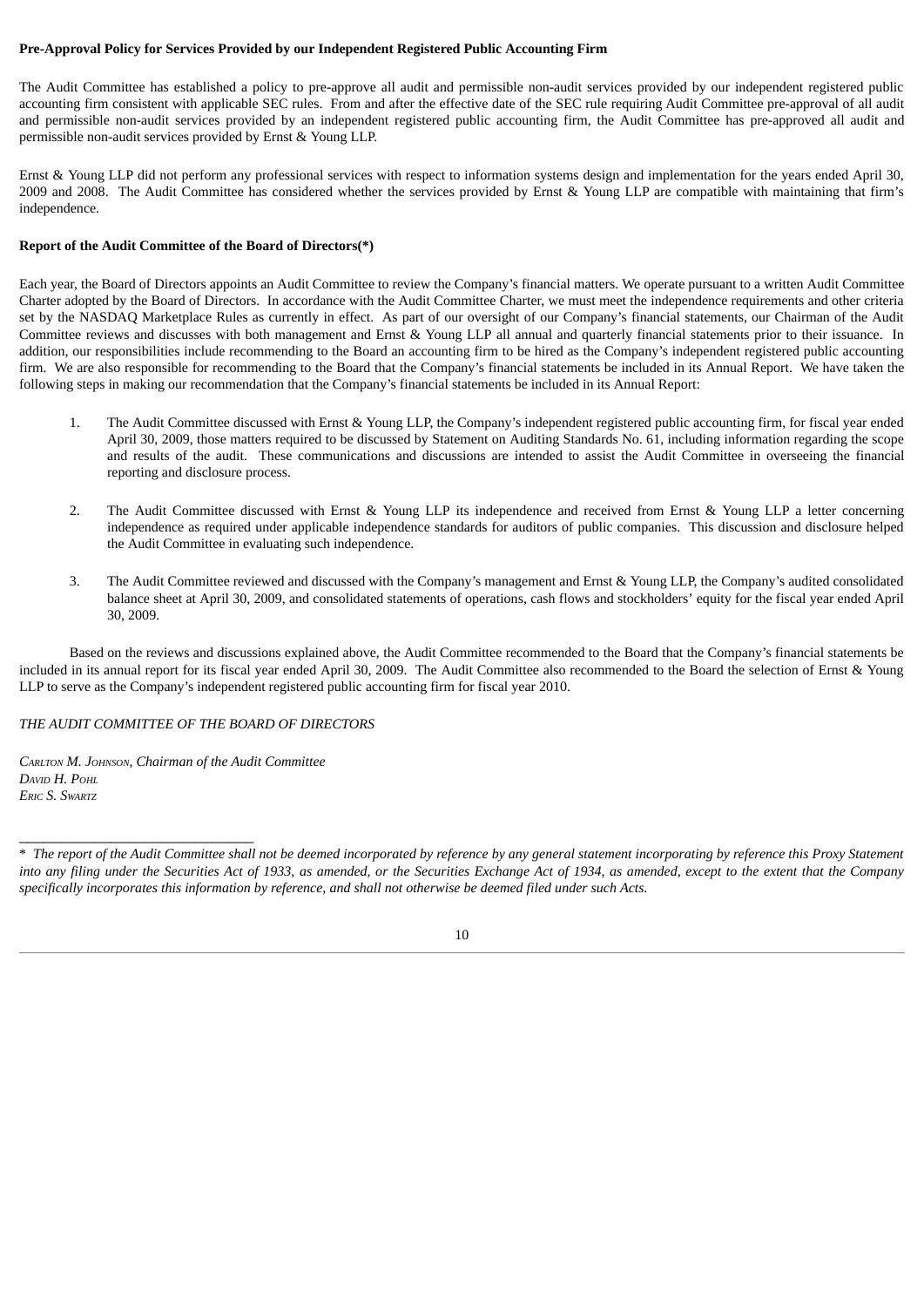# **PROPOSAL NO. 3: 2009 STOCK INCENTIVE PLAN**

#### **Introduction**

On July 9, 2009, the Compensation Committee recommended and our Board of Directors approved, subject to stockholder approval, the 2009 Stock Incentive Plan (the "Incentive Plan"). The Board of Directors approved the Incentive Plan to help us:

- Attract, retain, motivate and reward officers, employees, directors, consultants and other service providers of the Company;
- Provide equitable and competitive compensation opportunities;
- Recognize individual contributions and reward achievement of our goals; and
- · Promote creation of long-term value for stockholders by closely aligning the interests of participants with the interests of stockholders.

The Board of Directors and the Compensation Committee believe that awards linked to common stock and awards with terms tied to our performance can provide incentives for the achievement of important performance objectives and promote the long-term success of the Company. Therefore, they view the Incentive Plan as a key element of our overall compensation program.

The material features of the Incentive Plan are summarized below. The summary is qualified in its entirety by reference to the specific provisions of the Incentive Plan, the full text of which is set forth as *Exhibit A* to this Proxy Statement.

#### **Administration**

The Compensation Committee, composed of not less than two independent directors appointed by the Board, will administer the Incentive Plan. Each member of the Compensation Committee shall, at all times during their service as such, be a "non-employee director" within the meaning of Rule 16b-3 under the Securities Exchange Act of 1934. In the case of options intended to qualify as "performance-based compensation" within the meaning of Section 162(m) of the Internal Revenue Code, the committee will consist of two or more "outside directors" within the meaning of Section 162(m) of the Code. The Compensation Committee shall have conclusive authority to construe and interpret the Incentive Plan and any award agreement entered into under the Incentive Plan, and to establish, amend and rescind administrative policies for the administration of the Incentive Plan and such additional authority as the Board may from time to time determine is necessary or desirable.

#### **Eligibility**

Those persons eligible to participate in the Incentive Plan shall include officers and other employees, non-employee directors and consultants of the Company and its subsidiaries.

#### **Shares Subject to the Incentive Plan**

The total number of shares of common stock available under the Incentive Plan shall be 15,000,000, subject to adjustment as provided in the Incentive Plan (e.g., in the event of a reverse stock split).

#### **Participation**

The Compensation Committee shall select, from time to time, officers, employees, non-employee directors and consultants who, in the opinion of the Compensation Committee, can further the Incentive Plan's purpose, and the Compensation Committee shall determine the type or types of awards to be made to the participants. The terms, conditions and restrictions of each award shall be set forth in an award agreement.

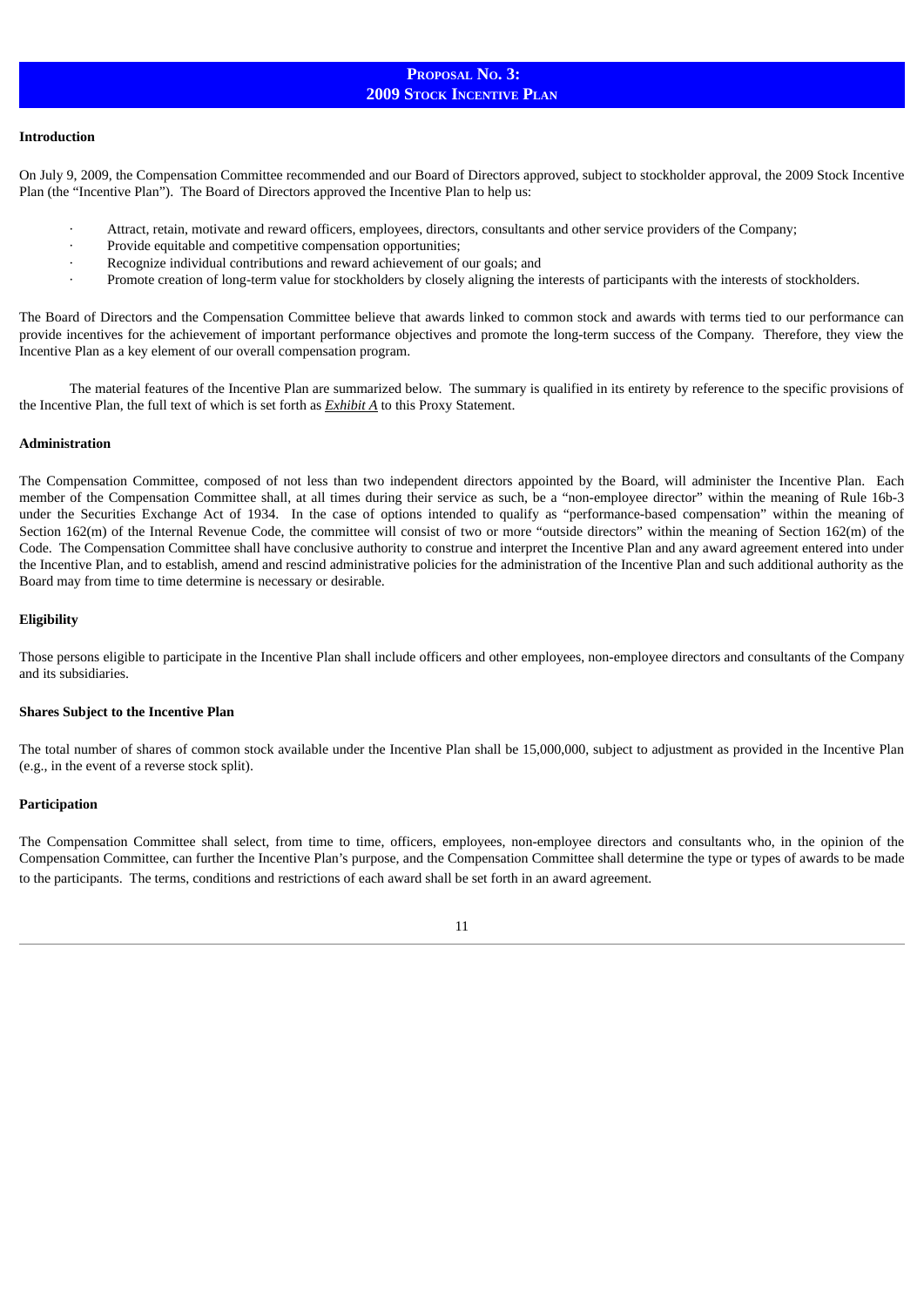#### **Structure of the Incentive Plan**

The Incentive Plan shall be divided into two separate equity programs, (i) the "Discretionary Option Grant Program" under which eligible persons may, at the discretion of the Incentive Plan Administrator, be granted options to purchase shares of common stock, and (ii) the "Stock Issuance Program" under which eligible persons may, at the discretion of the Incentive Plan Administrator, be issued shares of common stock directly, either through the immediate purchase of such shares or as a bonus for services rendered to the Company (or any parent or subsidiary).

#### **Change in Control**

In the event of a "change in control" of the Company, stock options not otherwise exercisable shall become fully exercisable.

#### **Federal Income Tax Aspects**

The following paragraphs are a summary of the general federal income tax consequences to U.S. taxpayers and the Company in connection with awards granted under the Incentive Plan. Tax consequences for any particular individual may be different, and each individual should consult his or her tax advisor regarding the specific tax consequences of any award grants under the Incentive Plan. This summary is not intended to be exhaustive and does not describe all federal, state or local tax laws.

Non-Statutory Stock Options. No taxable income is reportable when a non-statutory stock option is granted to a participant. Upon exercise, the participant will recognize ordinary income in an amount equal to the excess of the fair market value (on the exercise date) of the shares purchased over the exercise price of the option. Any additional gain or loss recognized upon any later disposition of the shares would be capital gain or loss.

Incentive Stock Options. No taxable income is reportable when an incentive stock option is granted or exercised (except for purposes of the alternative minimum tax, in which case taxation is the same as for nonqualified stock options). If the participant exercises the option and then later sells or otherwise disposes of the shares more than two years after the grant date and more than one year after the exercise date, the difference between the sale price and the exercise price will be taxed as capital gain or loss. If the participant exercises the option and then later sells or otherwise disposes of the shares before the end of the two- or one-year holding periods described above, he or she generally will have ordinary income at the time of the sale equal to the fair market value of the shares on the exercise date (or the sale price, if less) minus the exercise price of the option.

Restricted Stock. A participant will not have taxable income upon grant unless he or she elects to be taxed at that time. Instead, he or she will recognize ordinary income at the time of vesting equal to the fair market value (on the vesting date) of the shares or cash received minus any amount paid for the shares.

Tax Effect on Company. The Company generally will be entitled to a tax deduction in connection with an award under the Incentive Plan in an amount equal to the ordinary income realized by a participant and at the time the participant recognizes such income (for example, the exercise of a nonqualified stock option). Special rules limit the deductibility of compensation paid to our Chief Executive Officer and to each of our four most highly compensated executive officers. Under Section 162(m) of the Internal Revenue Code (the "Code"), the annual compensation paid to any of these specified executives will be deductible only to the extent that it does not exceed \$1,000,000. However, the Company can preserve the deductibility of certain compensation in excess of \$1,000,000 if the conditions of Section 162(m) are met.

Section 280G. To the extent payments which are contingent on a change in control are determined to exceed certain Code limitations on "golden parachutes", they may be subject to a 20% nondeductible excise tax and our deduction with respect to the associated compensation expense may be disallowed in whole or in part.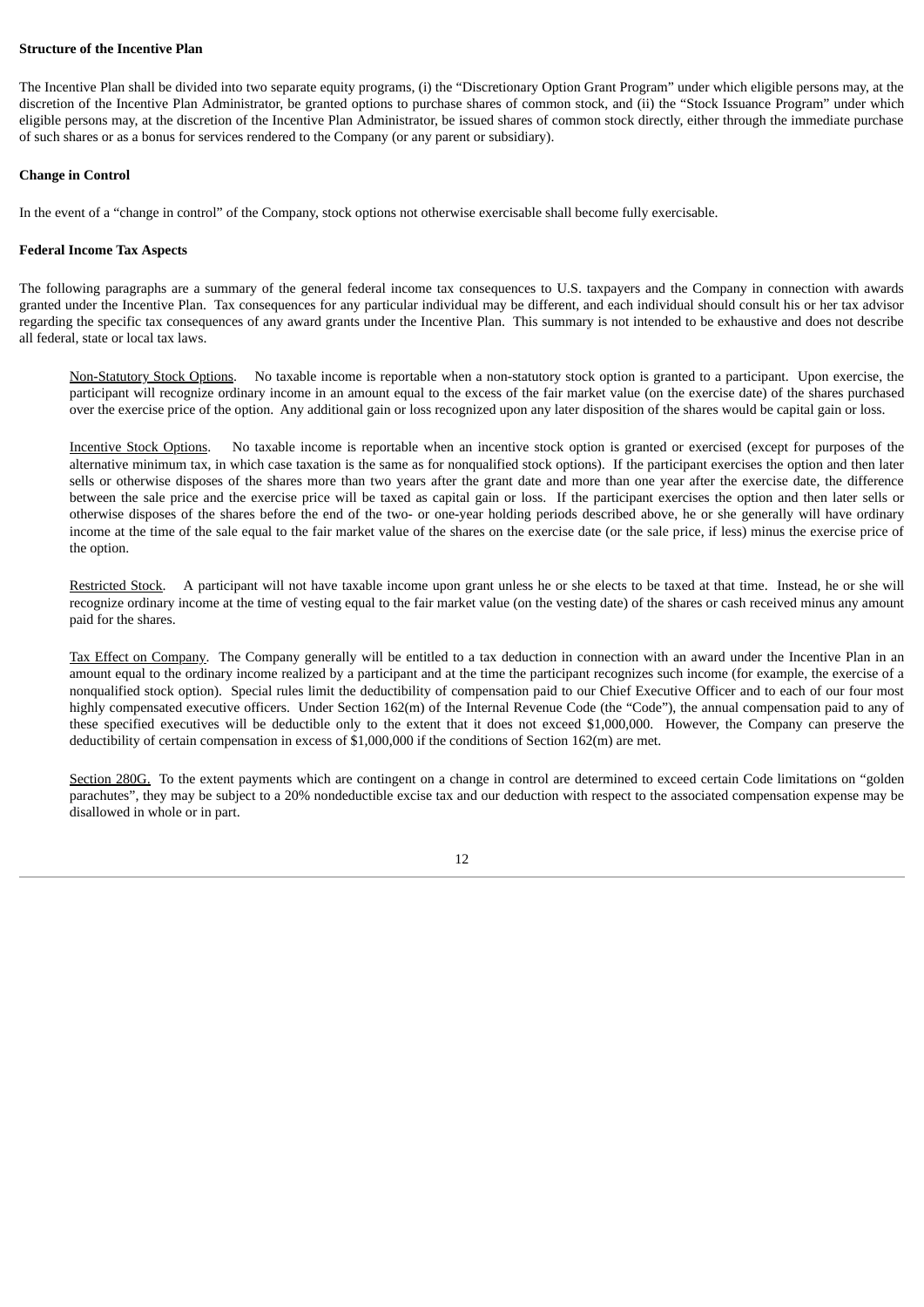Section 409A. We intend for awards granted under the plan to comply with Section 409A of the Internal Revenue Code. To the extent a grantee would be subject to the additional 20% tax imposed on certain nonqualified deferred compensation plans as a result of a provision of an award under the plan, the provision will be deemed amended to the minimum extent necessary to avoid application of the 20% additional tax.

### **Incentive Plan Benefits**

The exact types and amounts of any awards to be made by the Committee to any eligible employees pursuant to the Incentive Plan are not presently determinable. As a result of the discretionary nature of the Incentive Plan, it is not possible to state who the participants in such Incentive Plan will be, the number of options or other awards to be received by any person or group, or the benefits or amounts that would have been received by certain persons or groups under such Incentive Plan during the last fiscal year if the Incentive Plan had been in effect during that year.

#### **Approval of the Incentive Plan**

Approval of the Incentive Plan requires the affirmative vote of a majority of votes cast. Broker non-votes will not be treated as votes cast for purposes of determining approval of such proposal and will not be counted as votes for or against such proposal.

# **THE BOARD OF DIRECTORS UNANIMOUSLY RECOMMENDS THAT STOCKHOLDERS VOTE FOR THE APPROVAL OF THE 2009 STOCK INCENTIVE PLAN.**

# **SECURITY OWNERSHIP OF CERTAIN BENEFICIAL OWNERS, DIRECTORS AND MANAGEMENT**

# **Share Ownership**

\_\_\_\_\_\_\_\_\_\_\_\_\_\_\_\_\_

The following table sets forth certain information regarding the beneficial ownership of our common stock as of August 18, 2009, by: (i) each stockholder known to us to beneficially own more than 5% of our common stock; (ii) each director and director nominee; (iii) our Chief Executive Officer, Chief Financial Officer, and our other Named Executive Officers for the year ended April 30, 2009; and (iv) all directors, director nominees, and Named Executive Officers of the Company as a group. In general, "Beneficial Ownership" refers to shares that an individual or entity has the power to vote or dispose of, and any rights to acquire common stock that are currently exercisable or will become exercisable within 60 days of August 18, 2009. Unless otherwise indicated, each person named below holds sole investment and voting power, other than the powers that may be shared with the person's spouse under applicable law.

|                                                                    | <b>Beneficial Ownership of</b><br><b>Common Stock</b> |             |  |  |
|--------------------------------------------------------------------|-------------------------------------------------------|-------------|--|--|
| Name of Beneficial Owner (a)                                       | <b>Number of Shares</b>                               | Percent (b) |  |  |
| Eric S. Swartz                                                     | $3,649,642$ (c)(d)                                    | 1.53%       |  |  |
| Steven W. King                                                     | $1,268,638$ (c)                                       | $\ast$      |  |  |
| Carlton M. Johnson                                                 | $1,307,043$ (c)                                       | $\ast$      |  |  |
| Paul J. Lytle                                                      | 776,416 $(c)$                                         | $\ast$      |  |  |
| David H. Pohl                                                      | 578,750 $(c)$                                         | $\ast$      |  |  |
| Joseph S. Shan                                                     | 387,902 (c)                                           | $\ast$      |  |  |
| Shelley P.M. Fussey, Ph.D.                                         | $263,890$ (c)                                         | $\ast$      |  |  |
| F. David King                                                      | $211,685$ (c)                                         | $\ast$      |  |  |
| All directors, director nominees and executive officers as a group |                                                       |             |  |  |
| (8 persons)                                                        | $8,443,966$ (c)(d)                                    | 3.48%       |  |  |

\* Less than 1% of the outstanding shares of our common stock.

(a) The address of all of our executive officers and directors is in c/o Peregrine Pharmaceuticals, Inc., 14282 Franklin Avenue, Tustin, California, 92780.

(b) Percent of common stock computed on the basis of shares outstanding at August 18, 2009, plus shares that could be acquired through the exercise of stock options that will become exercisable within 60 days of August 18, 2009.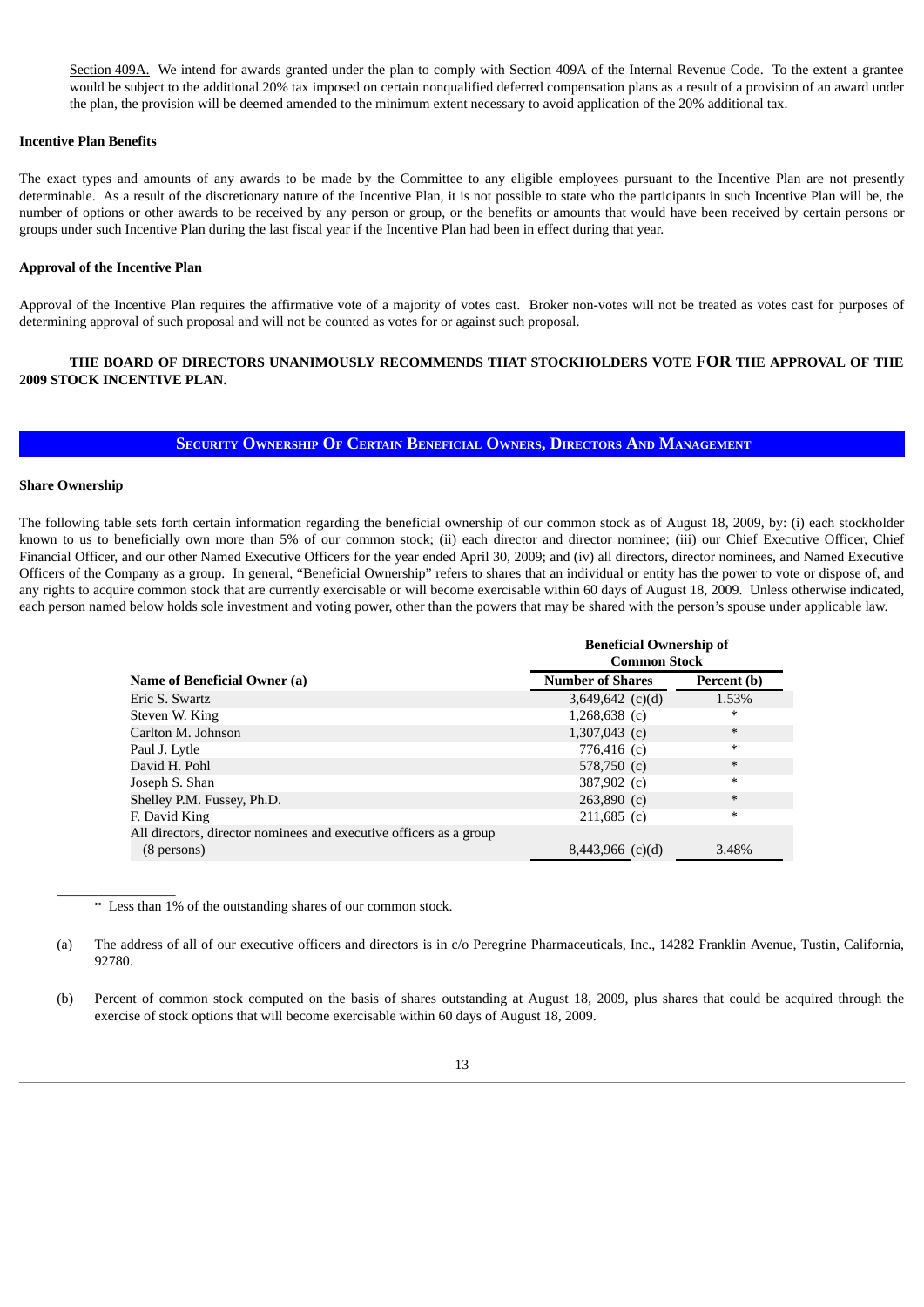- (c) Includes shares which the individuals shown above have the right to acquire as of August 18, 2009, or within 60 days thereafter, pursuant to outstanding stock options as follows: Mr. Swartz – 918,750 shares; Mr. Steven King – 1,177,083 shares; Mr. Johnson – 1,268,750 shares; Mr. Lytle – 699,583 shares: Mr. Pohl – 568,750 shares; Mr. Shan – 385,726 shares: Dr. Fussey – 243,750 shares; and Mr. F. David King – 150,000. Such shares are deemed to be outstanding in calculating the percentage ownership of such individual (and the group), but are not deemed to be outstanding as to any other person.
- (d) Includes 538,693 shares of common stock owned by Swartz Ventures, Inc. and 264,887 shares held in an Individual Retirement Account ("IRA") for the benefit of Mr. Swartz. Mr. Swartz has sole control over Swartz Ventures, Inc. and his IRA.

#### **Section 16(a) Beneficial Ownership Reporting Compliance**

Section 16(a) of the Exchange Act requires our executive officers and directors, and persons who own more than 10% of a registered class of our equity securities ("Reporting Persons"), to file reports of ownership and changes in ownership with the SEC and with The NASDAQ Stock Market. Reporting Persons are required by SEC regulations to furnish us with copies of all forms they file pursuant to Section 16(a). Based solely on our review of the copies of such reports we received, and written representations from certain Reporting Persons that no other reports were required for those persons, to the best of our knowledge, we believe that during the year ended April 30, 2009, each of the Reporting Persons met all applicable Section 16(a) filing requirements.

#### **COMPENSATION DISCUSSION AND ANALYSIS**

This compensation discussion and analysis describes the material elements of compensation awarded to, earned by, or paid to each of our Named Executive Officers during fiscal year 2009 and describes our policies and decisions made with respect to the information contained in the following tables, related footnotes and narrative for fiscal year 2009. We also describe various actions regarding Named Executive Officers compensation taken before or after fiscal year 2009 when we believe it enhances the understanding of our executive compensation program.

#### **Compensation Philosophy and Policies**

Executive compensation programs affect all employees by setting general levels of compensation and helping to create an environment of goals, rewards and expectations. Because we believe the performance of every employee is important to our success, we are mindful of the effect executive compensation and incentive programs have on all of our employees.

Our Compensation Committee (the "Committee") continuously evaluates the performance, and no less frequently than annually, determines or modifies the compensation of our Chief Executive Officer ("CEO") and our other executive officers based upon a number of factors, including our attainment of certain corporate goals and clinical milestones approved by the Committee, individual performance and contribution towards the attainment of our corporate goals, levels of responsibility and experience, and breadth of knowledge. In addition, we currently do not fund retirement programs, company cars or other expensive perquisites for our executives.

The employment market for personnel and executives with experience in the biotechnology and pharmaceutical industry in Southern California is very competitive because there are several pharmaceutical, biotechnology and medical device companies in that region. The majority of our competitors in this geographic area have more resources than we do which makes it more difficult for us to hire and retain key personnel. As a result, the Committee must establish compensation packages that will enable the Company to be competitive with the local market.

Given the competitive environment in which we operate, the compensation philosophy of the Committee with respect to our executive officers, including the CEO, is:

- · to maintain an overall compensation structure designed to attract, retain and motivate executives of outstanding ability who are critical to our long-term success by providing appropriate levels of risk and reward, in proportion to individual contribution and performance;
- to establish appropriate incentives to further the Company's long-term strategic plan and to hold executives accountable, through their compensation, for their individual and corporate performance; and
- to align the interests of executives with those of the stockholders.

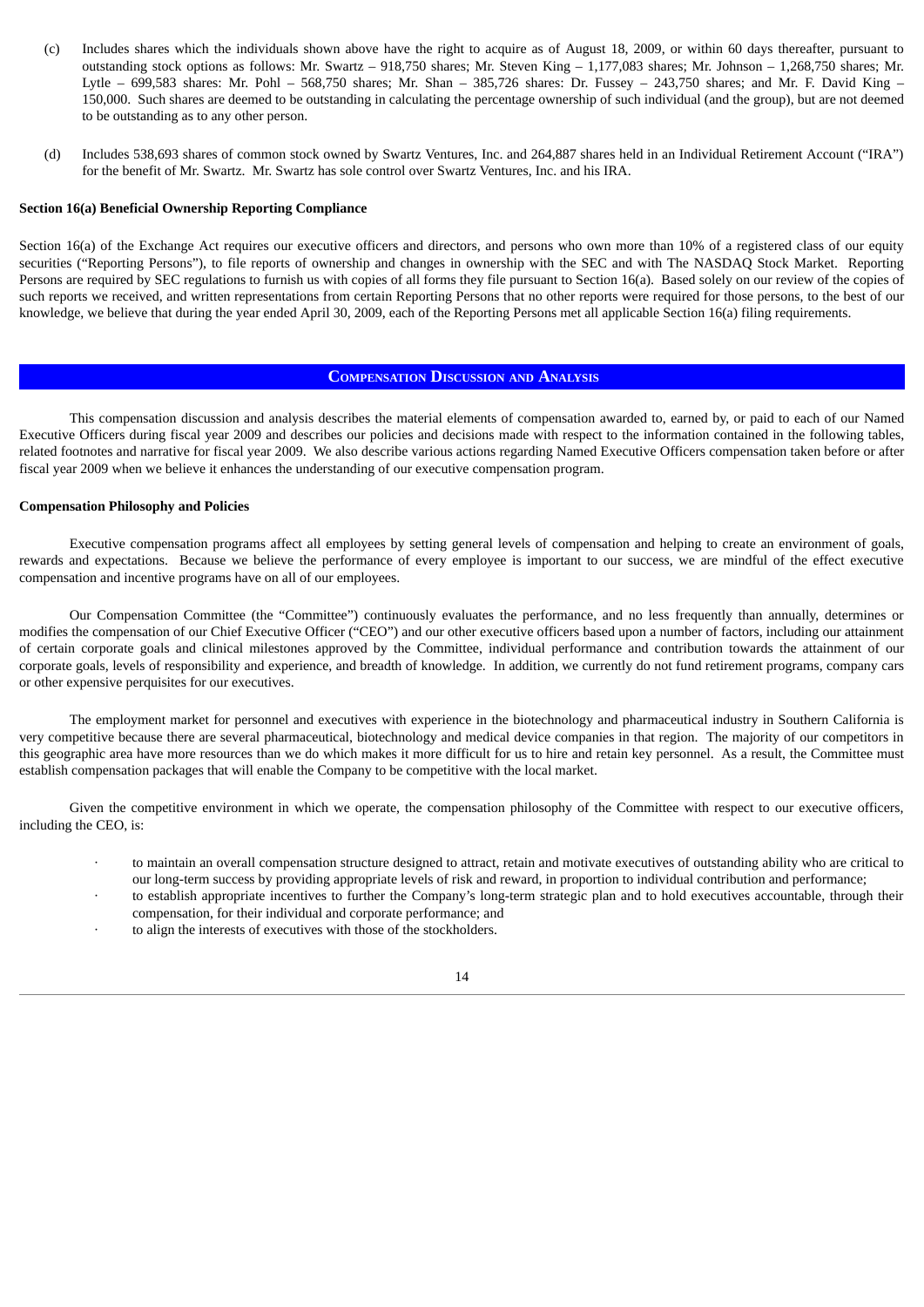The Chief Executive Officer, who attends most meetings of the Compensation Committee, assists the Committee in determining the compensation of all other executive officers by, among other things:

- · setting the base salaries of the other executive officers within limits established by the Committee;
- establishing annual individual performance objectives for the other executive officers and evaluating their performance against such objectives (the Committee reviews these performance evaluations); and
- making recommendations, from time to time, for special stock grants or stock option grants (e.g., for motivational or retention purposes) to other executive officers.

The other executive officers do not have a role in determining their own compensation, other than discussing their annual individual performance objectives with the President and Chief Executive Officer.

## **Components of Our Executive Compensation Program**

We do not have any formal or informal policy or target for allocating compensation between long-term and short-term compensation or between cash and non-cash compensation. Instead, the Committee, after reviewing information gathered from an outside compensation database, determines subjectively what it believes to be the appropriate level and mix of the various compensation components.

The primary elements of our executive compensation program are:

- base salary;
- annual discretionary and/or incentive bonuses paid in cash or stock;
- stock option awards;
- perquisites and other benefits; and
- employment agreements and severance and change-in-control benefits.

#### *Base Salary*

Base salary is used to recognize the experience, skills, knowledge and responsibilities required of all our employees, including our executives. When establishing base salaries for fiscal year 2009, the Committee considered various data regarding the base salaries of executive officers in comparable positions at other biotechnology companies. Additional factors included, but were not limited to, company size, market capitalization, stage of development of a company's products and geographic location. The Committee also considered the individual experience level and actual performance of each executive officer in light of Peregrine's needs and objectives. The Committee did not retain the services of a compensation consultant because it felt that compensation levels were well within the range of comparable companies in the geographical area, and therefore did not feel the additional cost was justifiable.

Base salaries are reviewed at least annually by the Committee, and may be adjusted to realign salaries with market levels after taking into account individual responsibilities, performance and experience, subject to minimum salary requirements set forth in applicable employment agreements. Base salaries may be increased for merit reasons, based on the executive's success in meeting or exceeding individual performance objectives as well as our combined success in meeting corporate goals, including research and clinical milestones. An executive's base salary is also evaluated by reviewing the executive's other compensation components to ensure that the executive's total compensation is in line with our overall compensation philosophy as discussed above.

In March 2009, the Committee set the compensation for four of our five executive officers and approved their employment agreements. Because their base salaries had not been increased since May 7, 2006, pursuant to their respective employment agreements, Mr. Steven W. King's and Mr. Paul J. Lytle's then current annual base salaries of \$353,750 and \$276,188, respectively, were retroactively increased by an additional five percent effective on each of May 1, 2007 and May 1, 2008. The payment of the aggregate 2007 and 2008 retroactive increases to their base salaries was deferred until the sooner of (i) a change-in-control event, (ii) termination of employment (iii) or the approval of such payment by the compensation committee of the Board of Directors. Payment of the deferred amounts was approved by the Committee in June 2009. Pursuant to Mr. Shan's employment agreement, his annual base salary was retroactively increased to \$203,490 effective as of March 2, 2008, representing an increase of five percent over his most recent annual base salary, with payment of the new base salary commencing immediately with the Company's next pay period (which also included a one-time adjustment equal to the unpaid portion of such increase from March 2, 2008). Pursuant to Dr. Fussey's employment agreement, her annual base salary was retroactively increased to \$275,000 effective as of April 7, 2008, an increase of ten percent over her most recent annual base salary, with payment of the new base salary commencing immediately with the Company's next pay period (including a one-time adjustment equal to the unpaid portion of such increase from April 7, 2008).

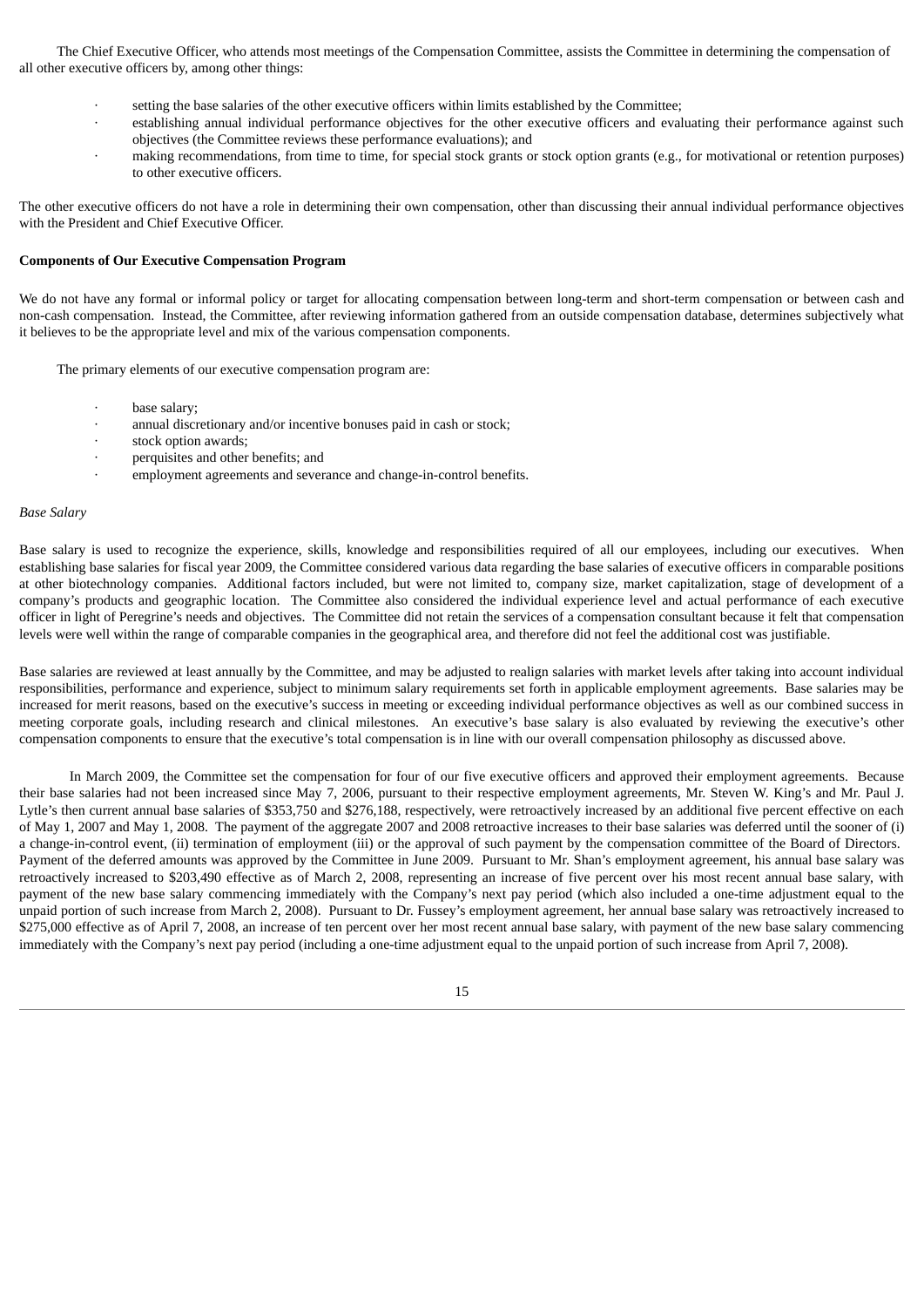The annual base salary of our Named Executive Officers for fiscal year 2010 is as follows:

|                                | <b>Annual</b>           |
|--------------------------------|-------------------------|
| <b>Named Executive Officer</b> | <b>Base Salary (\$)</b> |
| Steven W. King                 | 390,009                 |
| Paul J. Lytle                  | 304.497                 |
| Shelley P.M. Fussey, Ph.D.     | 275,000                 |
| F. David King                  | 210,000                 |
| Joseph S. Shan                 | 203,490                 |

#### *Discretionary Annual Cash Bonus*

The employment agreements that we entered into during March 2009 with Messrs. Steven W. King, Paul J. Lytle and Joseph S. Shan and Dr. Shelley P.M. Fussey provide for annual discretionary bonuses as may be determined by our Board of Directors. Annual cash bonuses are intended to motivate executives and compensate them for achieving financial and operational goals and individual performance objectives. The annual discretionary bonuses may be in an amount up to a predetermined percentage of such executive's then current base salary as follows: Mr. King – 100%; Mr. Lytle – 50%; Dr. Fussey – 30%; and Mr. Shan – 30%. The Board of Directors did not authorize the payment of any discretionary bonuses for fiscal year 2009.

The Committee believes that a necessary component of our executive compensation program is an annual incentive bonus. Although the Company and its employees achieved a number of important milestones during fiscal year 2009, the Committee did not implement a formal incentive bonus program for executives in an effort to conserve financial resources during fiscal year 2009.

## *Stock Option Awards and Grant Practices*

Based on market practice and our objective to align executives' interest with those of our stockholders, we currently use stock options as the sole form of long-term incentive compensation for executives and other employees. Stock awards to our executive officers are periodically granted by the compensation committee of Board of Directors at their discretion. The grant date of annual and other grants is either on the date the compensation committee approves the grants or on a pre-selected later date, such as a future hire date. During the fiscal year ended April 30, 2009, the Committee did not authorize the grant of any stock options to executive officers or non-employee directors due to the limited number of stock options available for grant under our current stock option plans.

#### *Employment Agreements, Severance and Change-in-Control Benefits*

We have employment agreements with Messrs. Steven W. King, Paul J. Lytle and Joseph S. Shan and Dr. Shelley P.M. Fussey providing for severance payments and accelerated vesting benefits triggered by various termination events. For a description of these agreements and our potential payment obligations, please see "Overview of Employment Agreements and Potential Payments Upon Termination or a Change of Control" and the related tabular disclosure below.

When entering into employment agreements which provide for post-termination compensation for our Named Executive Officers, the Committee considers, among multiple factors, peer company practice, retention needs and consistency of post-termination compensation among our executives. Gains from prior equity awards are not a material consideration in setting the level of such compensation. In particular, we believe such employment agreements benefit us and our stockholder by attracting and retaining executives in a marketplace where such protections are commonly offered by our peer companies. We also believe that severance protection triggered by a change-in-control allows our executives to assess a potential change of control objectively, from the perspective of what is best for our stockholders, without regard to the potential impact of the transaction on their own job security. Further, we believe the severance protection offered under the employment agreements are balanced with the interests of Peregrine and its stockholders, as the executives are bound by nondisclosure, non-competition, and non-solicitation arrangements and must execute a general release in favor of Peregrine as a condition to receiving benefits under these agreements. All of the Named Executive Officers are "at will" employees.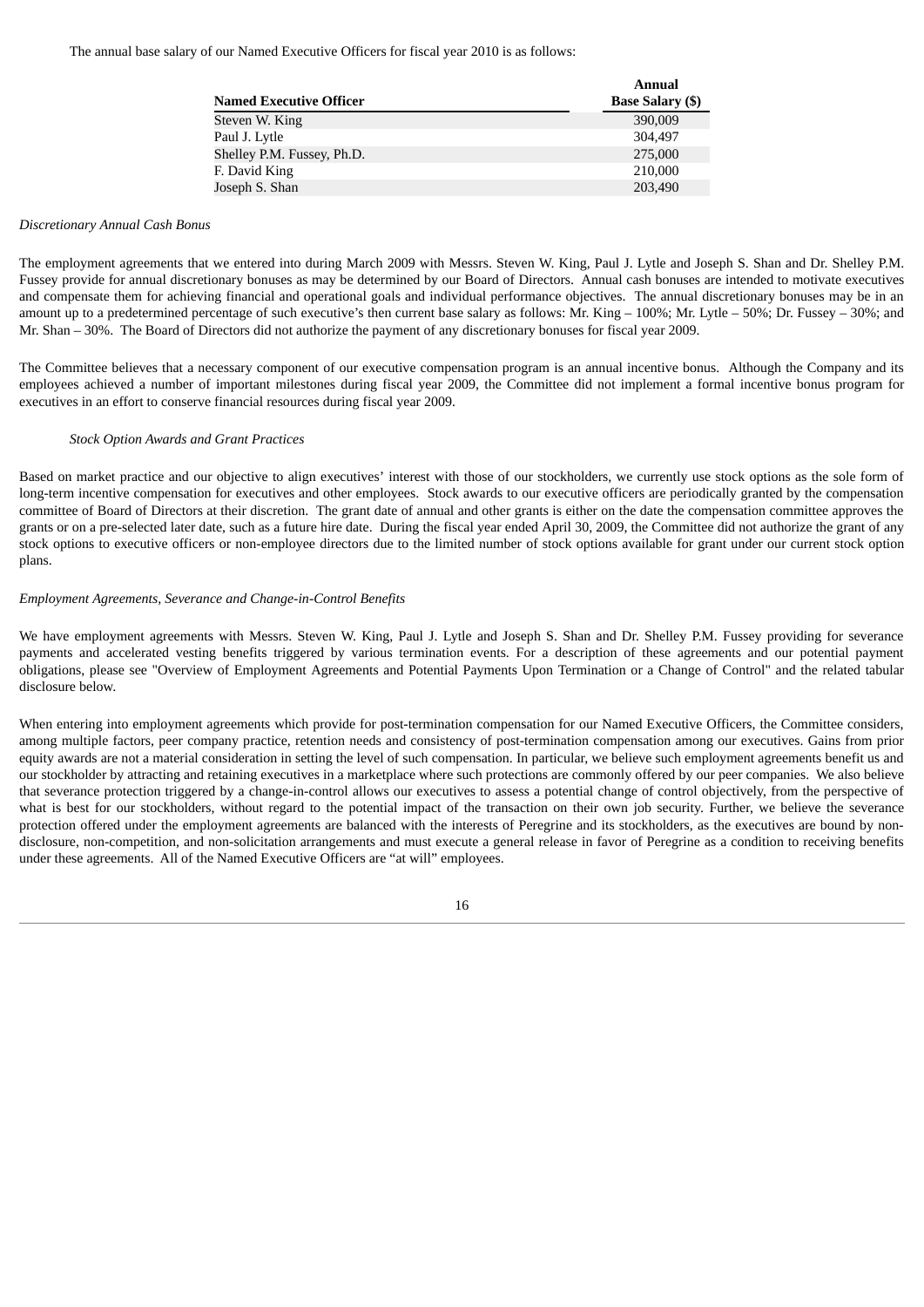These employment agreements, other than Mr. King's and Mr. Lytle's which renew in 2011, are subject to renewal annually and, as part of the Committee's review of all of our executive compensation practices, will be reviewed to ensure that they continue to serve our interests in retaining these key executives, remain consistent with packages offered by our peers, and provide reasonable levels of severance protection and compensation.

#### *Perquisites and Other Benefits*

We maintain broad-based benefits that are provided to all employees, including health, dental, and vision insurance, life and disability insurance and a 401(k) plan. Under the 401(k) plan, executive officers are allowed to contribute on the same basis as other employees of the Company as determined by IRS regulations. To date, we have not made any matching employee contributions to the 401(k) plan. In addition, executive officers are eligible to participate in the same employee benefit plans as all other employees. The cost of health and dental insurance was 100% covered by the Company for executive officers during fiscal year 2009. In addition, all employees, including executive officers, receive \$50,000 in term-life insurance, long-term disability benefits, monthly dues for a health club membership (discontinued in July 2008), and vision insurance at no cost to the employee. We also provide all employees, including executive officers, the option to make pre-tax payroll deductions up to \$2,500 per year under a flexible spending account plan that can be utilized for out-of-pocket medical, dental and other allowable expenses. The Company also provides paid-time-off benefits to cover vacation and sick time and annually determined Company holidays.

#### **Factors for Determining Compensation**

*Performance.* One of the primary objectives of our compensation program is to motivate our executive officers to achieve our short and long-term strategic goals. These goals are tied to, among other things, the advancement of our product pipeline, the attainment of clinical and regulatory milestones, the development, acquisition and out-licensing of key technologies, and the securing of capital funding. In addition to linking compensation to the attainment of preapproved goals, individual performance is assessed on the basis of more subjective, non-formulaic, criteria, such as:

- involvement in, and responsibility for, the development and implementation of our strategic plans and the attainment of our strategic and operating objectives;
- participation in the achievement of strategic or regulatory milestones;
- contribution to the management team and application of managerial leadership skills;
- involvement in accessing capital to fund our research and development operations and other business activities; and
- role in protecting and realizing the value of our intellectual property.

*Market Benchmarks.* We believe that our select peer group provides useful information to help us establish competitive compensation practices and levels of compensation that allow us to attract, retain and motivate a talented executive team and, at the same time, aligns the interests of our executives with those of our stockholders. Accordingly, in fiscal year 2009, we reviewed and compared, among other things, the total cash and long-term equity incentive compensation and the amounts of our primary executive compensation components—base salary, annual cash award and long-term equity awards—against comparable compensation paid within our peer group. As described below, in considering how peer data relates to Peregrine's compensation, we take into account our relative company size (e.g., market capitalization and number of employees), stage of development, performance and geographic location as compared to peer companies, as well as the specific responsibilities of our executives.

The executive employment market in the biotechnology and pharmaceutical industry in Southern California is very competitive because there are many pharmaceutical, biotechnology and medical device companies in that region, many of which are similar to us in size and stage of development. We believe our executive compensation must be competitive within such a peer group, yet fully aligned with our current stage of development and our responsibilities to stockholders. Accordingly, while we believe that our total target cash and equity compensation levels should be positioned at approximately the 50<sup>th</sup> percentile of our peer group for our current Named Executive Officers, due to our current financial resources, the cash and equity compensation of our President and Chief Executive Officer and Chief Financial Officer was below the 25<sup>th</sup> percentile of our peer group.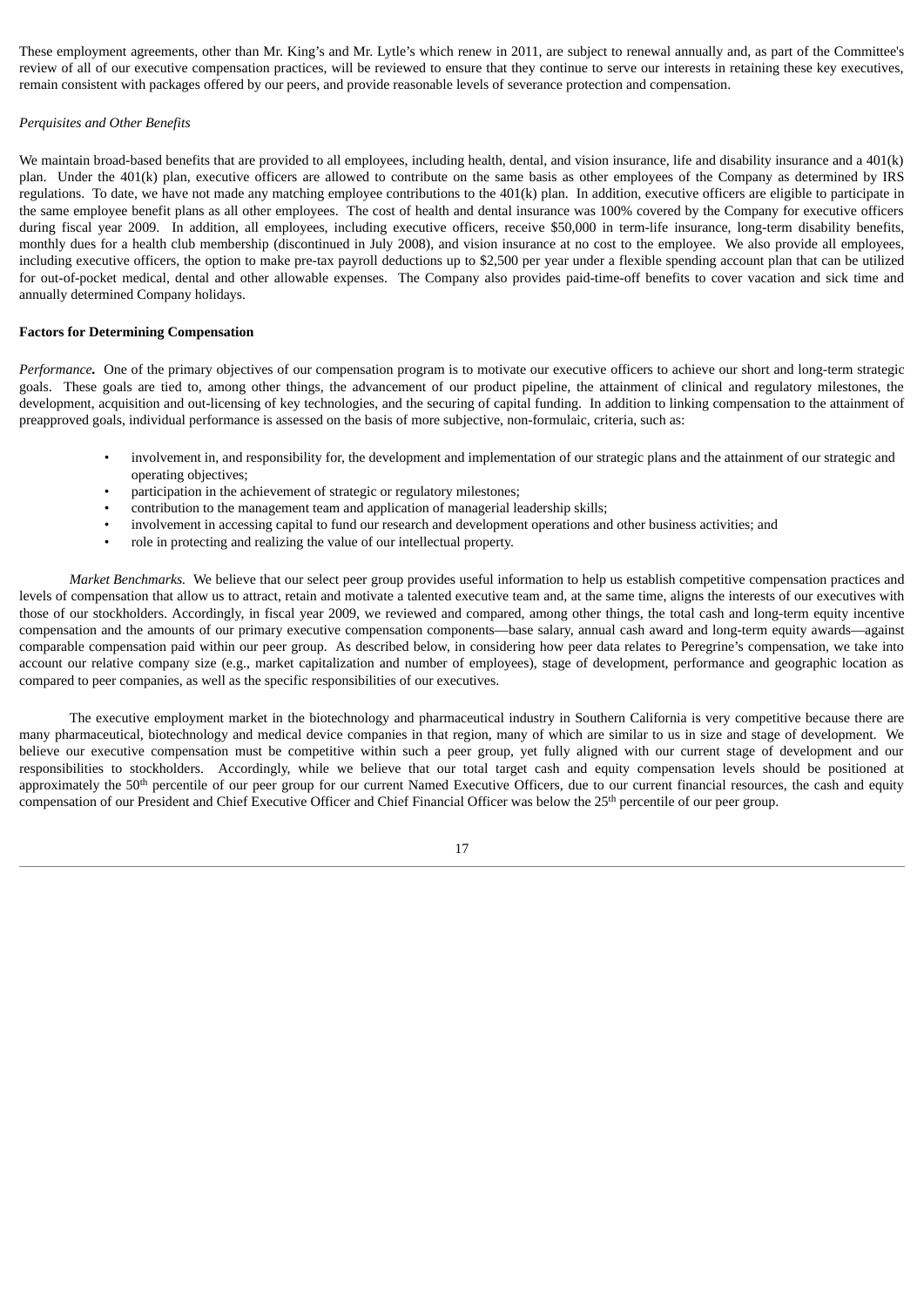In fiscal year 2009, we reviewed data provided by an outside service to establish a peer group of pharmaceutical and biopharmaceutical company similar in size based on market capitalization and number of employees. This peer group also includes companies with which we believe we must compete for talent. The Committee intends to review and modify this peer group periodically to ensure that this list remains aligned with our size and stage of development. For fiscal year 2009, our peer group consisted of 45 companies, including the following companies:

- · Ariad Pharmaceuticals, Inc. · Nabi Biopharmaceuticals
- · Depomed, Inc. · Neurocrine Biosciences, Inc.
- 

Inc.

- Immunomedics, Inc.  $\qquad \qquad$  Trimeris, Inc.
- · MiddleBrook Pharmaceuticals,
- 
- 
- · Dyax Corp. · Synta Pharmaceuticals, Corp.
	-
	- Vical, Inc.

#### **Summary**

The compensation committee believes Peregrine's compensation programs are designed and administered in a manner consistent with its compensation philosophy and objectives. We monitor these programs in recognition of the dynamic marketplace in which Peregrine competes for talent. Peregrine intends to continue to emphasize pay-for-performance and equity-based incentive programs that reward executives for actual results and that are consistent with stockholder interests.

#### **EXECUTIVE COMPENSATION**

#### **Executive Officers**

The following table sets forth information as of August 18, 2009 regarding our current Named Executive Officers:

| Age | <b>Position</b>                                 |
|-----|-------------------------------------------------|
| 45  | President and Chief Executive Officer, Director |
|     |                                                 |
| 41  | Chief Financial Officer and Corporate Secretary |
|     |                                                 |
| 43  | Vice President, Intellectual Property           |
|     |                                                 |
| 53  | Vice President, Business Development            |
|     |                                                 |
| 36  | Vice President, Clinical & Regulatory Affairs   |
|     |                                                 |

The following biographies describe the business experience of our Named Executive Officers. (For the biography of Mr. Steven W. King, see "Proposal No. 1, Election of Directors" above.)

*Paul J. Lytle* has served as Chief Financial Officer since August 2002 and has over 15 years of finance and accounting experience. Mr. Lytle oversees various functions, including finance and accounting, financial reporting, Corporate Governance, investor relations, human resources and information technology. Mr. Lytle started with Peregrine in March 1997 as Corporate Controller and has held positions of increasing responsibility at the Company. Mr. Lytle was promoted to Vice President of Finance and Accounting and was elected as the Company's Corporate Secretary in 2000. Prior to joining Peregrine, Mr. Lytle worked for Deloitte & Touche LLP. Mr. Lytle holds a BS in Business Administration from the California State University at Long Beach and is a certified public accountant in the State of California and a member of the American Institute of Certified Public Accountants.

*Shelley P.M. Fussey, Ph.D.* has served as our Vice President, Intellectual Property since February, 2005. Dr. Fussey plays a key role in our U.S. and international patenting, patent analysis and patent defense. Dr. Fussey's expertise includes patent strategy for technologies developed both in-house and inlicensed from universities. She has broad experience in intellectual property consulting for areas including cancer treatment, immunology, and antiviral technology, as well as other areas central to pharmaceutical and biotechnology drug development. Prior to joining Peregrine, Dr. Fussey worked for the law firms of Williams, Morgan & Amerson and Arnold, White and Durkee. She holds a Ph.D. in Biochemistry, and a B.Sc. in Biochemistry with First Class Honours (Summa Cum Laude) from the University of Newcastle upon Tyne, UK.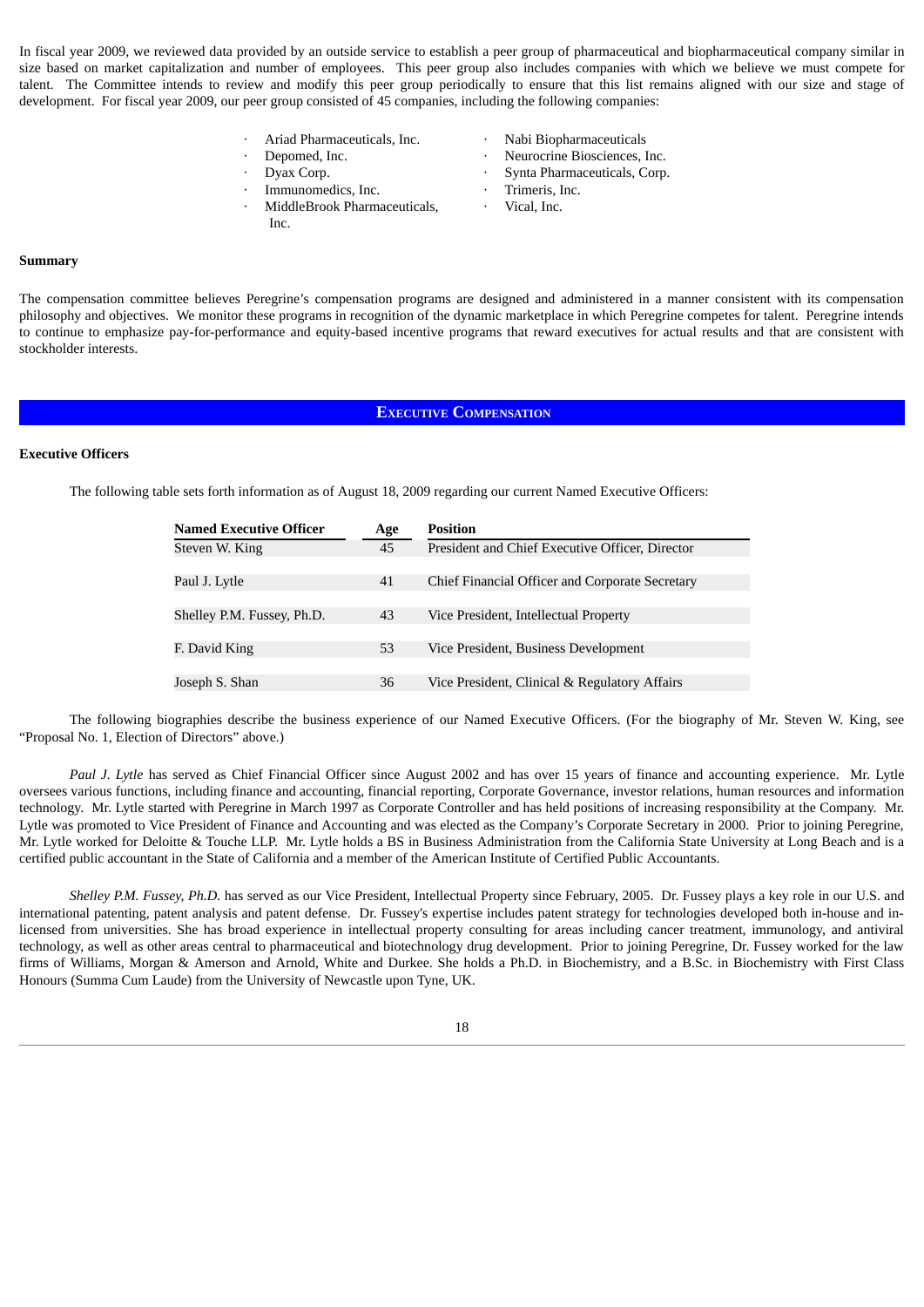*F. David King* has served as Vice President of Business Development since October 2005, has over 20 years of commercial experience in the biopharmaceutical industry, including sales, marketing and extensive business development experience. His expertise in this area has led to the completion of significant corporate partnering deals with industry partners. He has identified, negotiated and closed a wide range of transactions including out-license, inlicense, co-promotion and joint development and marketing agreements. Mr. King has an extensive network of contacts at biopharmaceutical companies in North America, Europe and Asia. Mr. King was formerly employed with Medinox, Inc., in San Diego, where he served as Vice President, Corporate Development. Previously, Mr. King held several executive and management level positions at various pharmaceutical companies, including Maxim Pharmaceuticals, DepoTech Corporation (now SkyePharma Ltd.), and Glaxo Inc. (now GlaxoSmithKline). He began his pharmaceutical industry career in sales and marketing for Stuart Pharmaceuticals (now AstraZeneca). Mr. King holds a bachelor's degree in Business Administration from Goshen College in Goshen, Indiana.

*Joseph S. Shan* has served as Vice President, Clinical & Regulatory Affairs since March 2009 and has served as our head of Clinical and Regulatory Affairs since January 2003. He is responsible for the design and execution of our clinical trials and overseeing regulatory submissions. Since joining Peregrine in 2000, Mr. Shan has been instrumental in advancing the clinical development of the Company's bavituximab and Cotara® antibody products. Prior to joining Peregrine, Mr. Shan held positions of increasing responsibility in clinical and regulatory affairs at Edwards Lifesciences (formerly Baxter Healthcare Corporation) and Sulzer Medica. Mr. Shan received his B.S. degree in Physiological Sciences from the University of California, Los Angeles and his M.P.H. degree from the George Washington University in Washington, DC. He is a member of the American Society of Clinical Oncology, the Association of Clinical Research Professionals and the Regulatory Affairs Professionals Society.

#### **Compensation Summary**

The following table contains information with respect to the compensation for the fiscal years ended April 30, 2009, 2008 and 2007 of our chief executive officer, chief financial officer, up to three most highly compensated executive officers serving as executive officers at the end of the last completed fiscal year other than the chief executive officer and chief financial officer, and up to two additional executive officers who would have been one of our three most highly compensated executive officers, but who was not serving as an executive officer at the end of the last completed fiscal year. We refer to the executive officers identified in this table as our "Named Executive Officers."

#### **SUMMARY COMPENSATION TABLE**

|                                           |        |                                        |                          |                   |               | Non-Equity          |              |            |
|-------------------------------------------|--------|----------------------------------------|--------------------------|-------------------|---------------|---------------------|--------------|------------|
|                                           |        |                                        |                          | <b>Stock</b>      | Option        | Incentive Plan      | All Other    |            |
| Name and Principal                        | Fiscal |                                        | <b>Bonus</b>             | Awards $($ \$ $)$ | $Awards($ \$) | Compensation        | Compensation |            |
| Position                                  | Year   | Salary $(\text{$\mathfrak{H}$})^{(1)}$ | $(\$)$                   | (4)               | (5)           | $(\boldsymbol{\$})$ | $(3)^{(6)}$  | Total (\$) |
| Steven W. King, President                 | 2009   | $407,557^{(2)}$                        | $\overline{\phantom{a}}$ |                   | 34,521        |                     | 19,289       | 461,367    |
| and Chief Executive                       | 2008   | $384.534^{(3)}$                        |                          |                   | 10,383        |                     | 17,746       | 412,663    |
| Officer                                   | 2007   | $373,588^{(3)}$                        | $\overline{\phantom{a}}$ | 46,931            |               |                     | 16,200       | 436,719    |
| Paul J. Lytle,                            | 2009   | $318,198^{(2)}$                        |                          |                   | 20,712        |                     | 19,289       | 358,199    |
| Chief Financial Officer and               | 2008   | $306,881^{(3)}$                        |                          |                   | 6,230         |                     | 17,746       | 330,857    |
| Corporate Secretary                       | 2007   | $293,403^{(3)}$                        | $\overline{\phantom{a}}$ | 37,263            |               |                     | 16,102       | 346,768    |
| Shelley P.M. Fussey,                      | 2009   | 275,962                                | $\overline{\phantom{0}}$ |                   | 47,902        |                     | $\ast$       | 323,864    |
| Vice President, Intellectual              | 2008   | 250,000                                |                          |                   | 36,941        |                     | $\ast$       | 286,941    |
| Property                                  | 2007   | 225,962                                | $\overline{\phantom{a}}$ | 32,040            | 30,709        |                     | $\ast$       | 288,711    |
| F. David King,                            | 2009   | 210,000                                | $\overline{\phantom{0}}$ |                   | 42,245        |                     | 12,473       | 264,718    |
| Vice President, Business                  | 2008   | 210,000                                |                          |                   | 40,098        |                     | 11,490       | 261,588    |
| Development                               | 2007   | 210,000                                |                          | 30,900            | 40,577        |                     | 10,340       | 291,817    |
| Joseph S. Shan                            | 2009   | 204,794                                |                          |                   | 24,766        |                     | 19,272       | 248,832    |
| Vice President,                           | 2008   | 195,239                                |                          |                   | 52,066        |                     | 17,706       | 265,011    |
| Clinical and Regulatory<br><b>Affairs</b> | 2007   | 173,077                                | $\qquad \qquad$          | 20,025            | 33,309        |                     | 16,082       | 242,493    |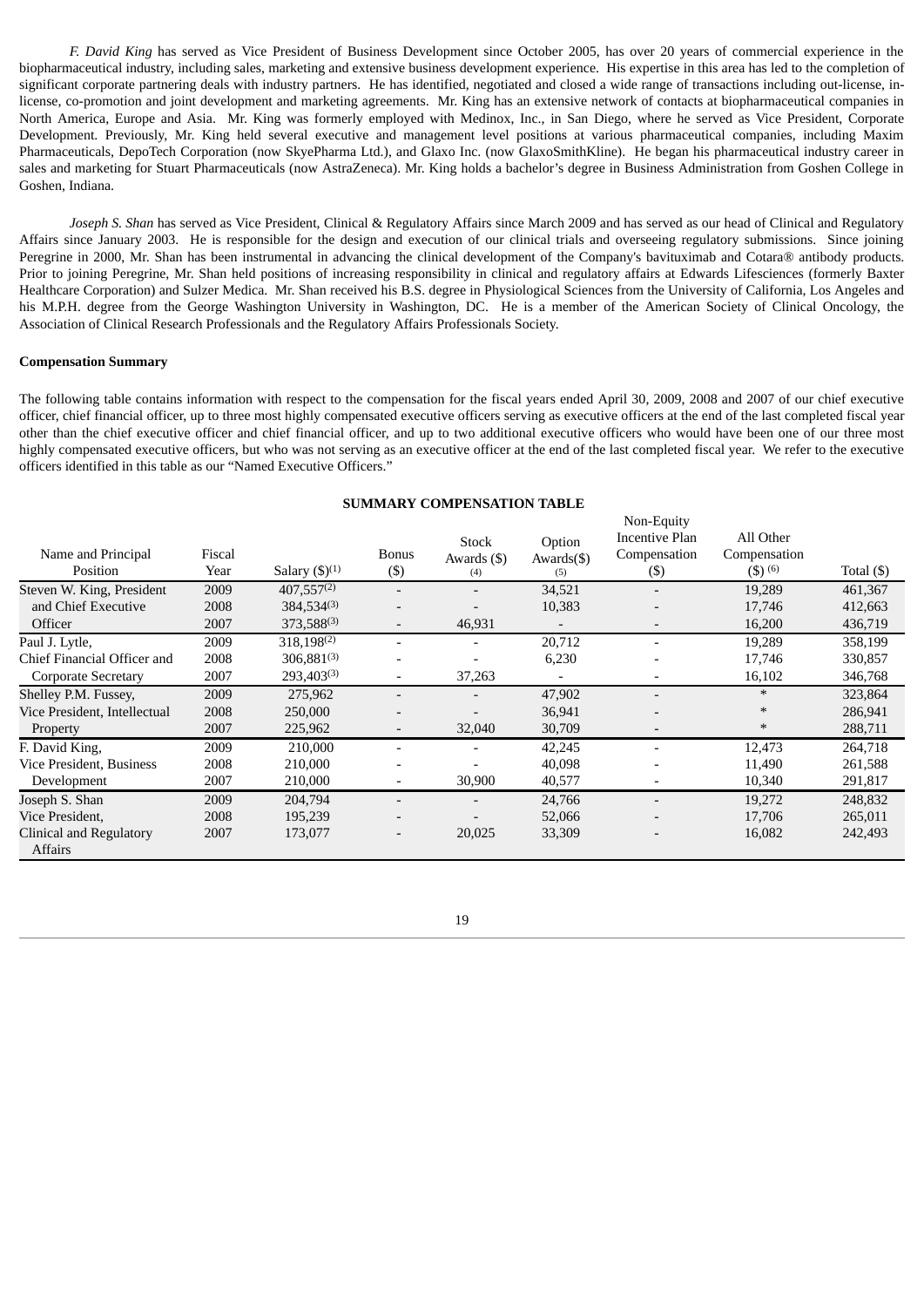- (1) Salary information is reported as of the last payroll paid prior to or immediately after April 30th of each fiscal year.
- (2) Includes one-time payments representing retroactive pay increases of 5% for Mr. Steven W. King (\$53,807) and Mr. Paul J. Lytle (\$42,010) which were approved by the Company's Compensation Committee in connection with the execution of their respective employment agreements during fiscal year 2009 as more fully described above.
- (3) Includes the advancement of earned and accrued paid-time-off benefits (earned and accrued vacation benefits) in the amount of \$30,784 (2008) and \$21,761 (2007) for Mr. Steven W. King and \$30,693 (2008) and \$18,561 (2007) for Mr. Paul J. Lytle, to cover the aggregate purchase price of stock options exercised and federal and state mandatory tax obligations (in 2008) and to cover federal and state income taxes that were due upon the receipt of shares of common stock received under the Company's Stock Bonus Plan (in 2007).
- (4) Represents the non-cash dollar amount recognized for financial statement reporting purposes for the fair market value of shares of common stock earned under the Company's Stock Bonus Plan for milestones achieved during fiscal year 2007 as follows: Mr. Steven W. King – 34,173 shares; Mr. Paul J. Lytle – 27,133 shares; Shelley P.M. Fussey – 27,000 shares; Mr. F. David King – 22,500 shares; and Joseph S. Shan – 16,875 shares.
- (5) Amounts reflect the stock-based compensation expense recognized for financial reporting purposes in fiscal year 2009 and 2008, in accordance with SFAS No. 123(R) for stock options granted in and prior to fiscal year 2008. Assumptions used in the calculation of these amounts are included in Note 3 "Share-Based Compensation" in our Form 10-K for the period ended April 30, 2009, filed with the SEC on July 14, 2009, which identifies assumptions made in the valuation of option awards in accordance with FAS 123(R). Amounts do not represent amounts paid to or realized by the Named Executive Officer.
- (6) Amounts shown in this column reflect the cost of benefits paid on behalf of the Named Executive Officer for health, dental, and vision benefits in addition to premiums paid for long-term disability and \$50,000 in coverage for term life insurance.
- Aggregate amount of all perquisites is less than \$10,000.

#### **Option Grants during Fiscal Year 2009**

 $\_$ 

\_\_\_\_\_\_\_\_\_\_\_\_\_\_\_\_\_\_\_\_\_\_\_\_\_\_\_

There were no stock option grants during fiscal year 2009 to our Named Executive Officers.

# **Outstanding Equity Awards at Fiscal Year-End 2009**

The following table shows information regarding unexercised stock options held by our Named Executive Officers as of fiscal year ended April 30, 2009:

|                                | <b>Number of Securities</b> | <b>Number of Secrities</b>    |                        |                   |  |
|--------------------------------|-----------------------------|-------------------------------|------------------------|-------------------|--|
|                                | <b>Underlying</b>           | <b>Underlying Unexercised</b> |                        | Option            |  |
|                                | <b>Unexercised Options</b>  | Options $(\#)$                | <b>Option Exercise</b> | <b>Expiration</b> |  |
| <b>Named Executive Officer</b> | (#) Exercisable             | Unexercisable                 | Price (\$)             | <b>Date</b>       |  |
| Steven W. King                 | 130,000                     |                               | \$1.06                 | 05/03/2009        |  |
|                                | 258,333                     |                               | \$0.34                 | 12/22/2009        |  |
|                                | 150,000                     |                               | \$1.28                 | 05/07/2011        |  |
|                                | 200,000                     |                               | \$0.55                 | 03/19/2013        |  |
|                                | 350,000                     |                               | \$2.20                 | 10/21/2013        |  |
|                                | 156,250                     | 93,750 $(1)$                  | \$0.39                 | 01/11/2018        |  |
| Paul J. Lytle                  | 130,000                     |                               | \$1.06                 | 05/03/2009        |  |
|                                | 133,333                     |                               | \$0.34                 | 12/22/2009        |  |
|                                | 135,000                     |                               | \$1.28                 | 05/07/2011        |  |
|                                | 300,000                     |                               | \$2.20                 | 10/21/2013        |  |
|                                | 93,750                      | 56,250 $(1)$                  | \$0.39                 | 01/11/2018        |  |
| Shelley P.M. Fussey, Ph.D.     | 112,500                     |                               | \$1.44                 | 03/08/2015        |  |
|                                | 93,750                      | 56,250 $(1)$                  | \$0.39                 | 01/11/2018        |  |
| F. David King                  | 150,000                     | $50,000^{(2)}$                | \$1.05                 | 10/24/2015        |  |
|                                |                             | $100,000^{(3)}$               | \$0.39                 | 01/11/2018        |  |
| Joseph S. Shan                 | 50,000                      | $\overline{\phantom{0}}$      | \$5.28                 | 04/10/2010        |  |
|                                | 28,226                      |                               | \$1.28                 | 05/07/2011        |  |
|                                | 120,000                     |                               | \$2.20                 | 10/21/2013        |  |
|                                | 100,000                     |                               | \$0.84                 | 07/06/2017        |  |
|                                | 62,500                      | 37,500(1)                     | \$0.39                 | 01/11/2018        |  |

(1) Option vests in twenty-four monthly installments beginning February 11, 2008.

(2) Option vests in four equal annual installments beginning one year from the date of grant. The remaining 50,000 unexerciseable options vest on October 24, 2009.

(3) Option vests in 50,000 share increments upon the closing of each licensing or partnering agreement, as further defined in the option agreement.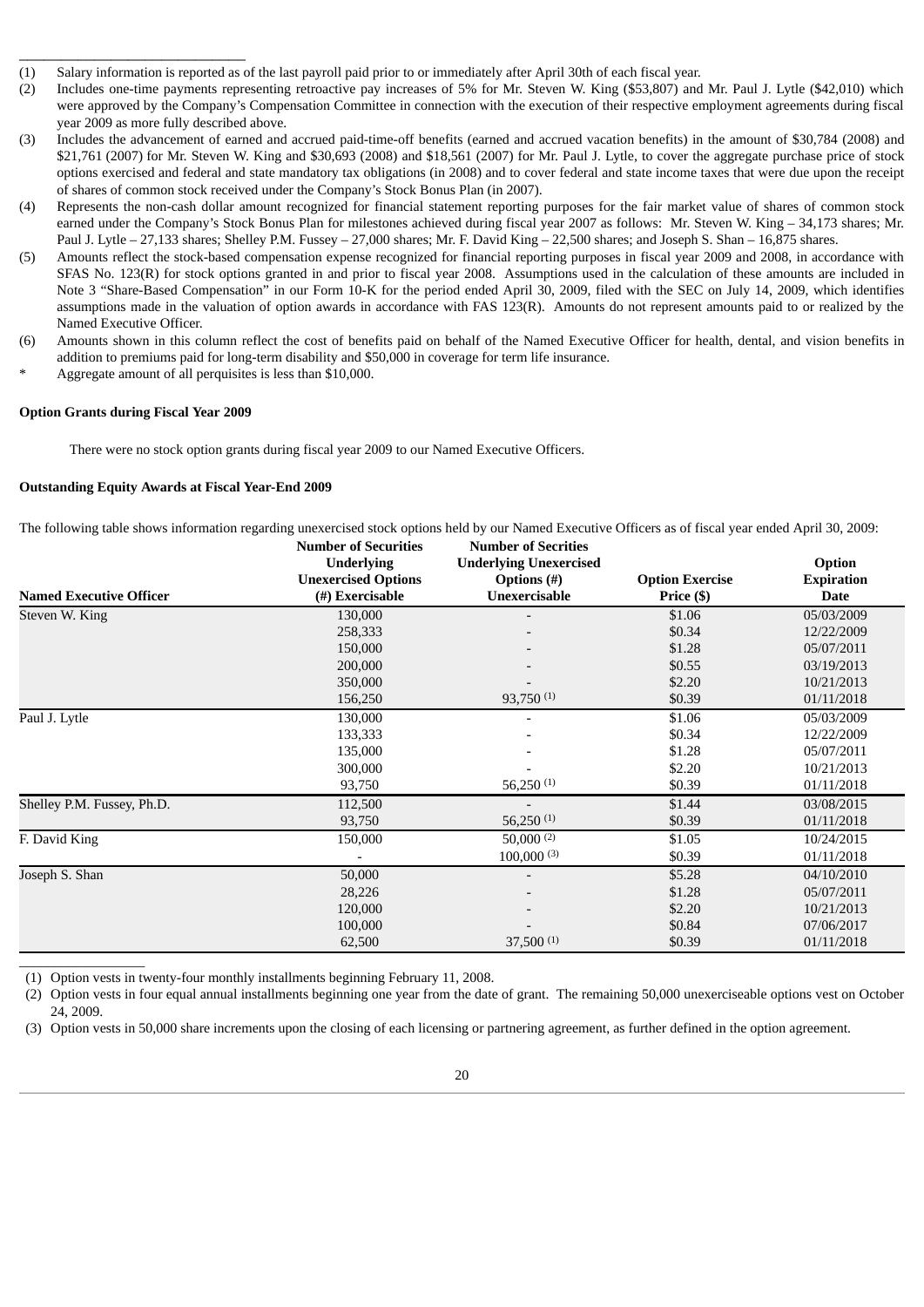#### **Option Exercises and Stock Vested Table**

There were no stock options exercised by the Company's Named Executive Officers during fiscal year 2009.

#### **Overview of Employment Agreements and Potential Payments Upon Termination or Change in Control**

#### *Employment Agreements*

On March 18, 2009, we entered into employment agreements with Mr. Steven W. King and Mr. Paul J. Lytle, each of which has an initial term of two years and renews annually thereafter for additional one-year terms unless terminated upon ninety (90) days prior written notice by either party. On March 18, 2009, we also entered into one-year employment agreements with Mr. Joseph S. Shan and Dr. Shelley P.M. Fussey which renew automatically thereafter for additional one-year terms unless terminated upon ninety (90) days prior written notice by either party.

Each employment agreement provides that the executive officer must devote his or her full business time to the performance of services to the Company. In addition, each executive officer has agreed to maintain the confidentiality of the Company's proprietary information, and that all work product discovered or developed by him or her in the course of his or her employment belongs to the Company. Each executive officer has further agreed that he or she will not (i) compete with the Company, directly or indirectly, during the course of such executive's employment within the United States or any foreign county in which the Company has done business or has actually investigated dong business or where its products are sold or distributed, or solicit Company employees or customers during the course of employment and for a period of one year following the termination of such executive's employment.

The Company has the right to terminate each executive's employment for "cause" if such executive (a) breaches in any material respect or fails to fulfill in any material respect his or her fiduciary duty owed to Company; (b) breaches in any material respect his or her employment agreement or any other confidentiality or non-solicitation, non-competition agreement with the Company; (c) pleads guilty to or is convicted of a felony; (d) is found to have engaged in any reckless, fraudulent, dishonest or grossly negligent misconduct, (e) fails to perform his or her duties to the Company, provided that he or she fails to cure any such failure within thirty (30) days after written notice from Company of such failure, provided further, however, that such right to cure shall not apply to any repetition of the same failure previously cured under the agreement; or (f) violates any material rule, regulation or policy of the Company that may be established and made known to Company's employees from time to time, including without limitation, the Company's employee handbook. If an executive is terminated for "cause", he or she shall have no right to receive any compensation or benefit under his or her employment agreement after such termination other than base salary and paid-time-off earned or accrued but unpaid as of the date of termination.

#### *Payments Upon Termination Without Cause or Resignation for Good Reason*

The following discussion describes the amounts that we would pay or provide to our Named Executive Officers or, as applicable, their beneficiaries under these employment agreements as a result of termination of employment in each of the following situations: termination without cause or resignation for good reason and termination following a change in control.

If we terminate Mr. King's or Mr. Lytle's employment without cause or the executive terminates his employment for "good reason", such executive is entitled to (i) continued base salary and group insurance benefits for the greater of a period of twelve (12) months or the remainder of the initial two-year term, and (ii) the payment of any prorated target bonus. In addition, each of Mr. King and Mr. Lytle shall have a period of time equal to the lesser of two years following the date of such termination or until the original expiration date of the applicable option agreement to exercise any vested and outstanding stock options as of the date of such termination. If we terminate Mr. Shan's or Dr. Fussey's employment without cause or such executive terminates his or her employment for good reason, such executive shall be entitled to (a) continued base salary and group insurance benefits for the greater of a period of nine months or the remainder of the initial one-year term, and (ii) the payment of any prorated target bonus. In addition, each of Mr. Shan and Dr. Fussey shall have a period of time equal to the lesser of twelve (12) months following the date of such termination or until the original expiration date of the applicable option agreement to exercise any vested and outstanding stock options as of the date of such termination. As to each of the foregoing executives, the payment of group insurance benefits shall be "grossed up" for all employee taxes at the applicable state and federal bonus rates. An executive's receipt of the foregoing severance benefits shall be conditioned upon such executive's execution of a general release of known and unknown claims in favor of the Company and its affiliates.

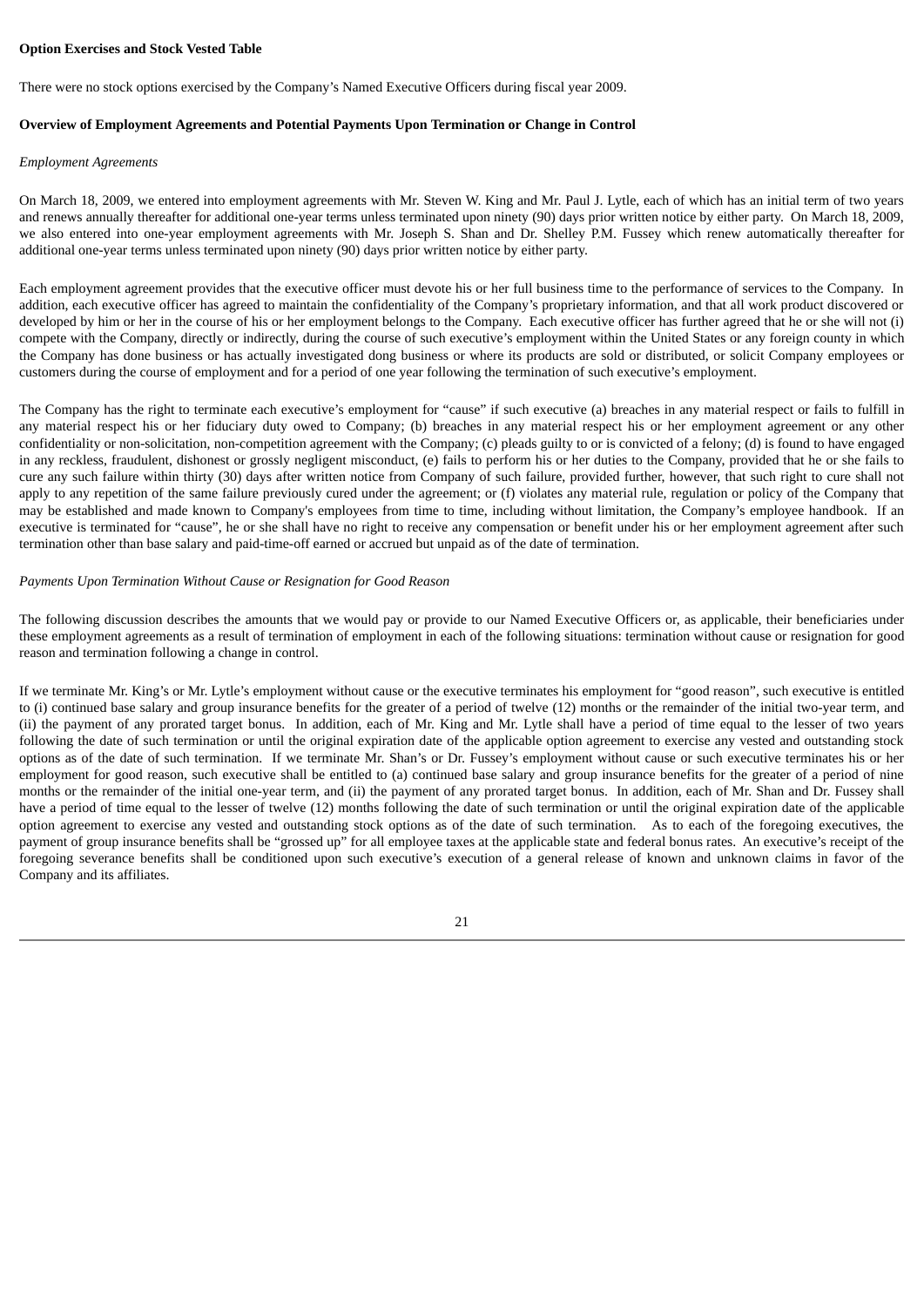Each executive's employment agreement defines "good reason" as (a) the Company relocates executive's principal place of work to a location more than fifty (50) miles from the original location, without the executive's prior written approval; (b) the executive's position and/or duties are modified so that his or her duties are no longer consistent with the executive's title; or (c) the executive's annual base salary and related benefits, as adjusted from time to time, are reduced without his or her written authorization.

The following table sets forth the potential payments to Messrs. Steven King, Lytle, Shan and Dr. Fussey assuming a termination without cause or resignation for good reason with estimated benefits calculated as if the termination occurred on or about April 30, 2009:

| <b>Named Executive Officer</b> | <b>Base Salary</b> $(5)^{(1)}$ | Target Bonus (\$) <sup>(2)</sup> | Group Benefits $(\$)^{(3)}$ | Total (\$) |
|--------------------------------|--------------------------------|----------------------------------|-----------------------------|------------|
| Steven W. King                 | 731.268                        | 48.751                           | 51,290                      | 831,309    |
| Paul J. Lytle                  | 570,933                        | 19,031                           | 51,290                      | 641.254    |
| Shelley P.M. Fussey, Ph.D.     | 240,625                        | 10,313                           | 7,875                       | 258,813    |
| Joseph S. Shan                 | 178,054                        | 7,631                            | 23,915                      | 209,600    |

(1) For Mr. King and Mr. Lytle, represents payment of base salary for a period of 22.5 months and for Dr. Fussey and Mr. Shan for a period of 10.5 months. The number of months used to calculate the base salary represents the remaining initial term under each of the employment agreements as of April 30, 2009.

- (2) The payment of a Target Bonus to the Named Executive Officers is at the sole discretion of the Company's Board of Directors. Although no Target Bonus was established during fiscal year 2009 in an effort to conserve financial resources, the Named Executive Officer could be eligible to receive a Target Bonus equal to a percentage of the executive's annual base salary as follows: Mr. King – 100%; Mr. Lytle – 50%; Dr. Fussey – 30%; and Mr. Shan – 30%, as determined in the sole discretion of the Company's Board of Directors. The Target Bonus assumes that the Board of Directors authorized the payment of the full Target Bonus to each Named Executive Officer for the fiscal year 2009 prorated for 1.5 months (representing the number of months between the commencement date of the employment agreements and April 30, 2009).
- (3) Represents payment to reimburse executive's monthly benefits premiums for continued group health, dental, and vision benefits in addition to premiums for long-term disability and \$50,000 in coverage for term life insurance, grossed up at an assumed combined state and federal bonus tax withholding rate of 34.3% for Mr. King, Mr. Lytle, and Mr. Shan, and a federal bonus tax withholding rate of 25% for Dr. Fussey.

#### *Payments Upon a Termination in Connection with a Change-of-Control*

\_\_\_\_\_\_\_\_\_\_\_\_\_\_\_\_\_\_\_\_\_\_\_

In the event of a change-of-control of Peregrine, if Mr. Steven W. King's or Mr. Lytle's (i) employment is terminated other than for cause within three (3) months prior or thirty six (36) months following a change-of-control (in the case of Mr. Steven King) or twenty four (24) months following a change-ofcontrol (in the case of Mr. Lytle), or (ii) the such executive terminates his employment for "good reason" within twelve (12) months following a change-ofcontrol, the executive shall be paid a lump sum amount equal to (i) thirty-six months', in the case of Mr. King, and twenty four months', in the case of Mr. Lytle, base salary then in effect, (ii) one hundred percent (100%) of such executive's target bonus, and (iii) payment of group insurance benefits ("grossed up" for all employee taxes at the applicable state and federal bonus rates) for the thirty-six month and twenty-four month, respectively, severance periods. In addition, each of Mr. King's and Mr. Lytle's outstanding unvested stock options immediately shall become fully vested and each shall have a period of time equal to the lesser of two years following the date of such termination or until the original expiration date of the applicable option agreement to exercise any vested and outstanding stock options as of the date of such termination. In the event of a change-of-control, if Mr. Shan's or Dr. Fussey's (i) employment is terminated other than for cause within three (3) months prior or twelve (12) months following a change-of-control, or (ii) such executive terminates his or her employment for good reason within twelve (12) months following a change of control, the executive shall be paid a lump sum amount equal to (i) twelve months' base salary then in effect, (ii) one hundred percent (100%) of such executive's target bonus, and (iii) payment of group insurance benefits ("grossed up" for all employee taxes at the applicable state and federal bonus rates) for the twelve month severance period. In addition, each of Mr. Shan's and Dr. Fussey's outstanding unvested stock options immediately shall become fully vested and each shall have a period of time equal to the lesser of twelve (12) months following the date of such termination or until the original expiration date of the applicable option agreement to exercise any vested and outstanding stock options as of the date of such termination. An executive's receipt of the foregoing severance benefits shall be conditioned upon such executive's execution of a general release of known and unknown claims in favor of the Company and its affiliates.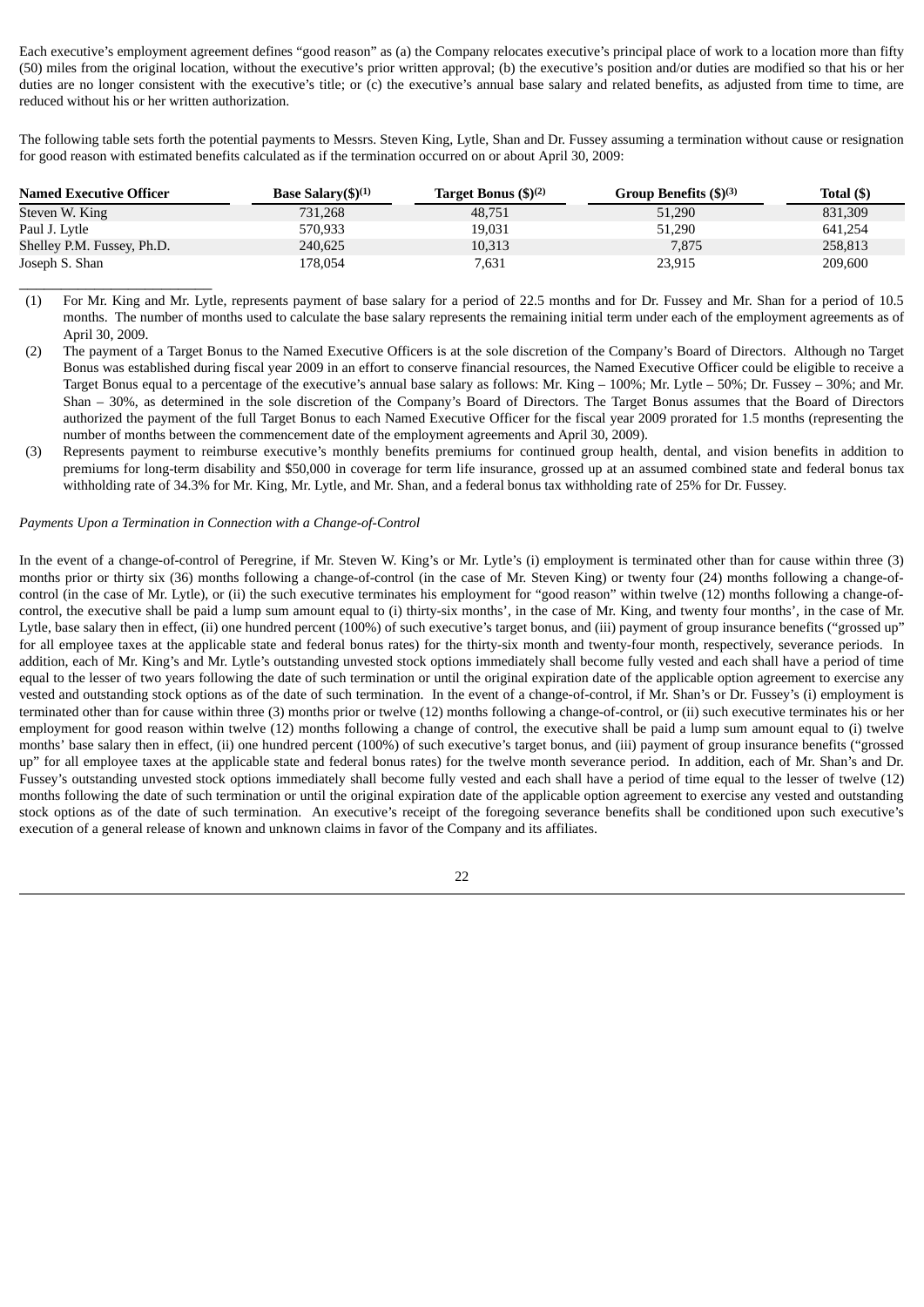The following table sets forth the potential payments to Messrs. Steven W. King, Lytle, Shan and Dr. Fussey assuming a termination without cause or resignation for good reason in connection with a change of control, with estimated benefits calculated assuming the change of control and termination of employment occurred on or about April 30, 2009:

|                                |                                             |                                  | <b>Stock Option</b>       | <b>Group Benefits</b> |            |
|--------------------------------|---------------------------------------------|----------------------------------|---------------------------|-----------------------|------------|
| <b>Named Executive Officer</b> | Base Salary $(\text{$\mathfrak{S}$})^{(1)}$ | Target Bonus (\$) <sup>(2)</sup> | Acceleration $(\$)^{(3)}$ | $(5)^{(4)}$           | Total (\$) |
| Steven W. King                 | 1,170,028                                   | 390,009                          |                           | 82,063                | 1,642,100  |
| Paul J. Lytle                  | 608.995                                     | 152,249                          |                           | 54,709                | 815,953    |
| Shelley P.M. Fussey, Ph.D      | 275,000                                     | 82,500                           |                           | 9,000                 | 366,500    |
| Joseph S. Shan                 | 203,490                                     | 61,047                           |                           | 27,332                | 291,869    |

(1) Represents payment of base salary for a period of 36 months for Mr. Steven King, 24 months for Mr. Lytle, and 12 months for Dr. Fussey and Mr. Shan.

(2) The payment of a Target Bonus to the Named Executive Officer is at the discretion of the Company's Board of Directors. A Target Bonus is equal to a percentage of the Named Executive Officer's annual base salary as follows: Mr. King – 100%; Mr. Lytle – 50%, Dr. Fussey – 30%; and Mr. Shan – 30%. The above assumes that the Board of Directors authorized the payment of the full Target Bonus to each executive for the year.

(3) The amounts in this column are calculated by multiplying the number of shares subject to accelerated vesting under outstanding stock options by the difference between \$0.38, which is the closing market price per share of our common stock on April 30, 2009, and the per share exercise price of the applicable accelerated stock option.

(4) Represents payment to reimburse executive's monthly benefits premiums for continued group health, dental, and vision benefits in addition to premiums for long-term disability and \$50,000 in coverage for term life insurance, grossed up at an assumed combined state and federal bonus tax withholding rate of 34.3% for Mr. King, Mr. Lytle, and Mr. Shan, and a federal bonus tax withholding rate of 25% for Dr. Fussey during the severance period of 36 months for Mr. Steven King, 24 months for Mr. Lytle, and 12 months for Dr. Fussey and Mr. Shan.

## *Payments upon Death or Disability*

\_\_\_\_\_\_\_\_\_\_\_\_\_\_\_\_\_\_\_\_\_\_\_\_

In the event of the death or disability, as defined in the employment agreements, of Messrs. Steven W. King, Lytle, Shan or Dr. Fussey, the Company will not pay any further compensation or benefits after such event other than the payment by the Company of group insurance benefits previously provided to Messrs. Steven W. King, Lytle, Shan and Dr. Fussey for a period of twelve (12) months, in the case of Mr. Steven W. King and Mr. Lytle, and nine (9) months, in the case of Mr. Shan and Dr. Fussey as follows.

| Named Executive Officer    | <b>Group Benefits (\$)</b> |
|----------------------------|----------------------------|
| Steven W. King             | 20,368                     |
| Paul J. Lytle              | 20,368                     |
| Shelley P.M. Fussey, Ph.D. | 5,400                      |
| Joseph S. Shan             | 15,263                     |

#### *Payments upon Executive's Voluntary Resignation with Extended Notice Period*

In the event that either Mr. Steven W. King or Mr. Paul J. Lytle voluntarily resign, and in connection therewith he provides ninety (90) days advance written notice (the "Extended Notice Period") to the Company, the Company will pay his base salary then in effect and shall continue to provide other contractual benefits including group insurance benefits during the Extended Notice Period and for a period of nine (9) months in the case of Mr. King and six (6) months in the case of Mr. Lytle after the Extended Notice Period provided he makes himself telephonically available to the Board of Directors and the Company's executive team for up to 2 hours per week.

#### **Compensation Committee Interlocks and Insider Participation**

The following non-employee directors currently serve on the Compensation Committee of the Board of Directors: Mr. Carlton M. Johnson, Mr. David H. Pohl and Mr. Eric S. Swartz. There are no interlocks of executive officers or directors of the Company serving on the compensation committee or equivalent committee of another entity, which has any director or executive officer serving on the Compensation Committee, other committees or the Board of Directors of the Company.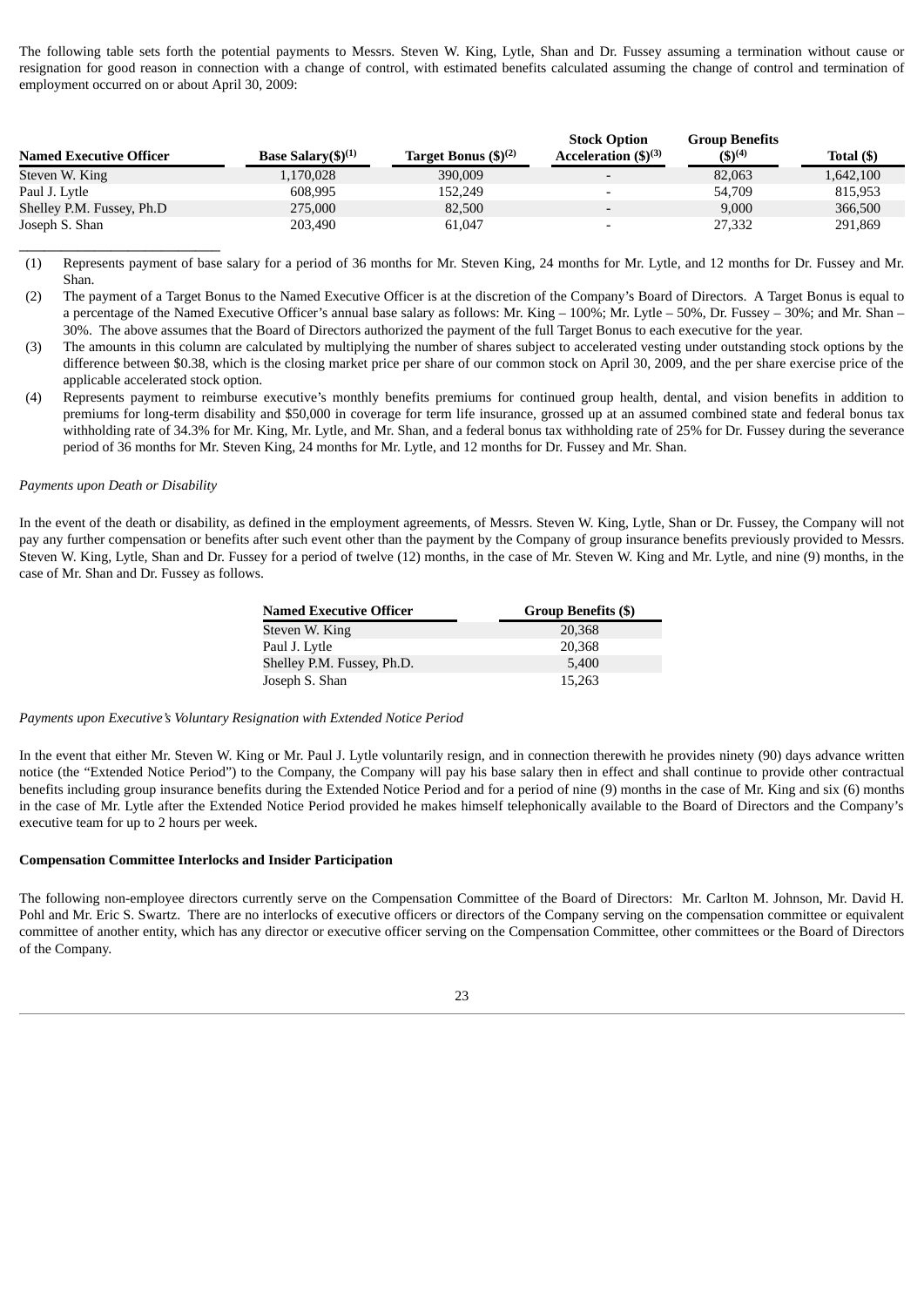# **COMPENSATION COMMITTEE REPORT**

The Report of the Compensation Committee of the Board of Directors shall not be deemed incorporated by reference by any general statement incorporating by reference this Proxy Statement into any filing under the Securities Act of 1933 (the "Securities Act") or under the Securities Exchange Act of 1934 (the "Exchange Act"), except to the extent that the Company specifically incorporates this information by reference, and shall not otherwise be deemed *filed under such Acts.*

The Compensation Committee of our Company has reviewed and discussed the Compensation Discussion and Analysis required by Item 402(b) of Regulation S-K with management and, based on such review and discussions, the Compensation Committee recommended to the Board that the Compensation Discussion and Analysis be included in this Proxy Statement.

#### *THE COMPENSATION COMMITTEE OF THE BOARD OF DIRECTORS*

*ERIC S. SWARTZ, Chairman of the Compensation Committee CARLTON M. JOHNSON DAVID H. POHL*

#### **Equity Compensation Plan Information**

We maintain four equity compensation plans, the 1996 Plan, the 2002 Plan, the 2003 Plan, and the 2005 Plan. The 1996, 2003 and 2005 Plans were approved by our stockholders while the 2002 Plan was not submitted for stockholder approval.

The 2002 Plan is a broad-based non-qualified stock option plan for the issuance of up to 3,000,000 options. The 2002 Plan provides for the granting of options to purchase shares of our common stock at prices not less than the fair market value of our common stock at the date of grant and generally expire ten years after the date of grant.

In addition to the 2002 Plan, during 1999, we granted non-qualified options, which are not part of any compensation plan, to purchase up to an aggregate of 1,500,000 shares of our common stock. As of April 30, 2009, options to purchase 181,664 shares of our common stock were outstanding. The resale of the underlying shares of common stock is registered on a registration statement on Form S-3.

The following table sets forth certain information as of April 30, 2009 concerning our common stock that may be issued upon the exercise of options or pursuant to purchases of stock under all of our equity compensation plans approved by stockholders and equity compensation plans not approved by stockholders in effect as of April 30, 2009:

|                                                       | (a)<br><b>Number of Securities to be</b><br><b>Issued Upon the Exercise of</b> | (b)<br>Weighted-Average<br><b>Exercise Price of</b><br><b>Outstanding Options</b> | (c)<br><b>Number of Shares Remaining</b><br><b>Available for Future Issuance</b><br><b>Under Equity Compensation Plans</b><br><b>(Excluding Securities)</b> |  |  |  |  |
|-------------------------------------------------------|--------------------------------------------------------------------------------|-----------------------------------------------------------------------------------|-------------------------------------------------------------------------------------------------------------------------------------------------------------|--|--|--|--|
| <b>Plan Category</b>                                  | <b>Outstanding Options</b>                                                     | (\$/share)                                                                        | <b>Reflected in Column (a))</b>                                                                                                                             |  |  |  |  |
| Equity compensation plans<br>approved by stockholders | 11,953,821                                                                     | \$1.21                                                                            | 1,215,140                                                                                                                                                   |  |  |  |  |
| Equity compensation plans not                         |                                                                                |                                                                                   |                                                                                                                                                             |  |  |  |  |
| approved by stockholders                              | 2,239,343                                                                      | \$1.21                                                                            | 46,541                                                                                                                                                      |  |  |  |  |
|                                                       | 14,193,164                                                                     | \$1.21                                                                            | 1,261,681                                                                                                                                                   |  |  |  |  |
|                                                       |                                                                                |                                                                                   |                                                                                                                                                             |  |  |  |  |

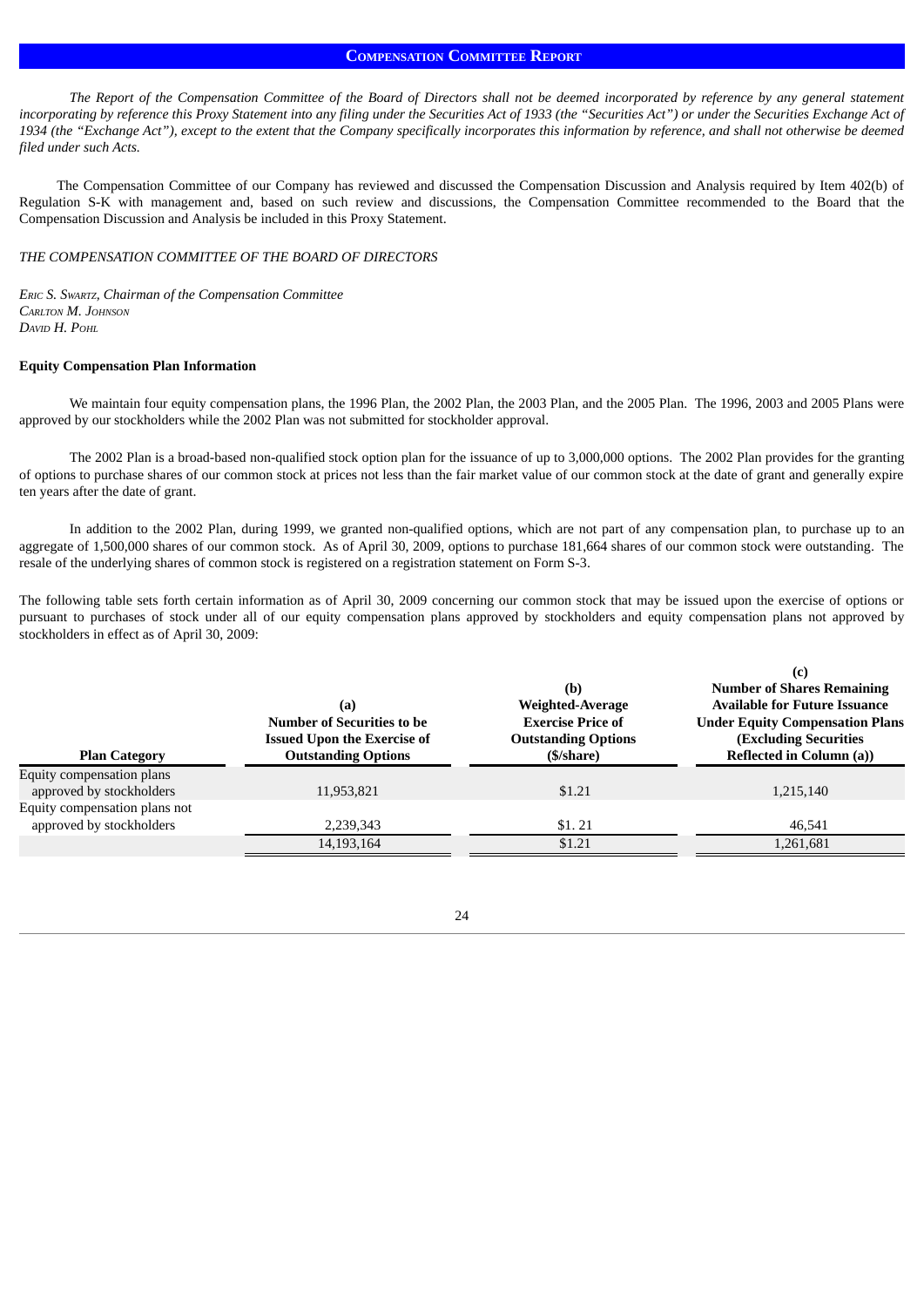# **PROPOSAL NO. 4: STOCKHOLDER PROPOSAL**

A stockholder has advised the Company that he intends to introduce at the 2009 Annual Meeting the following proposal. The name and address of and the number of shares owned by the proponent will be provided upon oral or written request to the Secretary of the Company.

#### **Stockholder Proposal**

Company Valuation through Competitive Bidding and Potential Sale

#### **Proposal Details**

RESOLVED, that the stockholders of Peregrine Pharmaceuticals (the Company) modify the Company's Bylaws and Certificate of Incorporation to remove all obstacles to the immediate sale of the Company in its entirety and to set in place an annual process to seek bids and vote for or against the Company's sale.

The details are as follows:

- 1. The poison pill provision will be permanently revoked.
- 2. Bidding and Voting

The bidding process will begin annually on the day after the Company's annual meeting.

The Company will initiate the process by requesting bids for the entire Company by press release.

Bids will be accepted for 60 days.

Immediately upon bid receipt, the Company will post the name of the entity who submitted bid on its website on 'Bidders List' page.

After 60 days, all received bids will be detailed on the Company's website.

Top bid and top three bid entities will be accepted for special vote. Shareholders of record 30 days after 'request for bid' press release will be eligible to vote – one vote per share owned. The Company will immediately get the voting materials to the stockholders. This voting process, from initial mailing of materials to deadline to vote will be 75 days.

The vote will be twofold and broker non-votes, abstentions or votes not cast will not be considered in any way:

Question one will be whether to sell the Company at the high bid price received. The Company's Board of Directors can choose to recommend acceptance or rejection of the high bid. If Board recommends acceptance, a simple majority of votes cast for the sale is needed to pass. If Board recommends rejection, a sixty-five percent vote for the sale must be received to pass.

Question two will be to decide which of the top three bidders to sell the Company to and this question will be meaningless if question one does not pass. The stockholders will select which entity to sell the Company to. The entity receiving the highest votes for will be offered the Company at the highest bid price. If the entity does not match the highest bid, the Company will be sold to the highest bidder at the price accepted by stockholder vote.

## **Why Stockholder is Seeking Your Support and Approval**

The management team at Peregrine Pharmaceuticals has been unable to build stockholder value. The Company can not fund aggressive trials on lead drug candidates and has allowed seemingly FDA approvable products to whither and die, costing the stockholders countless millions of dollars. Management's refusal to license, sell or partner assets of value has destroyed the stock price. It is time for the stockholders to determine the true value of the Company through competitive bidding and to then decide themselves if the value to be received is fair.

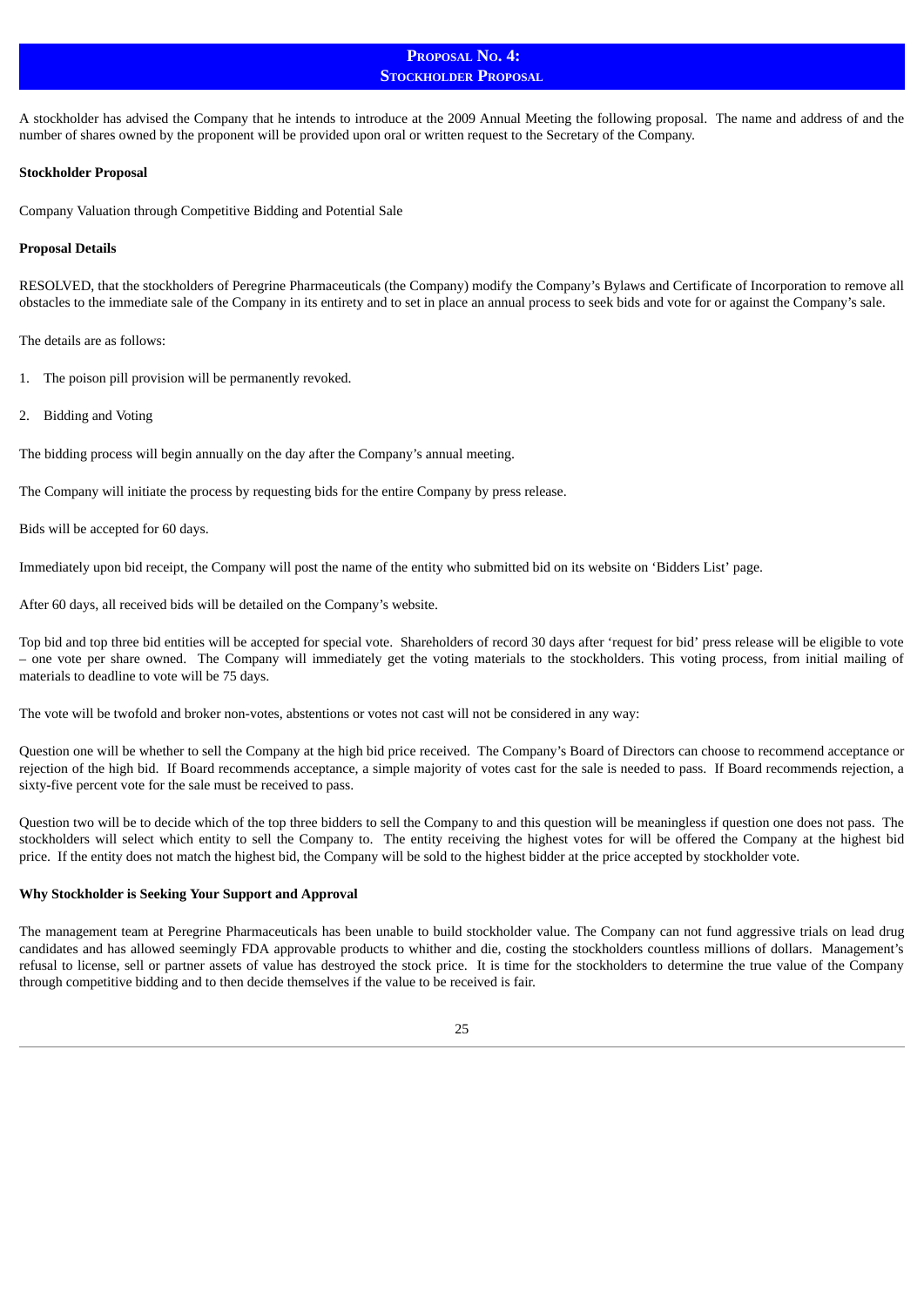#### **Your Directors' Position**

The Board of Directors unanimously recommends a vote **AGAINST** this proposal, which it believes has a high likelihood of destroying shareholder value in the short-term and crippling the growth and development of Peregrine's fundamental businesses in the mid- to longer-term.

The Board believes adoption of this proposal would substantially harm the current and future value of the Company, whether or not Peregrine was actually sold using the proposed process.

First, the very existence of this uncertain and unmanaged forced sale option is likely to be viewed very negatively by the financial community. It would likely cause an immediate sharp decline in the Company's share price and discourage any new investors from buying Peregrine shares.

Second, the Board believes that the recurring uncertainty about the Company's future introduced by the proposal would limit Peregrine's ability to sustain and advance its business on a number of fronts, which would likely result in a substantial decrease in the real value of the Company. For example, the proposal would likely harm the robust and growing business of the Company's Avid Bioservices subsidiary, which increased its contract manufacturing revenues by more than 200% last year, generating \$13 million to help support Peregrine's ongoing clinical programs. Contract manufacturing involves multi-year projects where a high degree of certainty about management identity and control is essential. Without that certainty, the Board believes that Avid's current business is likely to suffer as some customers seek replacement suppliers, and obtaining new business would become almost impossible. Similarly, Peregrine's multiyear U.S. Defense Threat Reduction Agency R&D contract worth up to \$44.4 million for development of the Company's viral hemorrhagic fever program might not be renewed if the current scientific and management team is dismantled. In addition, the ongoing Phase II clinical trials that are the key value drivers for Peregrine could be adversely affected, with the uncertainty impairing the Company's ability to recruit investigators and patients to its clinical trials. In the Board's view, implementation of the proposal also has the potential to derail Peregrine's ongoing discussions with potential partners for its clinical and preclinical programs, since very few companies would consider partnering with a firm whose ownership and management structure were in flux. Finally, the Board is concerned that the proposal would make it difficult for Peregrine to retain or recruit the highly qualified staff who are central to the Company's successes to date and to its continued growth and advancement going forward.

Third, the Board believes that the proposed forced sale proposal is both expensive and impracticable to implement. Impracticable because partnering agreements and asset sales in the biopharmaceutical industry are complex arrangements that involve a great deal of confidential information disclosure and "due diligence" involving multiple experts, detailed analyses, and extensive legal reviews and opinions. The notion that this detailed and time-consuming process could be accomplished in the framework of a simple auction approach is, in the view of the Board, ludicrous. The proposal is also impracticable because there is no mechanism included for performing the needed due diligence on the proposed purchasers, to determine which, if any, have the financial, management and scientific resources to successfully run the Company post-acquisition. This is all the more serious because it is unlikely that conventional pharmaceutical or biotechnology companies would participate in this approach. The Board believes that any potential bidders would likely be opportunistic operators intending to acquire the Company's assets at fire sale prices. They could then resell these assets in a more traditional process, with all of the profits accruing to themselves rather than to Peregrine shareholders.

The proposed process is also costly for Peregrine and its shareholders. Preparation and mailing of a special proxy solicitation costs the Company over \$100,000 and the Board expects that the cost of implementing the proposed process each year would be at least several times this amount.

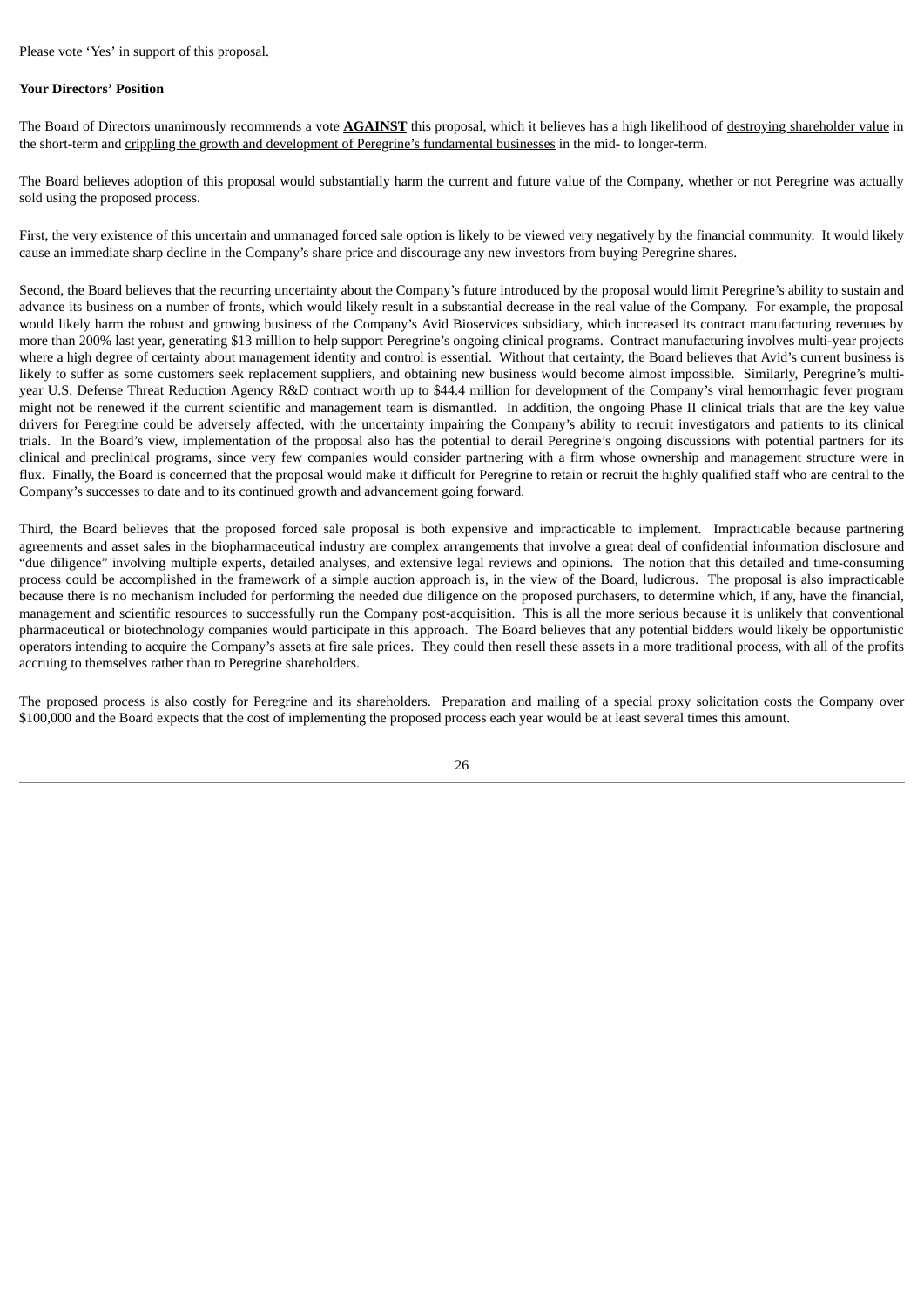In considering this proposal, it is also helpful to consider the significant progress Peregrine has achieved in the past 12-18 months. As was recently reported in the Company's earnings call and release on July 14, 2009 covering the fiscal year ended April 30, 2009, the Company has made great progress in raising the profile of its three clinical programs with, among others, potential partners and the medical community, and as a result, the pace of the Company's partnering efforts has accelerated. Among the most significant developments driving this increased interest was the release of the Company's first clinical data indicating that bavituximab may be a valuable new option for treating cancer. In three separate Phase II trials in combination with chemotherapy, bavituximab demonstrated encouraging signs of efficacy in patients with advanced breast cancer and advanced lung cancer. All three trials surpassed the requisite efficacy criteria for expansion of patient enrollment, which is completed in one study and well underway in the other two studies. These trials, along with the Company's Phase I bavituximab cancer study that recently completed patient enrollment, are helping to set the stage for advancing bavituximab toward later-stage clinical trials.

As the Company has stated, drug development is a long process. It takes time to gather the body of data regarding a drug candidate's safety and efficacy necessary to attract the interests and resources of larger pharmaceutical companies and other potential partners. The Company is now at the stage where it hopes that the compelling data from the first stage of the Company's three Phase II cancer trials along with the anticipated additional data from the second stage of the Phase II trials will help drive additional value to its partnering discussions that are already underway. As such, now is not the time to conduct an auction style fire sale of the Company, in fact it is the worst possible time.

While the Board appreciates the frustration of some shareholders, we believe that implementation of this proposal has the potential to be severely damaging for shareholders and for the future of Peregrine. We urge you to vote **NO** and to educate your fellow shareholders as to why a NO vote is in their best interest and in the best interest of the Company.

# **THE BOARD OF DIRECTORS UNANIMOUSLY RECOMMENDS A VOTE AGAINST PROPOSAL 4.**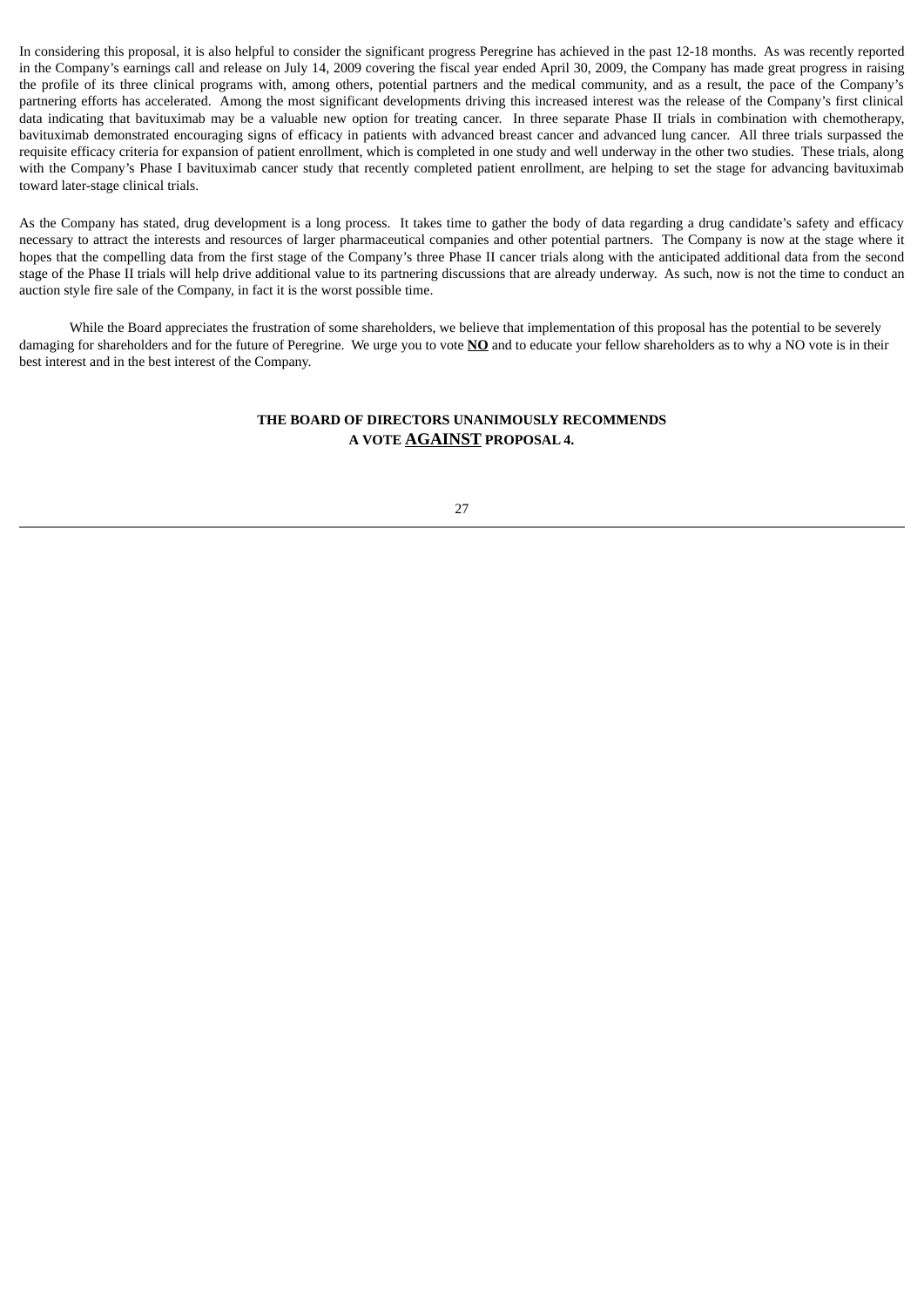## **Comparison of Stockholder Return (‡)**

The following graph shows a comparison of cumulative total returns for the Company, Nasdaq Market Index and a Nasdaq Peer group for the period beginning April 30, 2004 through April 30, 2009. The total cumulative return on investment shown for the Company, the Nasdaq Market Index and the Nasdaq Pharmaceutical Index (Peer Companies Group Index) are based on the assumptions that on April 30, 2004, \$100 was invested in the common stock of each Index and that all dividends were reinvested. The Nasdaq Market Index and the Nasdaq Pharmaceutical Index were prepared by The Center for Research in Security Prices.



#### **COMPARISON OF FIVE-YEAR CUMULATIVE TOTAL RETURN VALUE OF INVESTMENT OF \$100 ON APRIL 30, 2004**

The underlying data for the foregoing graph is as follows:

|                                 | April 30,<br>2004 | April 30,<br>2005 | April 30,<br>2006 | April 30,<br>2007 | April 30,<br>2008 | April 30,<br>2009 |
|---------------------------------|-------------------|-------------------|-------------------|-------------------|-------------------|-------------------|
| Peregrine Pharmaceuticals, Inc. | 100.00            | 72.46             | 83.23             | 59.88             | 25.15             | 22.75             |
| Nasdaq Pharmaceutical Index     | 100.00            | 89.33             | 109.40            | 117.39            | 111.58            | 99.64             |
| Nasdag Market Index (U.S.)      | 100.00            | 100.35            | 121.83            | 132.90            | 125.60            | 72.06             |

# The performance graph and the underlying data is not soliciting material, and is not incorporated into any past or future filing of the Company under the Securities Act of 1933, as amended, or the Securities Exchange Act of 1934, as amended, including this Proxy Statement, in whole or in part.

# **OTHER MATTERS**

#### **Stockholder Proposals and Nominations**

\_\_\_\_\_\_\_\_\_\_\_\_\_\_\_\_\_\_\_\_\_\_\_\_\_

Pursuant to Rule 14a-8 under the Exchange Act, stockholders may present proper proposals for inclusion in the Company's proxy statement and for consideration at the Company's next annual meeting of stockholders. To be eligible for inclusion in the Company's 2010 Proxy Statement, your proposal must be received by the Company no later than May 7, 2010, and must otherwise comply with Rule 14a-8. While the Board will consider stockholder proposals, the Company reserves the right to omit from the Company's proxy statement stockholder proposals that it is not required to include under the Exchange Act, including Rule 14a-8.

In addition, the Company's Nominating Charter contains an advance notice provision with respect to matters to be brought at an annual meeting of stockholders, including nominations, and not included in the Company's Proxy Statement. If you would like to nominate a director or bring any other business before the stockholders at the 2010 Annual Meeting, you must comply with the procedures contained in the Company's Nominating Charter of the Board of Directors and you must notify the Company in writing and such notice must be delivered to or received by the Secretary no later than 90 days prior to the 2010 Annual Meeting.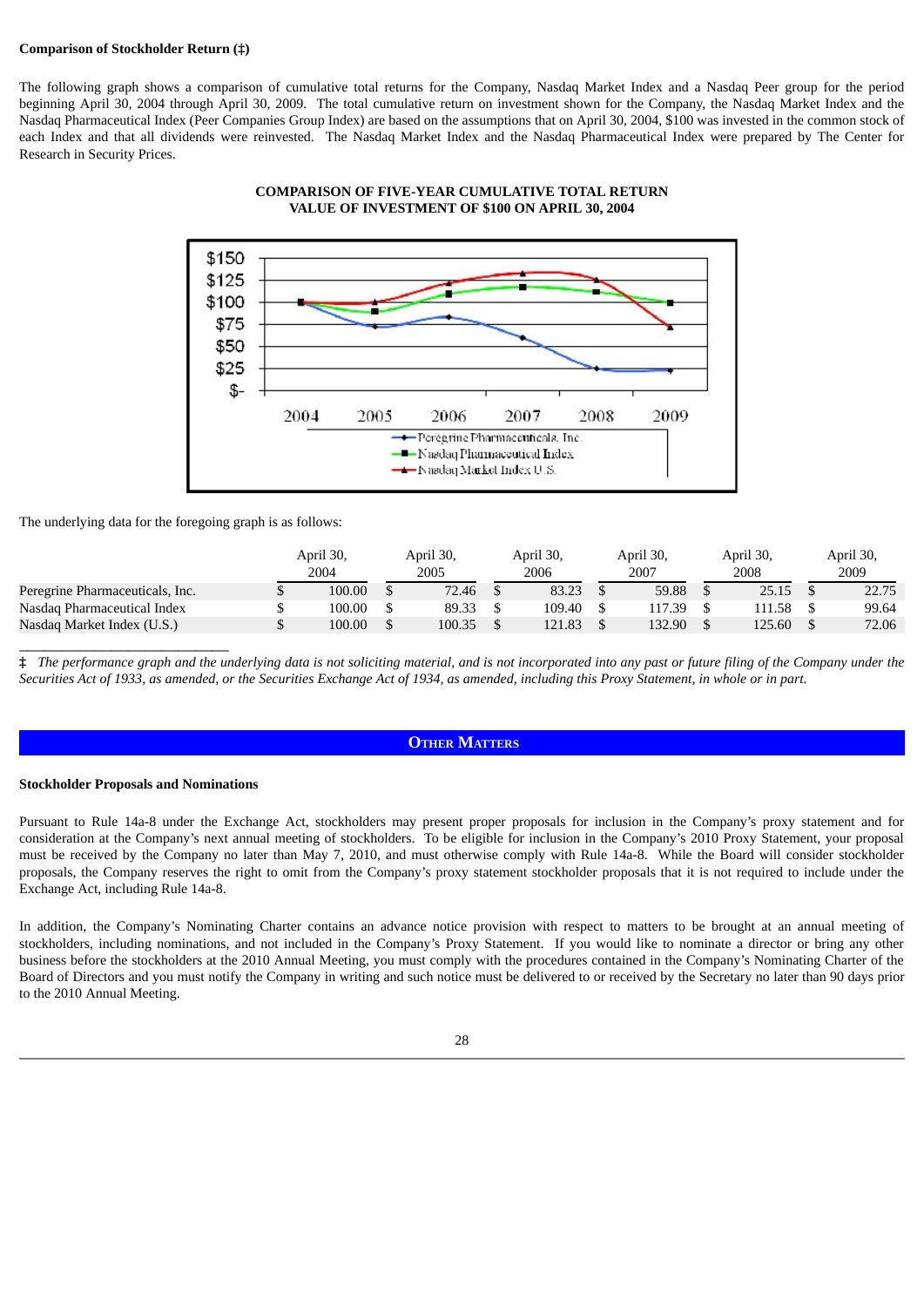The Nominating Charter of the Board of Directors provides that nominations may be made by the Board, by a committee appointed by the Board or any stockholder entitled to vote in the election of directors generally. Stockholders must provide actual written notice of their intent to make nomination(s) to the Secretary of the Company no later than 90 days prior to the relevant annual meeting. Each notice must set forth (i) the name and address of the stockholder who intends to make the nomination(s) and the person(s) to be nominated; (ii) a representation that the stockholder is a holder of record of stock of the Company entitled to vote at such meeting and intends to appear in person or by proxy at the meeting to nominate the person(s) specified in the notice; (iii) a description of all arrangements or understandings between the stockholder and each nominee and any other person(s) (naming such person(s)) pursuant to which the nomination(s) are to be made by the stockholder; (iv) such other information regarding each nominee as would be required to be included in a proxy statement filed pursuant to the proxy rules of the SEC had the nominee been nominated, or intended to be nominated, by the Board; and (v) the consent of each nominee to serve as a director of the Company if so elected. Any candidates recommended by stockholders for nomination to the Board will be evaluated in the same manner that nominees suggested by Board members, management or other parties.

You may write to the Secretary of the Company at the Company's principal executive office, 14282 Franklin Avenue, Tustin, California 92780, to deliver the notices discussed above and for a copy of the relevant Nominating Charter of the Board of Directors regarding the requirements for making stockholder proposals and nominating director candidates. In addition, the Nominating Charter of the Board of Directors can also be found on our website at www.peregrineinc.com (this website address is not intended to function as a hyperlink, and the information contained on the Company's website is not intended to be a part of this Proxy Statement).

#### **Other Matters**

Neither the Board of Directors nor the management knows of any other business to be presented at the Annual Meeting, but if other matters do properly come before the Annual Meeting, it is intended that the persons named on the proxy card will vote on those matters in accordance with their best judgment.

## **Annual Report on Form 10-K**

A copy of the Company's Annual Report on Form 10-K, as filed with the Securities and Exchange Commission (exclusive of Exhibits), will be furnished by first class mail, within one business day of receipt of request, without charge to any person from whom the accompanying proxy is solicited upon written request to Peregrine Pharmaceuticals, Inc., Attention: Corporate Secretary, 14282 Franklin Avenue, Tustin, California 92780-7017. If Exhibit copies are requested, a copying charge of \$.20 per page will be made. In addition, all of the Company's public filings, including the Annual Report on Form 10-K, can be found on our website at www.peregrineinc.com (this website address is not intended to function as a hyperlink, and the information contained on the Company's website is not intended to be a part of this Proxy Statement).

By Order of the Board of Directors

| Paul J. Lytle               |
|-----------------------------|
| Chief Financial Officer and |
| Corporate Secretary         |

August [\_\_], 2009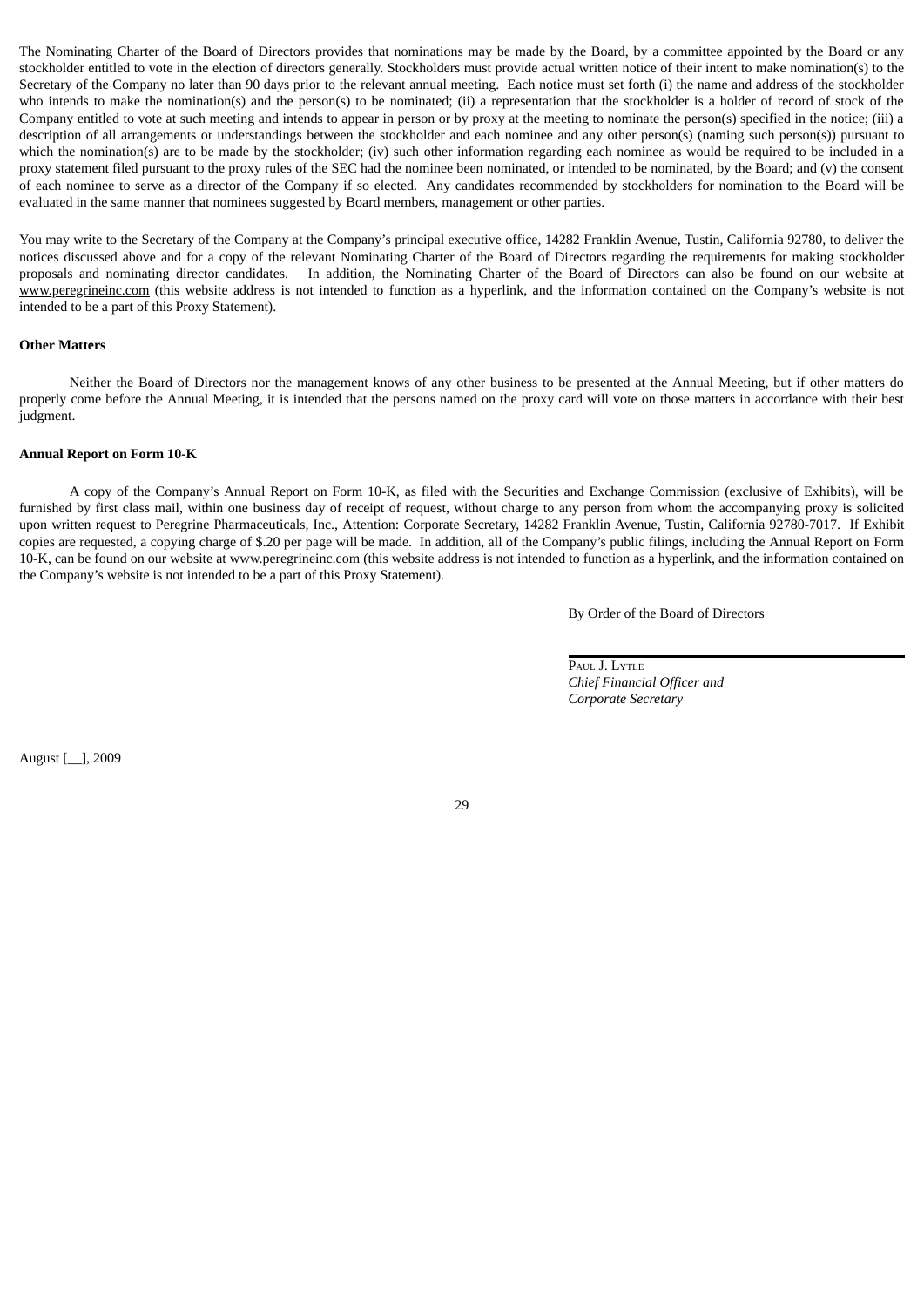## **PEREGRINE PHARMACEUTICALS, INC. 2009 STOCK INCENTIVE PLAN**

#### **ARTICLE ONE GENERAL PROVISIONS**

## I. **PURPOSE OF THE PLAN**

This 2009 Stock Incentive Plan (the "Plan") is intended to promote and advance the interests of Peregrine Pharmaceuticals, Inc., a Delaware corporation (the "Corporation"), and its stockholders by strengthening the Corporation's ability to attract and retain individuals of training, experience and ability as officers, employees, non-employee directors and consultants and to furnish additional incentives to such key individuals to promote the Corporation's financial success by providing them with the opportunity to acquire a proprietary interest, or otherwise increase their proprietary interest, in the Corporation.

Capitalized terms shall have the meanings assigned to such terms in the attached Appendix.

# II. **STRUCTURE OF THE PLAN**

A. The Plan shall be divided into two separate equity programs:

(i) the "Discretionary Option Grant Program" under which eligible persons may, at the discretion of the Plan Administrator, be granted options to purchase shares of Common Stock, and

(ii) the "Stock Issuance Program" under which eligible persons may, at the discretion of the Plan Administrator, be issued shares of Common Stock directly, either through the immediate purchase of such shares or as a bonus for services rendered to the Corporation (or any Parent or Subsidiary).

B. The provisions of Articles One and Four shall apply to all equity programs under the Plan and shall govern the interests of all persons under the Plan.

# III. **ADMINISTRATION OF THE PLAN**

The Plan will be administered by the Compensation Committee, composed of not less than two directors appointed by the Board. Each member of the Compensation Committee shall, at all times during their service as such, be a "non-employee director" within the meaning of Rule 16b-3(b)(3) under the Securities Exchange Act of 1934. The Compensation Committee (hereinafter also referred to as the "Plan Administrator") shall have conclusive authority to construe and interpret the Plan and any award agreement entered into thereunder, and to establish, amend and rescind administrative policies for the administration of the Plan and such additional authority as the Board may from time to time determine is necessary or desirable.

B. The Plan Administrator shall, within the scope of its administrative functions under the Plan, have full power and authority (subject to the provisions of the Plan) to establish such rules and regulations as it may deem appropriate for proper administration of the Discretionary Option Grant Program and the Stock Issuance Program and to make such determinations under, and issue such interpretations of, the provisions of such programs and any outstanding options or stock issuances thereunder as it may deem necessary or advisable. Decisions of the Plan Administrator within the scope of its administrative functions under the Plan shall be final and binding on all parties who have an interest in the Discretionary Option Grant Program and/or the Stock Issuance Program under its jurisdiction or any option or stock issuance thereunder.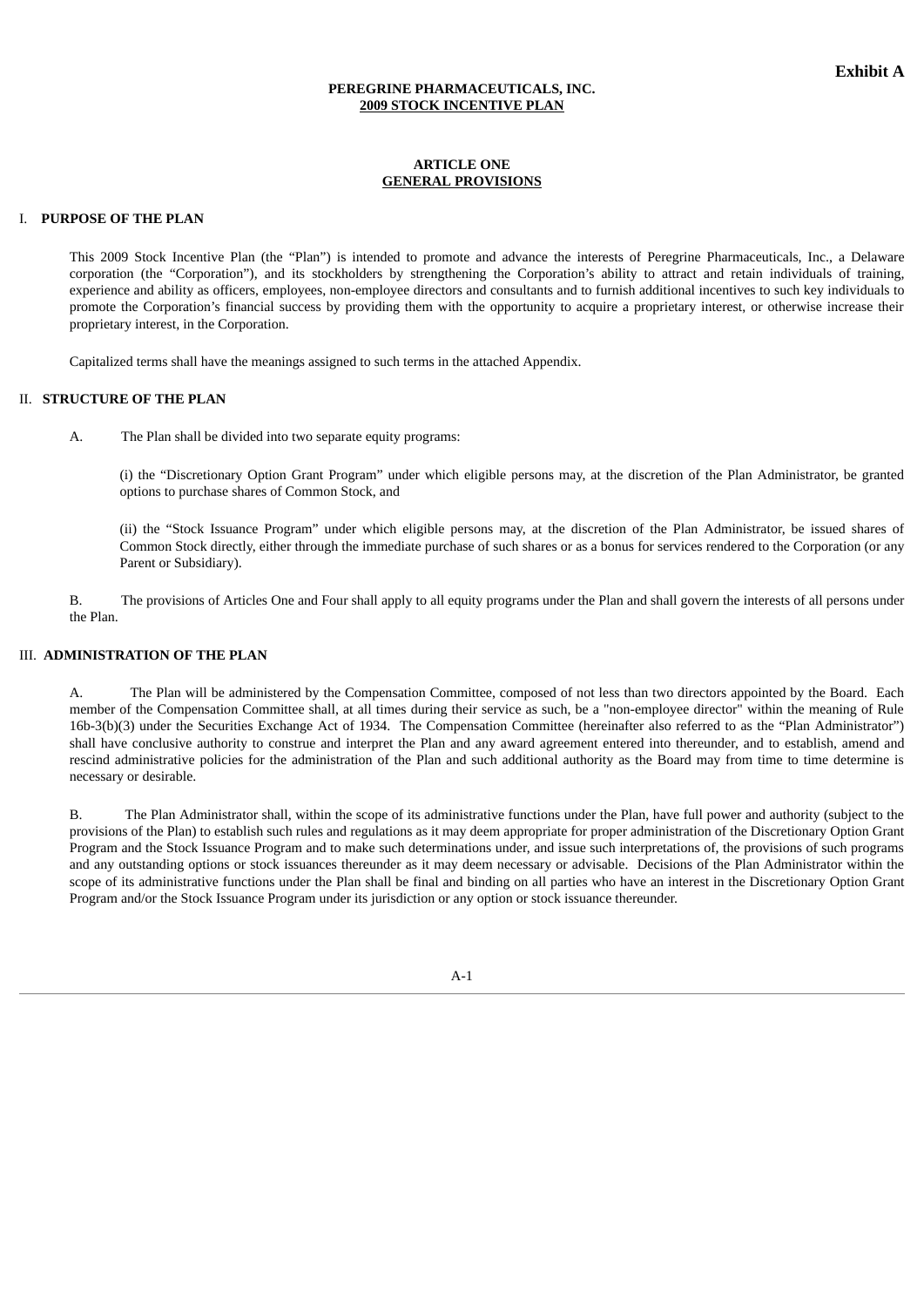C. Service on the Compensation Committee shall constitute service as a Board member, and members of each such committee shall accordingly be entitled to full indemnification and reimbursement as Board members for their service on such committee. No member of the Compensation Committee shall be liable for any act or omission made in good faith with respect to the Plan or any option grants or stock issuances under the Plan.

# IV. **ELIGIBILITY**

- A. The persons eligible to participate in the Discretionary Option Grant Program and the Stock Issuance Program are as follows:
	- (i) Employees,
	- (ii) non-employee members of the Board or the board of directors of any Parent or Subsidiary of the Corporation, and
	- (iii) consultants and other independent advisors who provide services to the Corporation (or any Parent or Subsidiary of the Corporation).
- B. The Plan Administrator shall, within the scope of its administrative jurisdiction under the Plan, have full authority to determine:

(i) with respect to option grants under the Discretionary Option Grant Program, which eligible persons are to receive option grants, the time or times when such option grants are to be made, the number of shares to be covered by each such grant, the status of the granted option as either an Incentive Option or a Non-Statutory Option, the time or times when each option is to become exercisable, the vesting schedule (if any) applicable to the option shares and the maximum term for which the option is to remain outstanding, and

(ii) with respect to stock issuances under the Stock Issuance Program, which eligible persons are to receive stock issuances, the time or times when such issuances are to be made, the number of shares to be issued to each Participant, the vesting schedule (if any) applicable to the issued shares and the consideration for such shares.

C. The Plan Administrator shall have the absolute discretion either to grant options in accordance with the Discretionary Option Grant Program or to effect stock issuances in accordance with the Stock Issuance Program.

# V. **STOCK SUBJECT TO THE PLAN**

A. The stock issuable under the Plan shall be shares of authorized but unissued or reacquired Common Stock, including shares repurchased by the Corporation on the open market. The maximum number of shares of Common Stock initially reserved for issuance over the term of the Plan shall not exceed 15,000,000 shares. Such authorized share reserve includes the number of shares subject to the outstanding options, which are hereby incorporated into the Plan.

B. Shares of Common Stock subject to outstanding options shall be available for subsequent issuance under the Plan to the extent those options expire or terminate for any reason prior to being exercised in full. Unvested shares issued under the Plan and subsequently cancelled or repurchased by the Corporation, at the original issue price paid per share, pursuant to the Corporation's repurchase rights under the Plan shall be added back to the number of shares of Common Stock reserved for issuance under the Plan.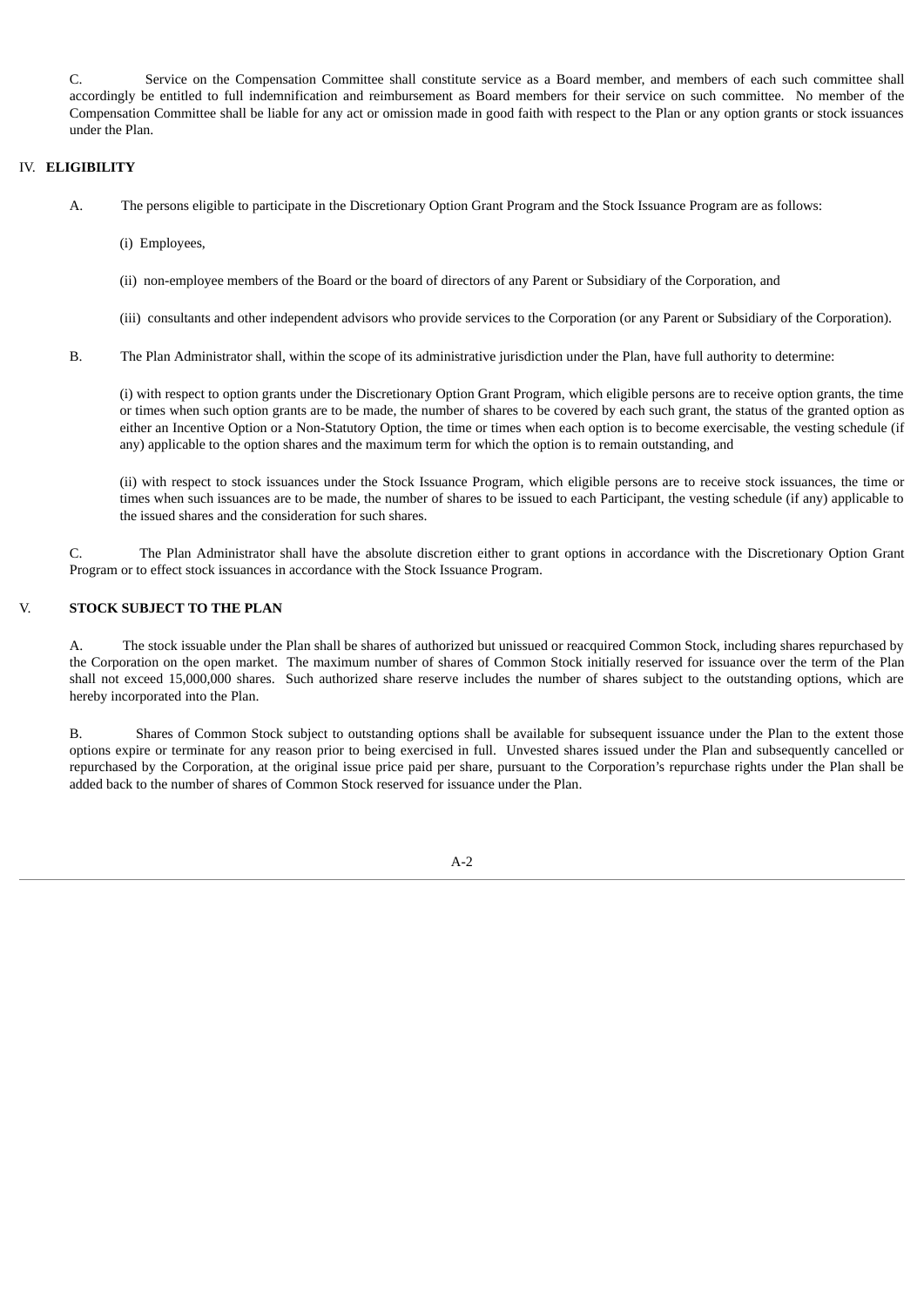C. If any change is made to the Common Stock by reason of any stock split, stock dividend, recapitalization, combination of shares, exchange of shares or other change affecting the outstanding Common Stock as a class without the Corporation's receipt of consideration, appropriate adjustments shall be made to:

(i) the maximum number and/or class of securities issuable under the Plan;

(ii) the number and/or class of securities for which any one person may be granted stock options, separately exercisable stock appreciation rights and direct stock issuances under the Plan per calendar year; and

(iii) the number and/or class of securities and the exercise price per share in effect under each outstanding option under the Plan.

Such adjustments to the outstanding options are to be effected in a manner, which shall preclude the enlargement or dilution of rights and benefits under such options. The adjustments determined by the Plan Administrator shall be final, binding and conclusive.

# **ARTICLE TWO DISCRETIONARY OPTION GRANT PROGRAM**

# I. **OPTION TERMS**

Each option shall be evidenced by one or more documents in the form approved by the Plan Administrator; provided, however, that each such document shall comply with the terms specified below. Each document evidencing an Incentive Option shall, in addition, be subject to the provisions of the Plan applicable to such options.

#### A. **Exercise Price.**

1. The exercise price per share shall be fixed by the Plan Administrator at a price not less than one hundred percent (100%) of the Fair Market Value per share of Common Stock on the option grant date; provided, however, that the Plan Administrator may fix the exercise price at less than 100% of Fair Market Value if such option is granted pursuant to an assumption or substitution for another option in a manner satisfying Section 424(a) and 409A of the Code.

2. The exercise price shall become immediately due upon exercise of the option and may, subject to the provisions of Section I of Article Four and the documents evidencing the option, be payable in one or more of the forms specified below:

(i) cash or check made payable to the Corporation,

(ii) shares of Common Stock held for the requisite period necessary to avoid a charge to the Corporation's earnings for financial reporting purposes and valued at Fair Market Value on the Exercise Date, or

(iii) to the extent the option is exercised for vested shares, through a special sale and remittance procedure pursuant to which the Optionee shall concurrently provide irrevocable written instructions to (a) a Corporation-designated brokerage firm to effect the immediate sale of the purchased shares and remit to the Corporation, out of the sale proceeds available on the settlement date, sufficient funds to cover the aggregate exercise price payable for the purchased shares plus all applicable Federal, state and local income and employment taxes required to be withheld by the Corporation by reason of such exercise, and (b) the Corporation to deliver the certificates for the purchased shares directly to such brokerage firm in order to complete the sale.

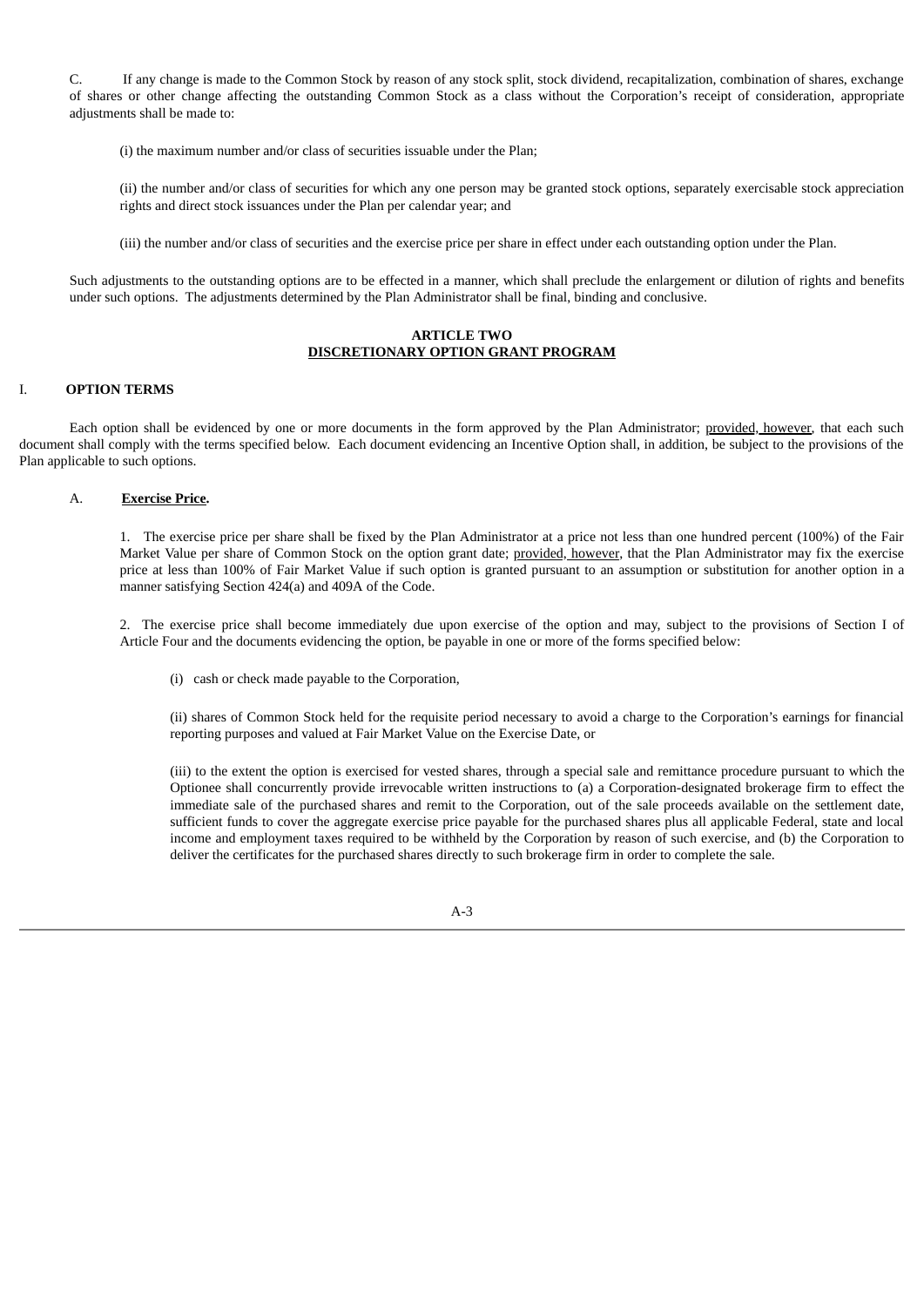Except to the extent such sale and remittance procedure is utilized, payment of the exercise price for the purchased shares must be made on the Exercise Date.

B. **Exercise and Term of Options.** Each option shall be exercisable at such time or times, during such period and for such number of shares as shall be determined by the Plan Administrator and set forth in the documents evidencing the option. However, no option shall have a term in excess of ten (10) years measured from the option grant date.

### C. **Effect of Termination of Service.**

1. The following provisions shall govern the exercise of any options held by the Optionee at the time of cessation of Service or death:

(i) Any option outstanding at the time of the Optionee's cessation of Service for any reason shall remain exercisable for such period of time thereafter as shall be determined by the Plan Administrator and set forth in the documents evidencing the option (which shall equal 1 year in the case of death or disability and ninety (90) days in the case of any other cessation of Service), provided no such option shall be exercisable after the expiration of the option term.

(ii) Any option exercisable in whole or in part by the Optionee at the time of death may be subsequently exercised by the personal representative of the Optionee's estate or by the person or persons to whom the option is transferred pursuant to the Optionee's will or in accordance with the laws of descent and distribution.

(iii) Subject to clause C.2.(ii) below of this Section I, during the applicable post-Service exercise period, the option may not be exercised in the aggregate for more than the number of vested shares for which the option is exercisable on the date of the Optionee's cessation of Service. Upon the expiration of the applicable exercise period or (if earlier) upon the expiration of the option term, the option shall terminate and cease to be outstanding for any vested shares for which the option has not been exercised.

2. The Plan Administrator shall have complete discretion, exercisable either at the time an option is granted or at any time while the option remains outstanding, to:

(i) extend the period of time for which the option is to remain exercisable following the Optionee's cessation of Service from the limited exercise period otherwise in effect for that option to such greater period of time as the Plan Administrator shall deem appropriate, but in no event beyond the expiration of the option term, and/or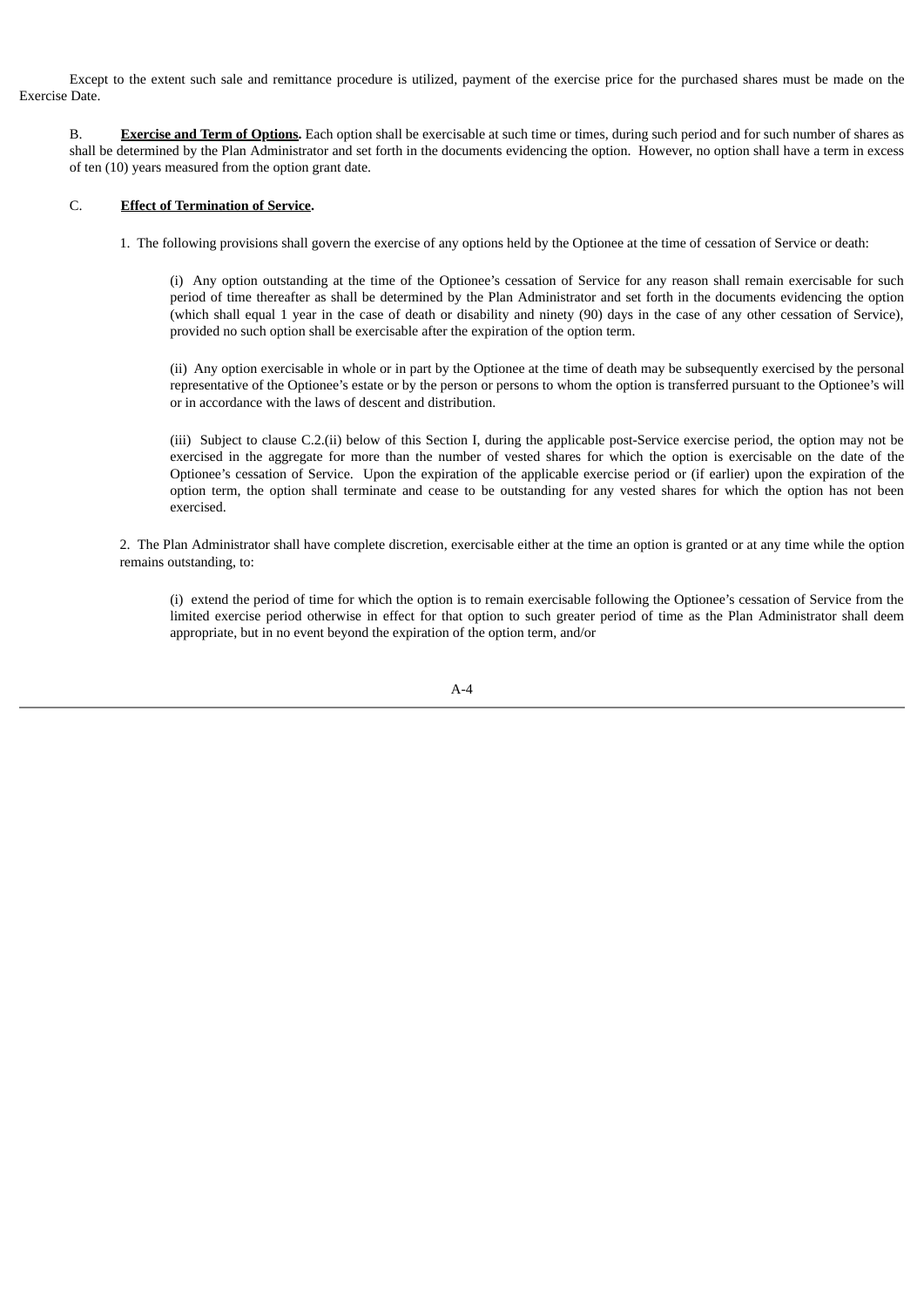(ii) permit the option to be exercised, during the applicable post-Service exercise period, not only with respect to the number of vested shares of Common Stock for which such option is exercisable at the time of the Optionee's cessation of Service but also with respect to one or more additional installments in which the Optionee would have vested had the Optionee continued in Service.

D. **Shareholder Rights.** The holder of an option shall have no shareholder rights with respect to the shares subject to the option until such person shall have exercised the option, paid the exercise price and become a holder of record of the purchased shares.

E. **Repurchase Rights.** The Plan Administrator shall have the discretion to grant options which are exercisable for unvested shares of Common Stock and to reserve the right to repurchase any or all of those unvested shares should the Optionee thereafter cease to be in Service to the Corporation. The terms upon which such repurchase right shall be exercisable (including the period and procedure for exercise and the appropriate vesting schedule for the purchased shares) shall be established by the Plan Administrator and set forth in the document evidencing such repurchase right.

F. **Limited Transferability of Options**. During the lifetime of the Optionee, options shall be exercisable only by the Optionee and shall be assignable or transferable other than by will or by the laws of descent and distribution following the Optionee's death.

# II. **INCENTIVE OPTIONS**

The terms specified below shall be applicable to all Incentive Options. Except as modified by the provisions of this Section II, all the provisions of Articles One, Two and Four shall be applicable to Incentive Options. Options that are specifically designated as Non-Statutory Options when issued under the Plan shall not be subject to the terms of this Section II.

A. **Eligibility.** Incentive Options may only be granted to Employees.

B. **Exercise Price.** The exercise price per share shall not be less than one hundred percent (100%) of the Fair Market Value per share of Common Stock on the option grant date; provided, however, that the Plan Administrator may fix the exercise price at less than 100% of Fair Market Value if such option is granted pursuant to an assumption or substitution for another option in a manner satisfying Section 424(a) and 409A of the Code

C. **Dollar Limitation.** The aggregate Fair Market Value of the shares of Common Stock (determined as of the respective date or dates of grant) for which one or more options granted to any Employee under the Plan (or any other option plan of the Corporation or any Parent or Subsidiary) may for the first time become exercisable as Incentive Options during any one calendar year shall not exceed the sum of One Hundred Thousand Dollars (\$100,000). To the extent the Employee holds two (2) or more such options that become exercisable for the first time in the same calendar year, the foregoing limitation on the exercisability of such options, as Incentive Options shall be applied on the basis of the order in which such options are granted.

D. **10% Shareholder.** If any Employee to whom an Incentive Option is granted is a 10% Shareholder, then the exercise price per share shall not be less than one hundred ten percent (110%) of the Fair Market Value per share of Common Stock on the option grant date, and the option term shall not exceed five (5) years measured from the option grant date.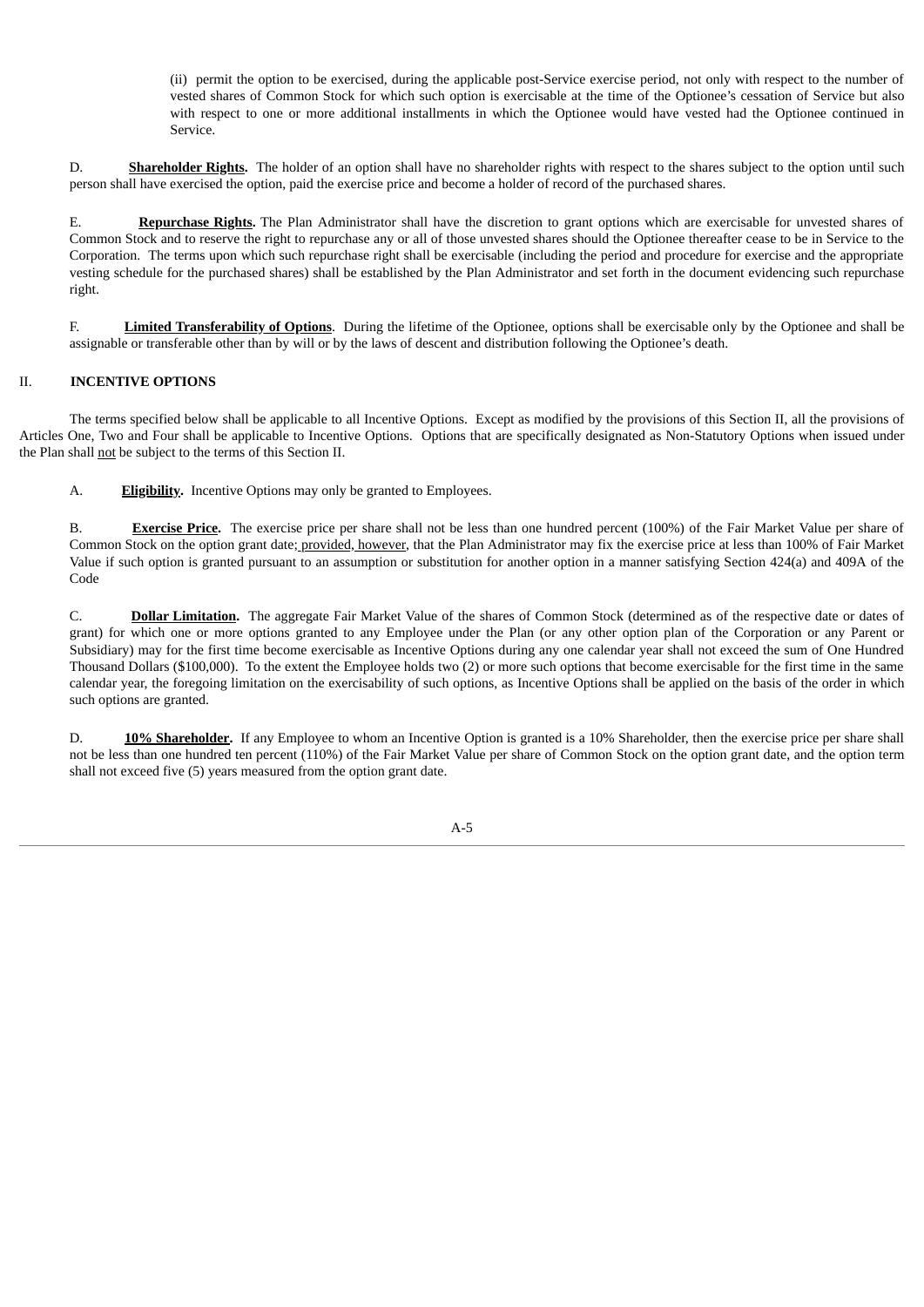# III. **CANCELLATION AND REGRANT OF OPTIONS**

The Plan Administrator shall have the authority to effect, at any time and from time to time, with the consent of the affected option holders, the cancellation of any or all outstanding options under the Discretionary Option Grant Program and to grant in substitution new options covering the same or a different number of shares of Common Stock but with an exercise price per share based on the Fair Market Value per share of Common Stock on the new grant date.

# **ARTICLE THREE STOCK ISSUANCE PROGRAM**

#### I. **STOCK ISSUANCES**

Shares of Common Stock may be issued under the Stock Issuance Program through direct and immediate issuances without any intervening option grants. Each such stock issuance shall be evidenced by a Stock Issuance Agreement that complies with the terms specified below.

# II. **STOCK ISSUANCE TERMS**

#### A. **Purchase Price.**

1. The purchase price per share shall be fixed by the Plan Administrator, but shall not be less than one hundred percent (100%) of the Fair Market Value per share of Common Stock on the issuance date.

2. Subject to the provisions of Section I of Article Four, shares of Common Stock may be issued under the Stock Issuance Program for any of the following items of consideration that the Plan Administrator may deem appropriate in each individual instance:

- (i) cash or check made payable to the Corporation,
- (ii) past services rendered to the Corporation (or any Parent or Subsidiary), or
- (iii) any other valid consideration for the issuance of shares of Common Stock under Applicable Laws.

#### B. **Vesting Provisions.**

1. Shares of Common Stock issued under the Stock Issuance Program may, in the discretion of the Plan Administrator, be fully and immediately vested upon issuance or may vest in one or more installments over the Participant's period of Service or upon attainment of specified performance objectives. The elements of the vesting schedule applicable to any unvested shares of Common Stock issued under the Stock Issuance Program, namely:

- (i) the Service period to be completed by the Participant or the performance objectives to be attained,
- (ii) the number of installments in which the shares are to vest,
- (iii) the interval or intervals (if any) which are to lapse between installments, and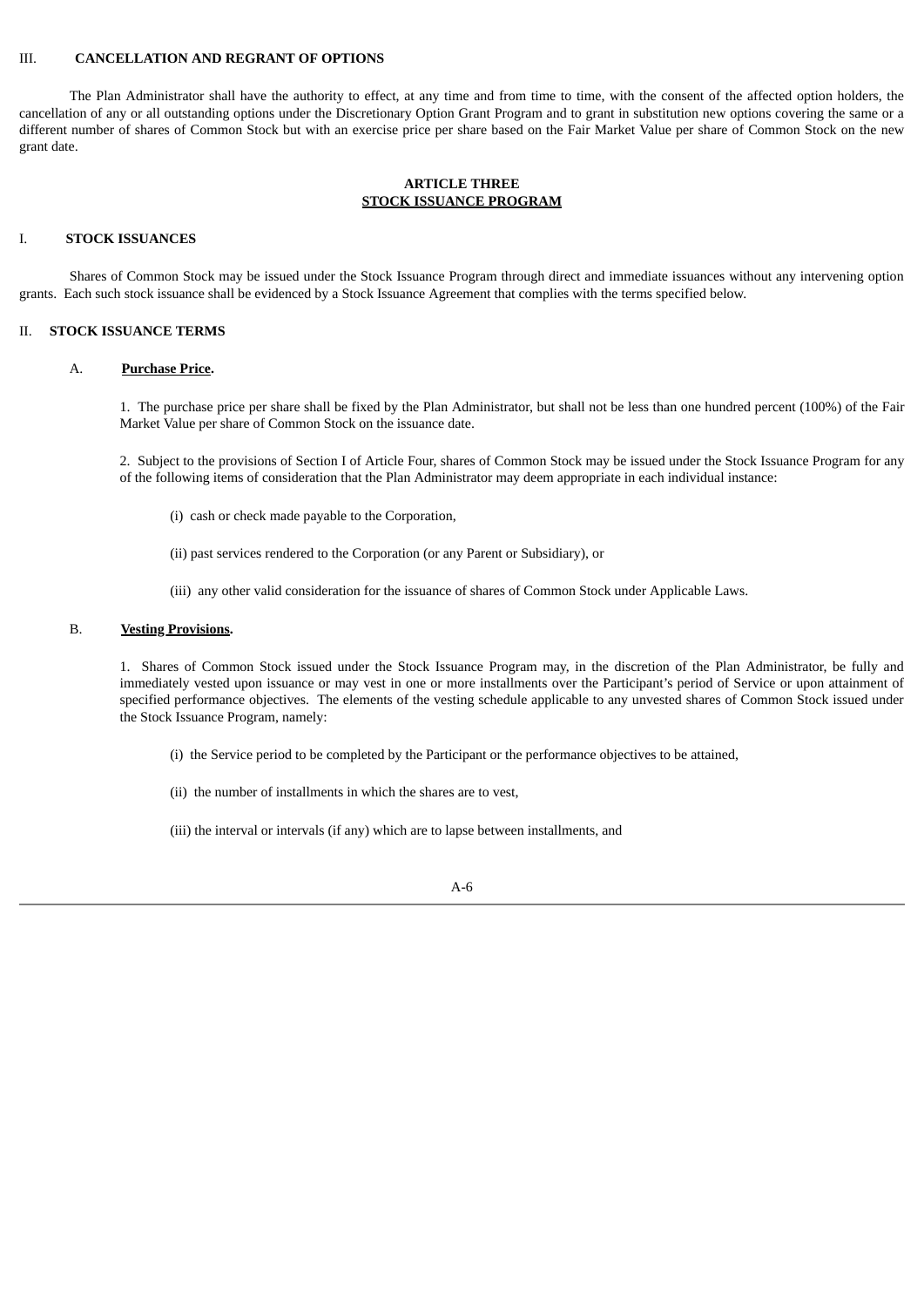(iv) the effect which death, Permanent Disability or other event designated by the Plan Administrator is to have upon the vesting schedule, shall be determined by the Plan Administrator and incorporated into the Stock Issuance Agreement.

2. Any new, substituted or additional securities or other property (including money paid other than as a regular cash dividend) which the Participant may have the right to receive with respect to the Participant's unvested shares of Common Stock by reason of any stock dividend, stock split, recapitalization, combination of shares, exchange of shares or other change affecting the outstanding Common Stock as a class without the Corporation's receipt of consideration shall be issued subject to (i) the same vesting requirements applicable to the Participant's unvested shares of Common Stock and (ii) such escrow arrangements as the Plan Administrator shall deem appropriate.

3. The Participant shall have full shareholder rights with respect to any shares of Common Stock issued to the Participant under the Stock Issuance Program, whether or not the Participant's interest in those shares is vested. Accordingly, the Participant shall have the right to vote such shares and to receive any regular cash dividends paid on such shares.

4. Should the Participant cease to remain in Service while holding one or more unvested shares of Common Stock issued under the Stock Issuance Program or should the performance objectives not be attained with respect to one or more such unvested shares of Common Stock, then those shares shall be immediately surrendered to the Corporation for cancellation, and the Participant shall have no further shareholder rights with respect to those shares. To the extent the surrendered shares were previously issued to the Participant for consideration paid in cash or cash equivalent (including the Participant's purchase-money indebtedness), the Corporation shall repay to the Participant the cash consideration paid for the surrendered shares and shall cancel the unpaid principal balance of any outstanding purchase-money note of the Participant attributable to the surrendered shares.

5. The Plan Administrator may in its discretion waive the surrender and cancellation of one or more unvested shares of Common Stock that would otherwise occur upon the cessation of the Participant's Service or the non-attainment of the performance objectives applicable to those shares. Such waiver shall result in the immediate vesting of the Participant's interest in the shares as to which the waiver applies. Such waiver may be effected at any time, whether before or after the Participant's cessation of Service or the attainment or nonattainment of the applicable performance objectives.

#### **ARTICLE FOUR MISCELLANEOUS**

# I. **FINANCING**

The Plan Administrator may permit any Optionee or Participant to pay the option exercise price under the Discretionary Option Grant Program or the purchase price of shares issued under the Stock Issuance Program by delivering a full-recourse, interest bearing promissory note payable in one or more installments. The terms of any such promissory note (including the interest rate and the terms of repayment) shall be established by the Plan Administrator in its sole discretion. In no event may the maximum credit available to the Optionee or Participant exceed the sum of: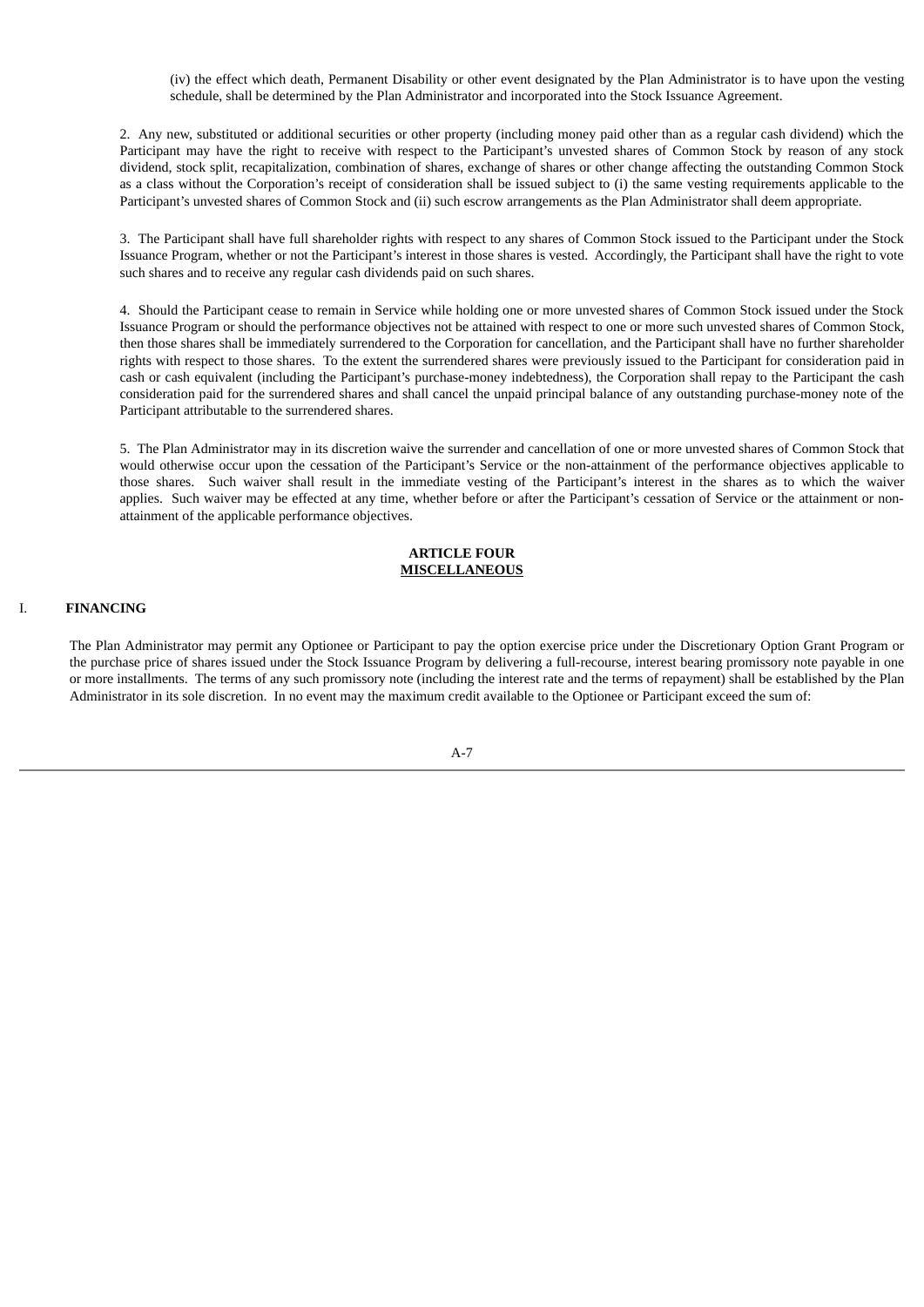(i) the aggregate option exercise price or purchase price payable for the purchased shares plus

(ii) any Federal, state and local income and employment tax liability incurred by the Optionee or the Participant in connection with the option exercise or share purchase.

The foregoing shall not be applicable to any executive officer or director of the Corporation where the extension of such credit would result in a violation of Section 402 of the Sarbanes-Oxley Act of 2002.

#### II. **SHARE ESCROW/LEGENDS**

Unvested shares issued under the Plan may, in the Plan Administrator's discretion, be held in escrow by the Corporation until the Participant's interest in such shares vests or may be issued directly to the Participant with restrictive legends on the certificates evidencing those unvested shares.

# III. **CHANGE IN CONTROL**

A. In the event of any Change in Control, each outstanding option under the Discretionary Option Grant Program shall automatically accelerate so that each such option shall, immediately prior to the effective date of the Change in Control, become fully exercisable with respect to the total number of shares of Common Stock at the time subject to such option and may be exercised for any or all of those shares as fully-vested shares of Common Stock.

B. Outstanding repurchase rights, if any, shall terminate automatically, and the shares of Common Stock subject to those terminated rights shall immediately vest in full, in the event of any Change in Control.

#### IV. **VESTING**

Notwithstanding any other provision of this agreement, the vesting schedule imposed with respect to any option grant or share issuance shall not result in the Optionee or Participant vesting in fewer than 20% per year for five years from the date of the option grant or share issuance.

#### V. **TAX WITHHOLDING**

**A.** The Corporation's obligation to deliver shares of Common Stock upon the exercise of options or the issuance or vesting of such shares under the Plan shall be subject to the satisfaction of all applicable Federal, state and local income and employment tax withholding requirements.

**B.** The Plan Administrator may, in its discretion, provide any or all holders of Non-Statutory Options or unvested shares of Common Stock under the Plan with the right to use shares of Common Stock in satisfaction of all or part of the Taxes incurred by such holders in connection with the exercise of their options or the vesting of their shares. Such right may be provided to any such holder in either or both of the following formats:

1. Stock Withholding: The election to have the Corporation withhold, from the shares of Common Stock otherwise issuable upon the exercise of such Non-Statutory Option or the vesting of such shares, a portion of those shares with an aggregate Fair Market Value equal to the percentage of the Taxes (not to exceed one hundred percent (100%)) designated by the holder.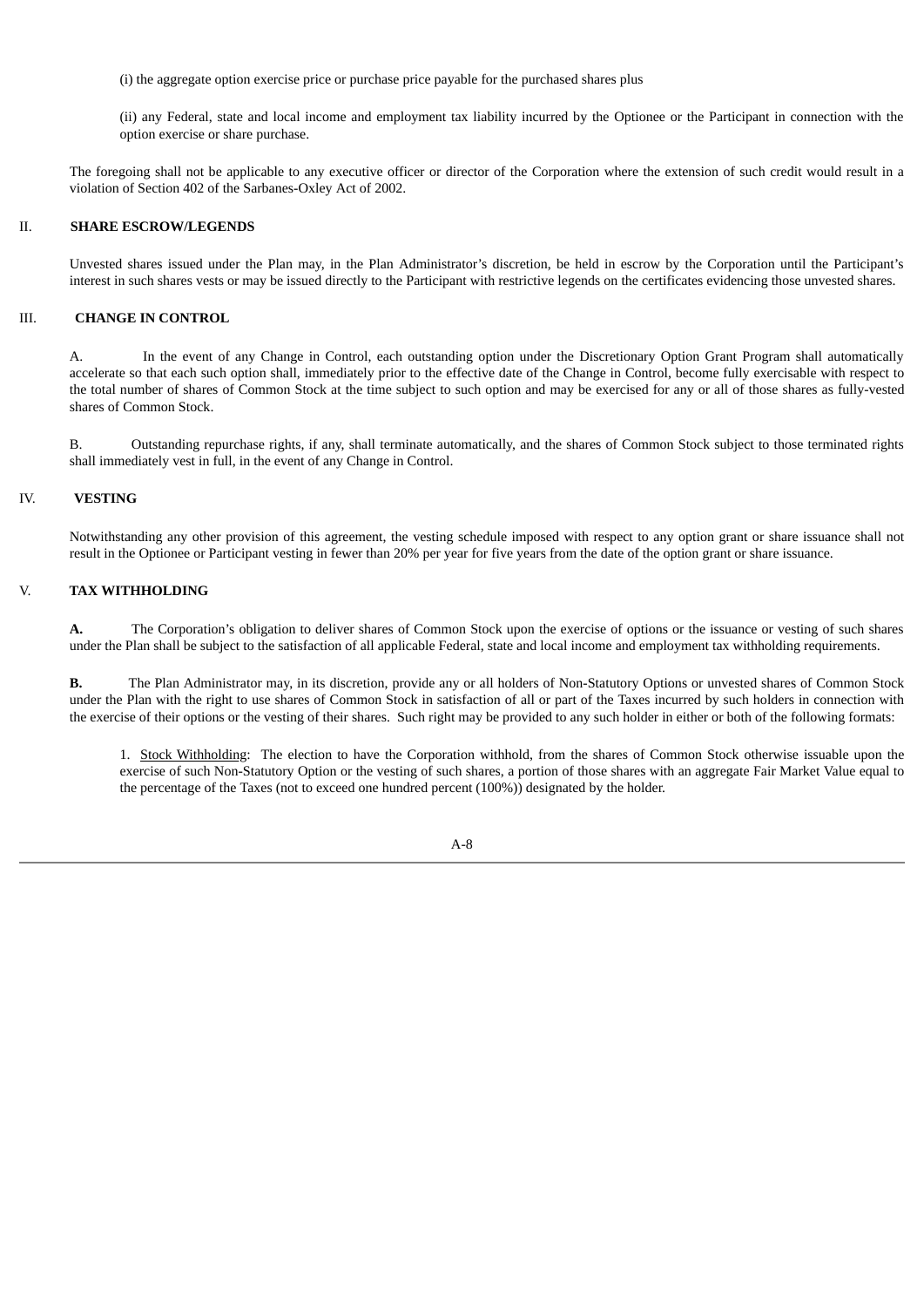2. Stock Delivery: The election to deliver to the Corporation, at the time the Non-Statutory Option is exercised or the shares vest, one or more shares of Common Stock previously acquired by such holder (other than in connection with the option exercise or share vesting triggering the Taxes) with an aggregate Fair Market Value equal to the percentage of the Taxes (not to exceed one hundred percent (100%)) designated by the holder.

# VI. **EFFECTIVE DATE AND TERM OF THE PLAN**

A. The Plan shall become effective immediately upon the Plan Effective Date. Options may be granted under the Discretionary Option Grant Program at any time on or after the Plan Effective Date. However, no options granted under the Plan may be exercised, and no shares shall be issued under the Plan, until the Corporation's shareholders approve the Plan. If such shareholder approval is not obtained within twelve (12) months after the Plan Effective Date, then all options previously granted under this Plan shall terminate and cease to be outstanding, and no further options shall be granted and no shares shall be issued under the Plan.

B. All options outstanding as of the Plan Effective Date shall be incorporated into the Plan at that time and shall be treated as outstanding options under the Plan. However, each outstanding option so incorporated shall continue to be governed solely by the terms of the documents evidencing such option, and no provision of the Plan shall be deemed to affect or otherwise modify the rights or obligations of the holders of such incorporated options with respect to their acquisition of shares of Common Stock.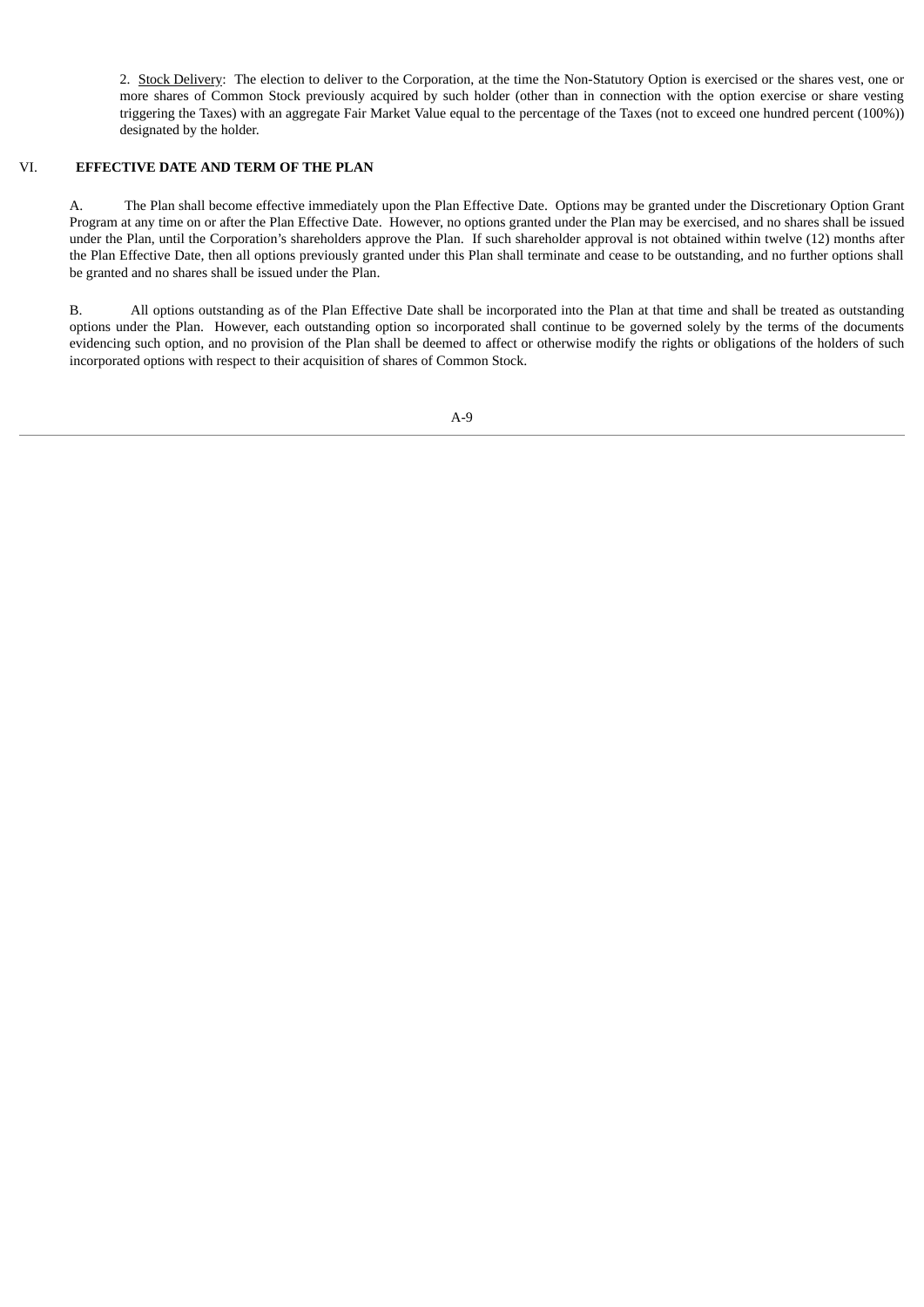# C. The Plan shall terminate upon the earliest of

- (i) the tenth anniversary of the Plan Effective Date, and
- (ii) the date on which all shares available for issuance under the Plan shall have been issued as fully-vested shares.

Upon such plan termination, all outstanding option grants and unvested stock issuances shall thereafter continue to have force and effect in accordance with the provisions of the documents evidencing such grants or issuances.

# VII. **AMENDMENT OF THE PLAN**

A. The Board shall have complete and exclusive power and authority to amend or modify the Plan in any or all respects. However, no such amendment or modification shall adversely affect the rights and obligations with respect to stock options or unvested stock issuances at the time outstanding under the Plan unless the Optionee or the Participant consents to such amendment or modification. In addition, certain amendments may require shareholder approval if so determined by the Board or pursuant to applicable laws or regulations.

B. Options to purchase shares of Common Stock may be granted under the Discretionary Option Grant Program and shares of Common Stock may be issued under the Stock Issuance Program that are in each instance in excess of the number of shares then available for issuance under the Plan, provided any excess shares actually issued under those programs shall be held in escrow until there is obtained any required approval of an amendment sufficiently increasing the number of shares of Common Stock available for issuance under the Plan. If such approval is not obtained within twelve (12) months after the date the first such excess issuances are made, then (i) any unexercised options granted on the basis of such excess shares shall terminate and cease to be outstanding and (ii) the Corporation shall promptly refund to the Optionees and the Participants the exercise or purchase price paid for any excess shares issued under the Plan and held in escrow, together with interest (at the applicable Short Term Federal Rate) for the period the shares were held in escrow, and such shares shall thereupon be automatically cancelled and cease to be outstanding.

# VIII. **USE OF PROCEEDS**

Any cash proceeds received by the Corporation from the sale of shares of Common Stock under the Plan shall be used for general corporate purposes.

# IX. **REGULATORY APPROVALS; SECTION 409A COMPLIANCE STRATEGY**

A. The implementation of the Plan, the granting of any stock option under the Plan and the issuance of any shares of Common Stock (i) upon the exercise of any granted option or (ii) under the Stock Issuance Program shall be subject to the Corporation's procurement of all approvals and permits required by regulatory authorities having jurisdiction over the Plan, the stock options granted under it and the shares of Common Stock issued pursuant to it.

B. No shares of Common Stock or other assets shall be issued or delivered under the Plan unless and until there shall have been compliance with all applicable requirements of Federal and state securities laws, including the filing and effectiveness of the Form S-8 registration statement for the shares of Common Stock issuable under the Plan, and all applicable listing requirements of any stock exchange (or the Nasdaq Stock Market, if applicable) on which Common Stock is then listed for trading.

C. In order to qualify for the exception to Section 409A of the Code set forth in Treas. Reg. § 1.409A-1(b)(5)(i)(A), the exercise price for any option granted under the terms of the Plan shall not be less than the Fair Market Value of a share of Common Stock on the option grant date and the number of shares subject to the option shall be fixed on the option grant date. In addition, no option shall be subject to any further deferral as described in Treas. Reg. §  $1.409A-1(b)(5)(i)(C)$  and (D).

# X. **NO EMPLOYMENT/SERVICE RIGHTS**

Nothing in the Plan shall confer upon the Optionee or the Participant any right to continue in Service for any period of specific duration or interfere with or otherwise restrict in any way the rights of the Corporation (or any Parent or Subsidiary employing or retaining such person) or of the Optionee or the Participant, which rights are hereby expressly reserved by each, to terminate such person's Service at any time for any reason, with or without cause.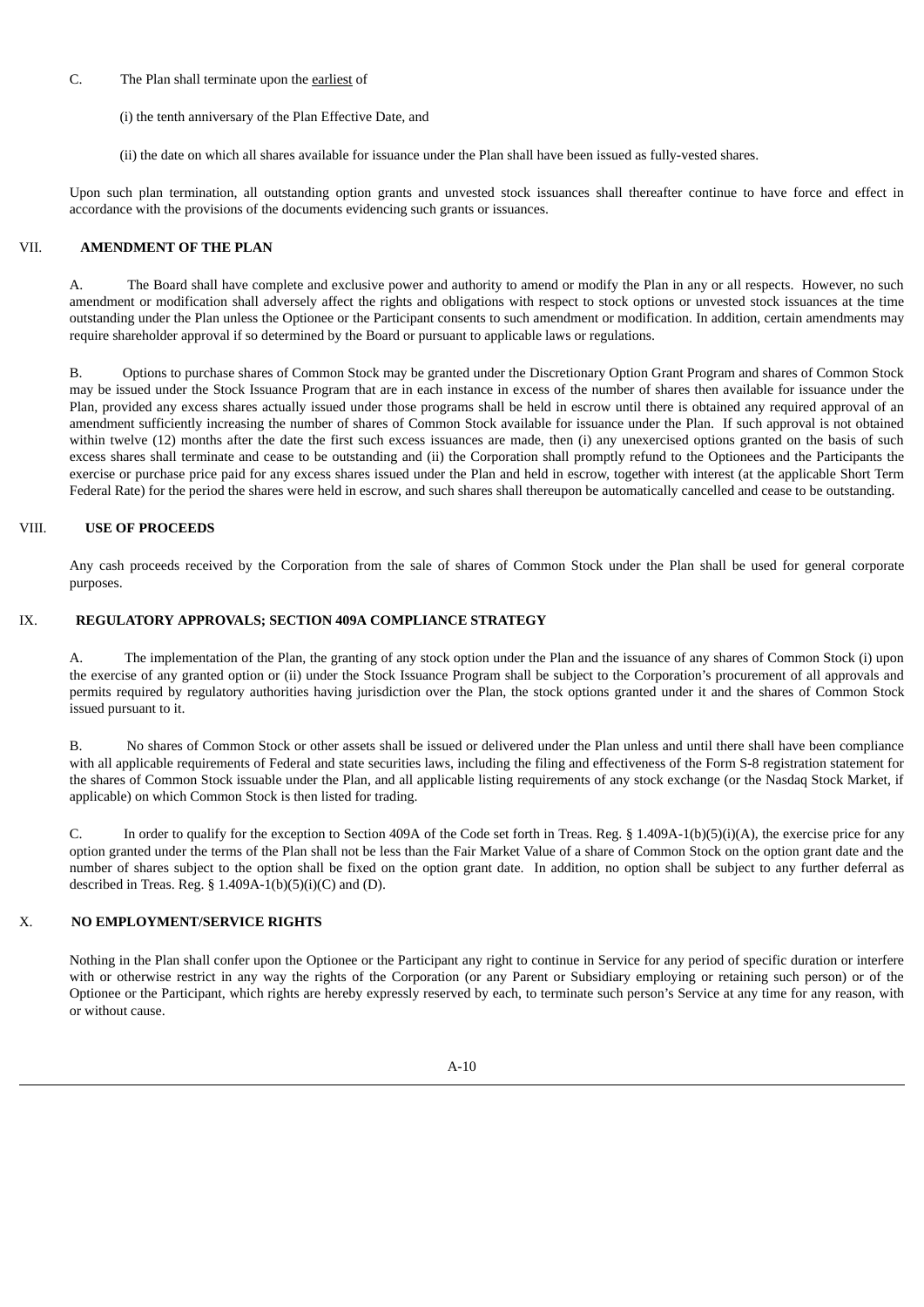#### **APPENDIX**

The following definitions shall be in effect under the Plan:

A. **Applicable Laws** shall mean the legal requirements relating to the administration of stock option plans and the issuance of stock and stock options under federal securities laws, Delaware General Corporate Laws and securities laws, the Code, and the applicable laws of any foreign country or jurisdiction where options will be or are being granted under the Plan.

B. **Board** shall mean the Corporation's Board of Directors.

#### C. **Change in Control** shall mean the occurrence of any one of the following events:

(a) Any "person," as such term is used in Sections 13(d) and 14(d) of the Exchange Act (other than the Company, any of its Affiliates or any trustee, fiduciary or other person or entity holding securities under any employee benefit plan or trust of the Company or any of its Affiliates) together with all "affiliates" and "associates" (as such terms are defined in Rule 12b-2 under the Exchange Act) of such person, shall become the "beneficial owner" (as such term is defined in Rule 13d-3 under the Exchange Act), directly or indirectly, of securities of the Company representing twenty percent (20%) or more of either (i) the combined voting power of the Company's then outstanding securities having the right to vote in an election of the Board ("voting securities") or (ii) the then outstanding Shares (in either such case other than as a result of an acquisition of securities directly from the Company); or

(b) When, during any period of 24 consecutive months during the existence of the Plan, the individuals who, at the beginning of such period, constitute the Board (the "Incumbent Directors") cease or any reason other than death to constitute at least a majority thereof, provided, however, that a director who was not a director at the beginning of such 24-month period shall be deemed to have satisfied such 24-month period) or by prior operation of this subsection (b); or

(c) The shareholders of the Company shall approve (i) any consolidation or merger of the Company or any Subsidiary where the shareholders of the Company, immediately prior to the consolidation or merger, would not immediately after the consolidation or merger, beneficially own (as such term is defined in Rule 13d-3 under the Exchange Act), directly or indirectly, shares representing in the aggregate eighty percent (80%) or more of the voting securities of the corporation issuing cash or securities in the consolidation or merger (or of its ultimate parent corporation, if any), (ii) any sale, lease, exchange or other transfer (in one transaction or a series of transactions contemplated or arranged by any party as a single plan) of all or substantially all of the assets of the Company or (iii) any plan or proposal for the liquidation or dissolution of the Company.

(d) Notwithstanding the foregoing, a "Change of Control" shall not be deemed to have occurred for purposes of the foregoing clause (i) solely as the result of an acquisition of securities by the Company which, by reducing the number of Shares or other voting securities outstanding, increases (i) the proportionate number of Shares beneficially owned by any person to twenty percent (20%) or more of the Shares then outstanding or (ii) the proportionate voting power represented by the voting securities beneficially owned by any person to twenty percent (20%) or more of the combined voting power of all then outstanding voting securities; provided, however, that if any person referred to in clause (i) or (ii) of this sentence shall thereafter become the beneficial owner of any additional Shares or other voting securities (other than pursuant to a stock split, stock dividend, or similar transaction), then a "Change of Control" shall be deemed to have occurred.

D. **Code** shall mean the Internal Revenue Code of 1986, as amended.

E. **Common Stock** shall mean the Corporation's common stock.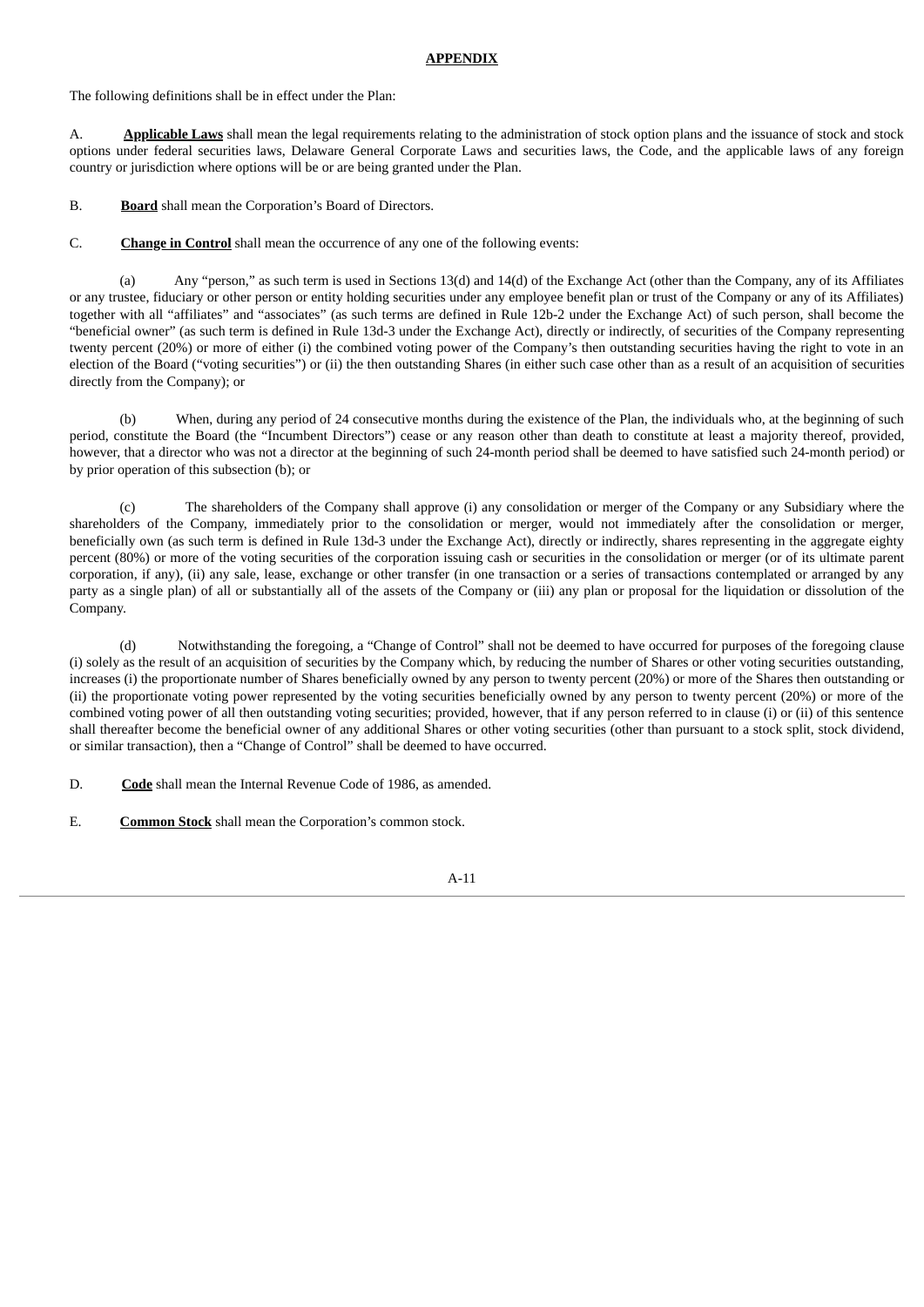- F. **Corporation** shall mean Peregrine Pharmaceuticals, Inc., a Delaware corporation, and its successors.
- G. **Discretionary Option Grant Program** shall mean the discretionary option grant program in effect under the Plan.

H. **Employee** shall mean an individual who is in the employ of the Corporation (or any Parent or Subsidiary), subject to the control and direction of the employer entity as to both the work to be performed and the manner and method of performance.

- I. **Exercise Date** shall mean the date on which the Corporation shall have received written notice of the option exercise.
- J. **Fair Market Value** per share of Common Stock on any relevant date shall be determined in accordance with the following provisions:

(i) If the Common Stock is at the time traded on the Nasdaq Stock Market, then the Fair Market Value shall be deemed equal to the closing selling price per share of Common Stock on the date in question, as such price is reported on the Nasdaq Stock Market or any successor system. If there is no closing selling price for the Common Stock on the date in question, then the Fair Market Value shall be the closing selling price on the last preceding date for which such quotation exists.

(ii) If the Common Stock is at the time listed on any Stock Exchange, then the Fair Market Value shall be deemed equal to the closing selling price per share of Common Stock on the date in question on the Stock Exchange determined by the Plan Administrator to be the primary market for the Common Stock, as such price is officially quoted in the composite tape of transactions on such exchange. If there is no closing selling price for the Common Stock on the date in question, then the Fair Market Value shall be the closing selling price on the last preceding date for which such quotation exists.

(iii) If the Common Stock is at the time quoted on the OTC Bulletin Board , then the Fair Market Value shall be deemed equal to the closing bid price per share of Common Stock on the date in question.

(iv) If the Common Stock is at the time then reported in the "Pink Sheets," published by the National Quotation Bureau Incorporated (or a similar organization or agency succeeding to its functions of reporting prices), the Fair Market Value shall be deemed equal to the most recent bid price per share of the Common Stock as of the date of question.

- K. **Incentive Option** shall mean an option which satisfies the requirements of Code Section 422.
- L. **1934 Act** shall mean the Securities Exchange Act of 1934, as amended.
- M. **Non-Statutory Option** shall mean an option not intended to satisfy the requirements of Code Section 422.
- N. **Optionee** shall mean any person to whom an option is granted under the Discretionary Option Grant Program.

O. **Parent** shall mean any corporation (other than the Corporation) in an unbroken chain of corporations ending with the Corporation, provided each corporation in the unbroken chain (other than the Corporation) owns, at the time of the determination, stock possessing fifty percent (50%) or more of the total combined voting power of all classes of stock in one of the other corporations in such chain.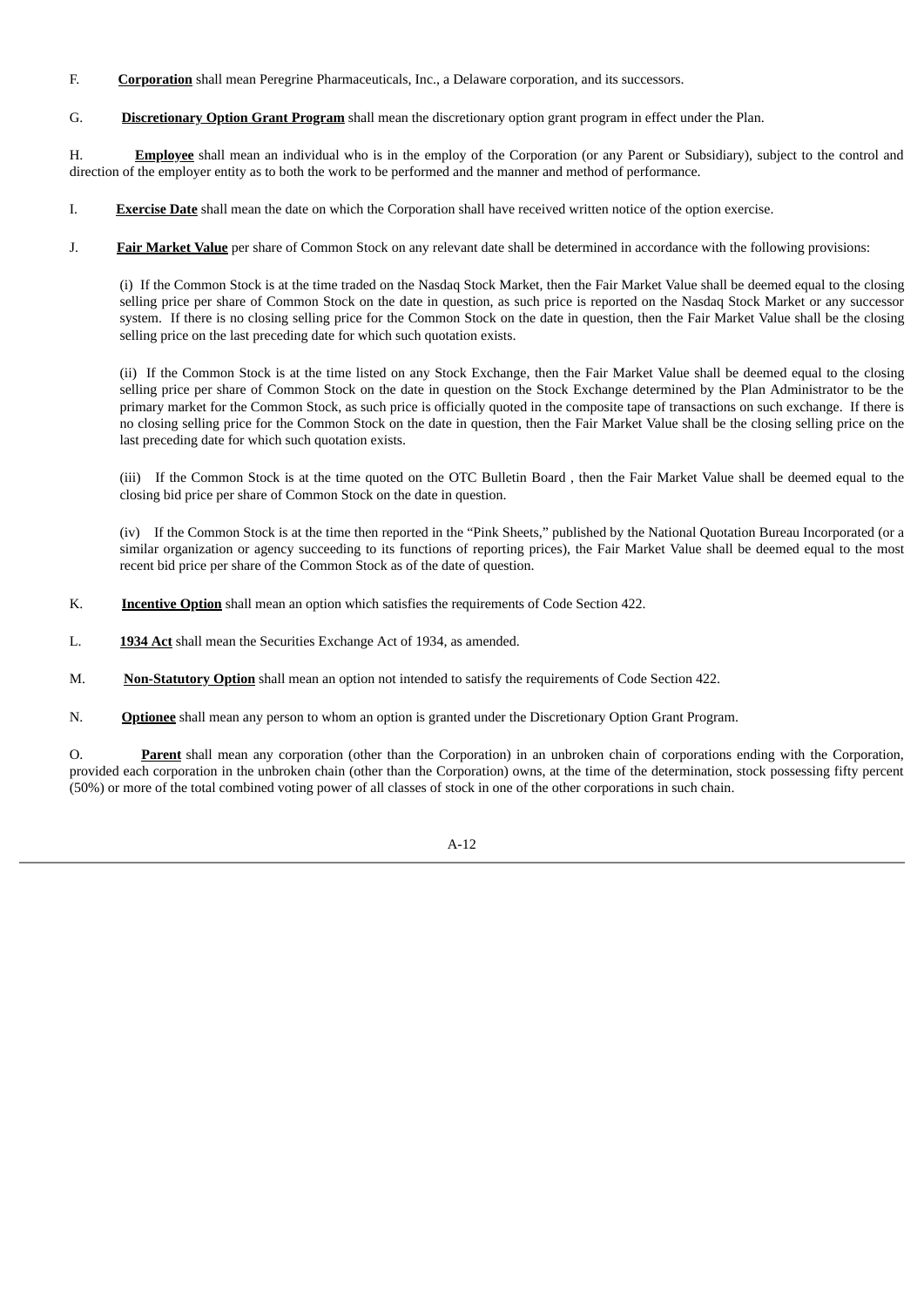P. **Participant** shall mean any person who is issued shares of Common Stock under the Stock Issuance Program.

Q. **Permanent Disability or Permanently Disabled** shall mean the inability of the Optionee or the Participant to engage in any substantial gainful activity by reason of any medically determinable physical or mental impairment expected to result in death or to be of continuous duration of twelve (12) months or more.

R. **Plan** shall mean the Corporation's 2009 Stock Incentive Plan, as set forth in this document.

S. **Plan Administrator** shall mean the Organization and Compensation Committee of the Board, which is authorized to administer the Discretionary Option Grant and Stock Issuance Programs with respect to one or more classes of eligible persons, to the extent such entity is carrying out its administrative functions under those programs with respect to the persons under its jurisdiction.

T. **Plan Effective Date** shall mean the date on which the Board adopted the Plan.

U. **Section 16 Insider** shall mean an officer or director of the Corporation subject to the short-swing profit liabilities of Section 16 of the 1934 Act.

V. **Service** shall mean the performance of services for the Corporation (or any Parent or Subsidiary) by a person in the capacity of an Employee, a non-employee member of the board of directors or a consultant or independent advisor, except to the extent otherwise specifically provided in the documents evidencing the option grant or stock issuance.

W. **Stock Exchange** shall mean either the American Stock Exchange or the New York Stock Exchange.

X. **Stock Issuance Agreement** shall mean the agreement entered into by the Corporation and the Participant at the time of issuance of shares of Common Stock under the Stock Issuance Program.

Y. **Stock Issuance Program** shall mean the stock issuance program in effect under the Plan.

Z. **Subsidiary** shall mean any corporation (other than the Corporation) in an unbroken chain of corporations beginning with the Corporation, provided each corporation (other than the last corporation) in the unbroken chain owns, at the time of the determination, stock possessing fifty percent (50%) or more of the total combined voting power of all classes of stock in one of the other corporations in such chain.

AA. **Taxes** shall mean the Federal, state and local income and employment tax liabilities incurred by the holder of Non-Statutory Options or unvested shares of Common Stock in connection with the exercise of those options or the vesting of those shares.

BB. **10% Shareholder** shall mean the owner of stock (as determined under Code Section 424(d)) possessing more than ten percent (10%) of the total combined voting power of all classes of stock of the Corporation (or any Parent or Subsidiary).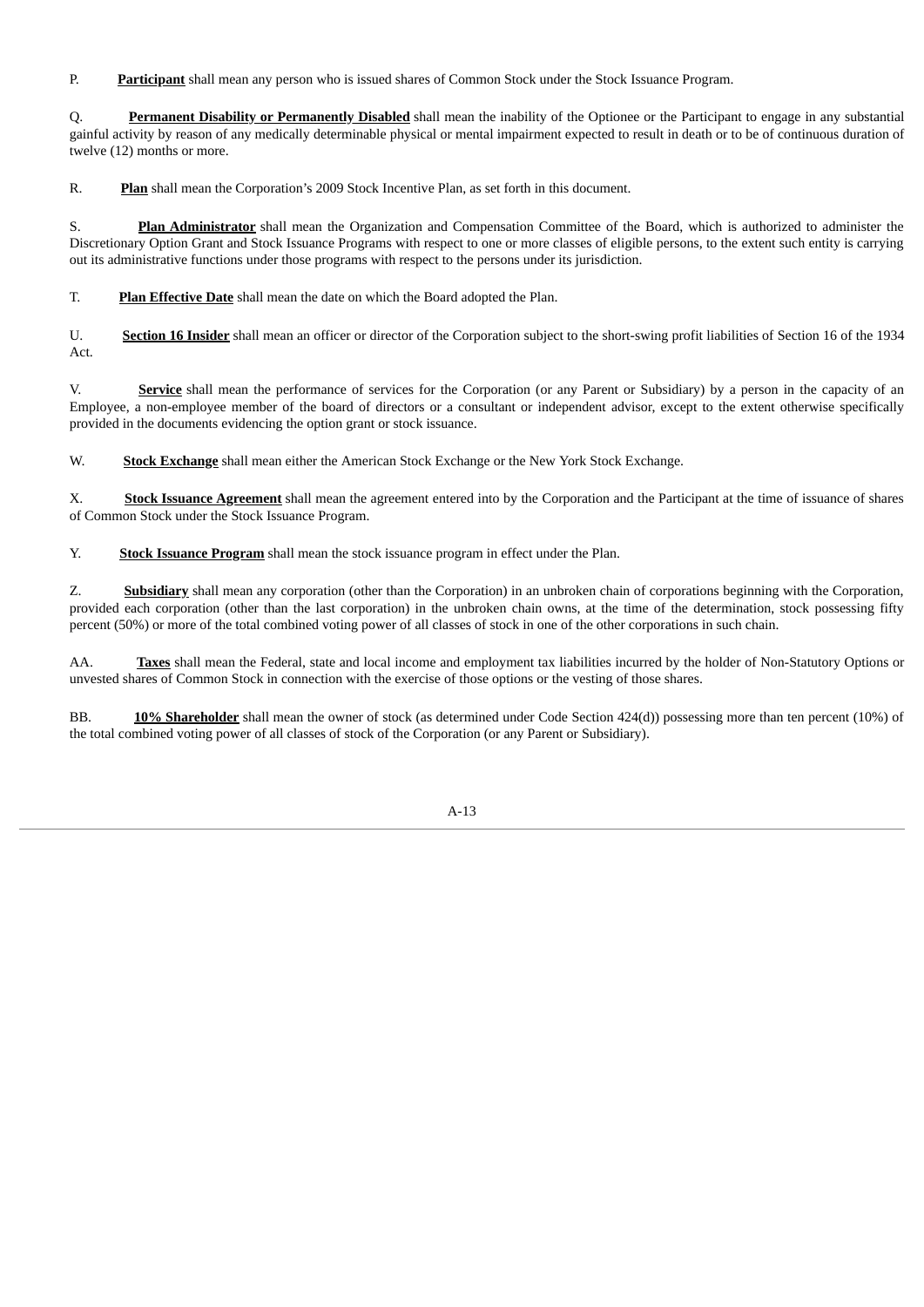

Pharmaceuticals, Inc.

14282 FRANKLIN AVENUE TUSTIN, CA 92780-7017 ATTN: PAUL LYTLE

#### YOUR VOTE IS IMPORTANT! PLEASE VOTE

VOTE BY INTERNET - www.proxyvote.com<br>Use the Internet to transmit your voting instructions and for electronic delivery of<br>Information up until 11:59 P.M. Eastern Time the day before the cut-off date or<br>meeting date. Have y instruction form.

ELECTRONIC DELIVERY OF FUTURE PROXY MATERIALS<br>If you would like to reduce the costs incurred by our company in mailing proxy<br>materials, you can consent to receiving all future proxy statements, proxy cards<br>and annual repor

#### VOTE BY PHONE - 1-800-690-6903

Figure is a provided to the propose of the US and the USB and the USB and the USB and the PRICE P.M. Eastern Time the day before the cut-off date or meeting date. Have your proxy card in hand when you call and then follow

VOTE BY MAIL<br>Mark, sign and date your proxy card and return it in the postage-paid envelope<br>we have provided or return it to Vote Processing, of Broadridge, 51 Mercedes<br>Way, Edgewood, NY 11717.

TO VOTE, MARK BLOCKS BELOW IN BLUE OR BLACK INK AS FOLLOWS:

|       |                                                                                                                                                                                                                                                                                                                                                                                                                      |                 |                              |             | M16825 - P84761 - P84004                                                                                                                                   |   |                     | KEEP THIS PORTION FOR YOUR RECORDS  |
|-------|----------------------------------------------------------------------------------------------------------------------------------------------------------------------------------------------------------------------------------------------------------------------------------------------------------------------------------------------------------------------------------------------------------------------|-----------------|------------------------------|-------------|------------------------------------------------------------------------------------------------------------------------------------------------------------|---|---------------------|-------------------------------------|
|       |                                                                                                                                                                                                                                                                                                                                                                                                                      |                 |                              |             | THIS PROXY CARD IS VALID ONLY WHEN SIGNED AND DATED.                                                                                                       |   |                     | DETACH AND RETURN THIS PORTION ONLY |
| $1$ . | PEREGRINE PHARMACEUTICALS, INC.<br>IF NOT OTHERWISE MARKED, THE SHARES<br>REPRESENTED BY THIS PROXY SHALL BE VOTED<br>AS FOLLOWS: "FOR" ITEMS 1, 2 AND 3 AND<br>"AGAINST" ITEM 4.<br>THE BOARD OF DIRECTORS RECOMMENDS A<br>VOTE "FOR ALL" NOMINEES IN ITEM 1.<br>Vote on Directors<br>Election of Directors<br>Nominees:<br>01) Carlton M. Johnson<br>03) David H, Pohl<br>02) Steven W. Kina<br>04) Eric S. Swartz | For<br>All<br>0 | Withhold For All<br>All<br>0 | Except<br>Ω | To withhold authority to vote for any individual<br>nominee(s), mark "For All Except" and write the<br>number(s) of the nominee(s) on the line below.      |   |                     |                                     |
|       | Vote on Proposals<br>THE BOARD OF DIRECTORS RECOMMENDS A VOTE "FOR" ITEMS 2 AND 3.                                                                                                                                                                                                                                                                                                                                   |                 |                              |             |                                                                                                                                                            |   | For Against Abstain |                                     |
| 2.    | Ratify the Audit Committee's selection of Ernst & Young LLP as our independent registered public accounting firm for<br>fiscal year 2010.                                                                                                                                                                                                                                                                            |                 |                              |             |                                                                                                                                                            | п | Ω                   | 0                                   |
| З.    | Approve our 2009 Stock Incentive Plan.                                                                                                                                                                                                                                                                                                                                                                               |                 |                              |             |                                                                                                                                                            | Π | Ο                   | 0                                   |
|       | THE BOARD OF DIRECTORS RECOMMENDS A VOTE "AGAINST" ITEM 4.                                                                                                                                                                                                                                                                                                                                                           |                 |                              |             |                                                                                                                                                            |   |                     |                                     |
| 4.    | Approve one Stockholder Proposal.                                                                                                                                                                                                                                                                                                                                                                                    |                 |                              |             |                                                                                                                                                            | n | Ω                   | Π                                   |
|       | For address changes and/or comments, please check<br>this box and write them on the back where indicated.                                                                                                                                                                                                                                                                                                            |                 |                              | 0           | NOTE: Please sign as name appears on this proxy. Joint owners should each<br>sign. When signing as attorney, executor, administrator, trustee or guardian, |   |                     |                                     |
|       | Please indicate if you plan to attend this meeting.                                                                                                                                                                                                                                                                                                                                                                  | Π               | Ω                            |             | please give full title as such. By my signature below, I confer to the<br>named proxies discretionary authority on any other business that                 |   |                     |                                     |
|       |                                                                                                                                                                                                                                                                                                                                                                                                                      | Yes             | No                           |             | may properly come before the Annual Meeting or any adjournment<br>or postponement of the Annual Meeting.                                                   |   |                     |                                     |
|       |                                                                                                                                                                                                                                                                                                                                                                                                                      |                 |                              |             |                                                                                                                                                            |   |                     |                                     |
|       | Signature [PLEASE SIGN WITHIN BOX]<br>Date                                                                                                                                                                                                                                                                                                                                                                           |                 |                              |             | Signature (Joint Owners)<br>Date                                                                                                                           |   |                     |                                     |